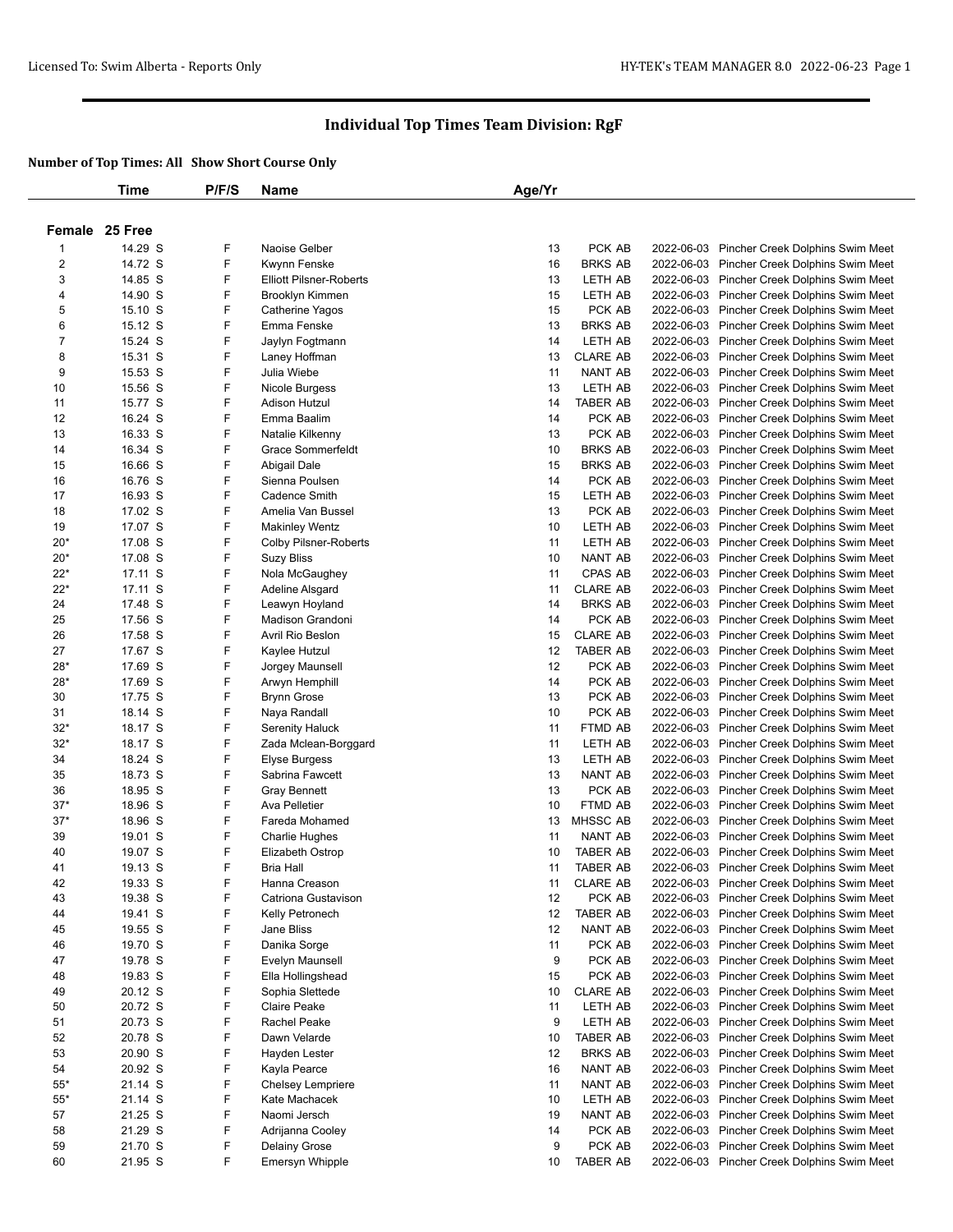|     | Time               | P/F/S  | <b>Name</b>                 | Age/Yr         |                 |            |                                                 |
|-----|--------------------|--------|-----------------------------|----------------|-----------------|------------|-------------------------------------------------|
|     |                    |        |                             |                |                 |            |                                                 |
| 61  | 22.20 S            | F      | Adelynn Van Herk            | 11             | FTMD AB         |            | 2022-06-03 Pincher Creek Dolphins Swim Meet     |
| 62  | 22.44 S            | F      | Ashlyn Smith                | 12             | <b>CLARE AB</b> |            | 2022-06-03 Pincher Creek Dolphins Swim Meet     |
| 63  | 22.57 S            | F      | <b>Emberly Hall</b>         | 9              | <b>TABER AB</b> | 2022-06-03 | Pincher Creek Dolphins Swim Meet                |
| 64  | 22.72 S            | F      | Maja Kolodziej              | 10             | MHSSC AB        |            | 2021-07-25 2021 Border Battle                   |
| 65  | 22.85 S            | F      | Liliane Chandler            | 11             | PCK AB          |            | 2022-06-03 Pincher Creek Dolphins Swim Meet     |
| 66  | 23.24 S            | F      | Kinley Hughes               | 9              | <b>TABER AB</b> | 2022-06-03 | Pincher Creek Dolphins Swim Meet                |
| 67  | 23.95 S            | F      | <b>Tegan Peebles</b>        | 9              | CPAS AB         |            | 2022-06-03 Pincher Creek Dolphins Swim Meet     |
| 68  | 24.10 S            | F      | Elena Smith                 | 17             | <b>NANT AB</b>  |            | 2022-06-03 Pincher Creek Dolphins Swim Meet     |
| 69  | 24.13 S            | F      | Tameka Brough               | 14             | <b>BRKS AB</b>  |            | 2022-06-03 Pincher Creek Dolphins Swim Meet     |
| 70  | 24.50 S            | F      | Rudy Barrios                | 10             | PCK AB          |            | 2022-06-03 Pincher Creek Dolphins Swim Meet     |
| 71  | 24.60 S            | F      | Nevayah Fox                 | 10             | FTMD AB         |            | 2022-06-03 Pincher Creek Dolphins Swim Meet     |
| 72  | 24.78 S            | F      | Evelyn Rooke                | 10             | <b>BRKS AB</b>  |            | 2022-06-03 Pincher Creek Dolphins Swim Meet     |
| 73  | 24.96 S            | F      | Layla Souid                 | 10             | LETH AB         |            | 2022-06-03 Pincher Creek Dolphins Swim Meet     |
| 74  | 24.99 S            | F      | Zoe Miklos                  | 9              | <b>CPAS AB</b>  |            | 2022-06-03 Pincher Creek Dolphins Swim Meet     |
| 75  | 25.01 S            | F      | <b>Isabel Miller</b>        | 8              | MHSSC AB        |            | 2021-08-14 Region F 2021 Regional Festival      |
| 76  | 25.67 S            | F      | Naomi Neudorf               | 10             | CPAS AB         |            | 2022-06-03 Pincher Creek Dolphins Swim Meet     |
| 77  | 26.00 S            | F      | Zoey Needham                | 8              | FTMD AB         | 2021-08-14 | Region F 2021 Regional Festival                 |
| 78  | 26.47 S            | F      | Myrah Slettede              | $\overline{7}$ | <b>CLARE AB</b> |            | 2022-06-11 Medicine Hat - Brooks Summer Swim Me |
| 79  | 27.06 S            | F      | Eva Mensaghi                | 10             | PCK AB          |            | 2022-06-03 Pincher Creek Dolphins Swim Meet     |
| 80  | 27.94 S            | F      | <b>Peyton Phillips</b>      | 10             | NANT AB         | 2022-06-03 | Pincher Creek Dolphins Swim Meet                |
| 81  | 29.27 S            | F      | Norah Peake                 | $\overline{7}$ | LETH AB         | 2022-06-11 | Medicine Hat - Brooks Summer Swim Me            |
| 82  | 29.43 S            | F      | <b>Charlotte Ausmus</b>     | 8              | <b>TABER AB</b> |            | 2022-06-03 Pincher Creek Dolphins Swim Meet     |
| 83  | 29.49 S            | F      | Saylee Mori                 | $\overline{7}$ | <b>MHSSC AB</b> | 2022-06-11 | Medicine Hat - Brooks Summer Swim Me            |
| 84  | 29.51 S            | F      | Greta Denie                 | 9              | PCK AB          |            | 2022-06-03 Pincher Creek Dolphins Swim Meet     |
| 85  | 29.54 S            | F      | <b>Finley Kletzel</b>       | 7              | MHSSC AB        | 2021-08-14 | Region F 2021 Regional Festival                 |
| 86  | 29.74 S            | F      | Julie Giesbrecht            | 8              | MHSSC AB        | 2021-08-14 | Region F 2021 Regional Festival                 |
| 87  | 30.97 S            | F      | <b>Charlotte Kurpjuweit</b> | 8              | MHSSC AB        | 2021-08-14 | Region F 2021 Regional Festival                 |
| 88  | 31.00 S            | F      | Alayna Giesbrecht           | 7              | MHSSC AB        |            | 2022-06-03 Pincher Creek Dolphins Swim Meet     |
| 89  | 31.02 S            | F      | Isabelle McWilliams         | 7              | MHSSC AB        |            | 2022-06-03 Pincher Creek Dolphins Swim Meet     |
| 90  | 31.29 S            | F      | Marsha Van der Merwe        | 7              | <b>MHSSC AB</b> |            | 2022-06-03 Pincher Creek Dolphins Swim Meet     |
| 91  | 32.53 S            | F      | <b>Lily Stewart</b>         | 8              | CPAS AB         |            | 2022-06-03 Pincher Creek Dolphins Swim Meet     |
| 92  | 32.64 S            | F      | Avery Lester                | 9              | <b>BRKS AB</b>  |            | 2022-06-03 Pincher Creek Dolphins Swim Meet     |
| 93  | 32.91 S            | F      | Clara Fredette              | $\overline{7}$ | PCK AB          |            | 2022-06-03 Pincher Creek Dolphins Swim Meet     |
| 94  | 33.36 S            | F      | Maya Fox                    | 6              | FTMD AB         | 2021-08-14 |                                                 |
| 95  | 33.49 S            | F      | Gracie Sinclair             | 8              | <b>BRKS AB</b>  |            | Region F 2021 Regional Festival                 |
| 96  | 33.62 S            | F      |                             | 17             | <b>CLARE AB</b> |            | 2022-06-03 Pincher Creek Dolphins Swim Meet     |
| 97  | 33.89 S            | F      | Lea Rubey                   | 8              | <b>BRKS AB</b>  |            | 2022-06-03 Pincher Creek Dolphins Swim Meet     |
|     |                    | F      | <b>Felicity Kleiboer</b>    | $\overline{7}$ | PCK AB          | 2022-06-11 | Medicine Hat - Brooks Summer Swim Me            |
| 98  | 34.67 S<br>34.97 S | F      | Harper Wright               |                |                 |            | 2022-06-03 Pincher Creek Dolphins Swim Meet     |
| 99  |                    | F      | <b>Nelly Cockrell</b>       | 9              | CPAS AB         |            | 2022-06-03 Pincher Creek Dolphins Swim Meet     |
| 100 | 35.02 S            |        | <b>Blake Matheson</b>       | $\overline{7}$ | LETH AB         | 2021-08-14 | Region F 2021 Regional Festival                 |
| 101 | 35.73 S            | F      | Sloan Quinlan               | $\overline{7}$ | PCK AB          | 2022-06-03 | Pincher Creek Dolphins Swim Meet                |
| 102 | 37.53 S            | F<br>F | Philippa Tetzlaff           | 8              | PCK AB          | 2022-06-03 | Pincher Creek Dolphins Swim Meet                |
| 103 | 37.81 S            |        | Anja Grigat                 | $\overline{7}$ | <b>MHSSC AB</b> |            | 2022-06-11 Medicine Hat - Brooks Summer Swim Me |
| 104 | 37.96 S            | F      | Aurielle Swain              | 7              | <b>MHSSC AB</b> | 2022-06-11 | Medicine Hat - Brooks Summer Swim Me            |
| 105 | 38.70 S            | F      | <b>Eisley Whipple</b>       | 8              | <b>TABER AB</b> | 2022-06-11 | Medicine Hat - Brooks Summer Swim Me            |
| 106 | 38.77 S            | F      | <b>Brielle Haslam</b>       | 7              | <b>TABER AB</b> | 2022-06-11 | Medicine Hat - Brooks Summer Swim Me            |
| 107 | 38.86 S            | F      | Lynden Wentz                | $\overline{7}$ | LETH AB         |            | 2022-06-03 Pincher Creek Dolphins Swim Meet     |
| 108 | 39.48 S            | F      | Arianna Mori                | 5              | MHSSC AB        | 2022-06-11 | Medicine Hat - Brooks Summer Swim Me            |
| 109 | 39.71 S            | F      | Lucy Pattison               | 6              | MHSSC AB        |            | 2022-06-03 Pincher Creek Dolphins Swim Meet     |
| 110 | 39.79 S            | F      | <b>Sydney Martindale</b>    | 6              | LETH AB         |            | 2021-08-14 Region F 2021 Regional Festival      |
| 111 | 40.20 S            | F      | Arabella Hughes             | $\overline{7}$ | TABER AB        | 2022-06-11 | Medicine Hat - Brooks Summer Swim Me            |
| 112 | 40.59 S            | F      | Eliza Summach               | 8              | <b>BRKS AB</b>  | 2022-06-11 | Medicine Hat - Brooks Summer Swim Me            |
| 113 | 40.87 S            | F      | Ayla Johansen               | 7              | MHSSC AB        |            | 2022-06-11 Medicine Hat - Brooks Summer Swim Me |
| 114 | 42.50 S            | F      | Annika Hall                 | 6              | <b>TABER AB</b> |            | 2022-06-03 Pincher Creek Dolphins Swim Meet     |
| 115 | 42.57 S            | F      | Julia Chatterton            | 9              | <b>CLARE AB</b> |            | 2022-06-03 Pincher Creek Dolphins Swim Meet     |
| 116 | 42.70 S            | F      | Harper Turcato              | 6              | <b>TABER AB</b> |            | 2022-06-11 Medicine Hat - Brooks Summer Swim Me |
| 117 | 43.13 S            | F      | Sawyer Maunsell             | $\overline{7}$ | PCK AB          | 2022-06-11 | Medicine Hat - Brooks Summer Swim Me            |
| 118 | 43.96 S            | F      | Peyton McKenzie             | 9              | <b>CLARE AB</b> | 2022-06-03 | Pincher Creek Dolphins Swim Meet                |
| 119 | 44.01 S            | F      | <b>Ruby Boldt</b>           | $\overline{7}$ | NANT AB         | 2022-06-11 | Medicine Hat - Brooks Summer Swim Me            |
| 120 | 46.45 S            | F      | Greta Wagner                | 6              | MHSSC AB        | 2022-06-11 | Medicine Hat - Brooks Summer Swim Me            |
| 121 | 46.69 S            | F      | Stella Meech                | 7              | FTMD AB         |            | 2021-08-14 Region F 2021 Regional Festival      |
|     |                    |        |                             |                |                 |            |                                                 |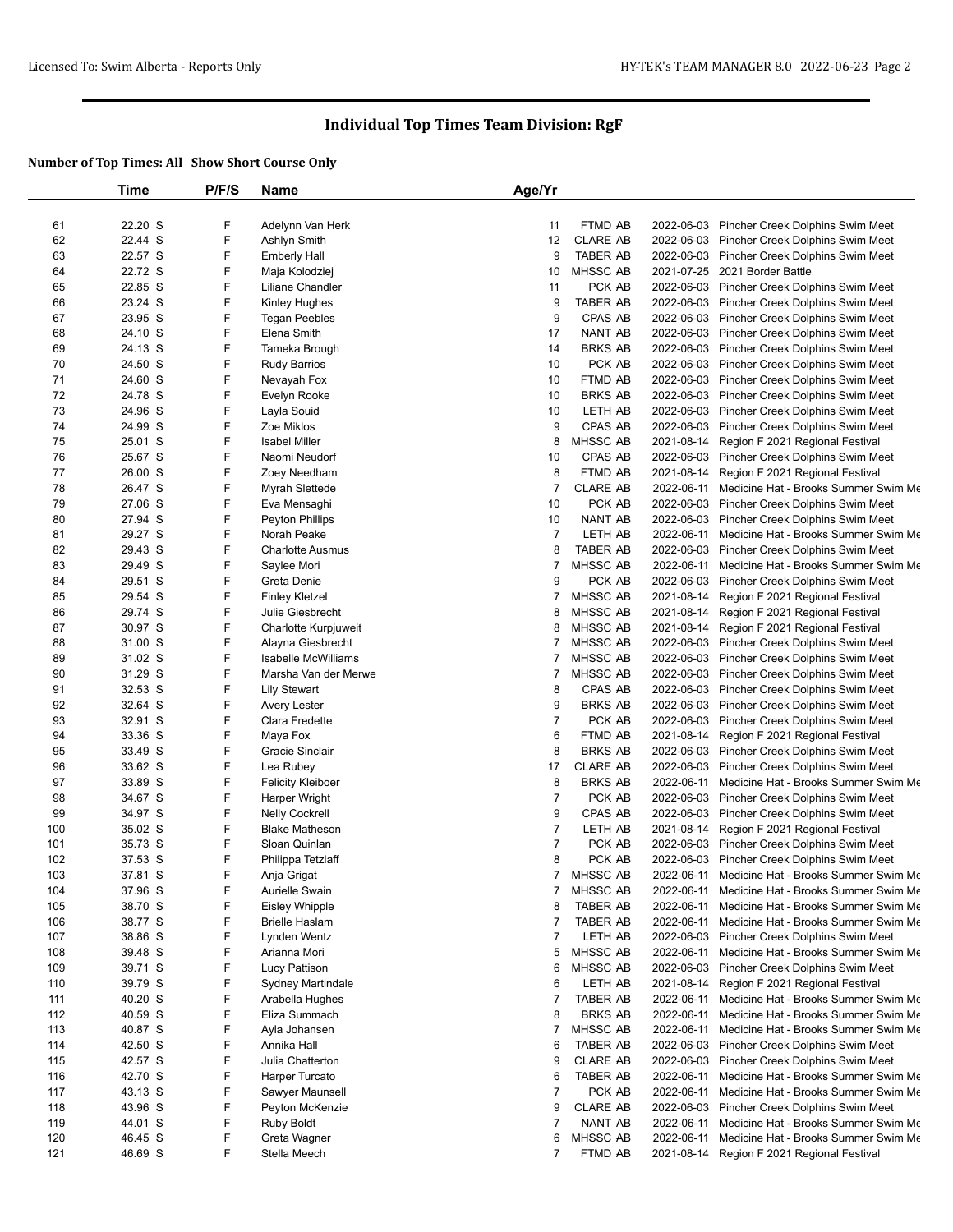|                         | Time       | P/F/S | <b>Name</b>                    | Age/Yr          |                 |            |                                                 |
|-------------------------|------------|-------|--------------------------------|-----------------|-----------------|------------|-------------------------------------------------|
|                         |            |       |                                |                 |                 |            |                                                 |
| 122                     | 53.28 S    | F     | Sierra Kallen                  | 6               | <b>TABER AB</b> |            | 2022-06-03 Pincher Creek Dolphins Swim Meet     |
| 123                     | 55.56 S    | F     | <b>Brooklyn Gartly</b>         | 8               | <b>MHSSC AB</b> |            | 2022-06-11 Medicine Hat - Brooks Summer Swim Me |
| 124                     | 56.43 S    | F     | Allison Lazaro                 | 7               | <b>BRKS AB</b>  | 2022-06-11 | Medicine Hat - Brooks Summer Swim Me            |
| 125                     | 59.07 S    | F     | Quinn Baht                     | 7               | MHSSC AB        | 2022-06-11 | Medicine Hat - Brooks Summer Swim Me            |
| 126                     | x1:03.38 S | F     | Isla Johnson                   | 6               | <b>MHSSC AB</b> | 2022-06-11 | Medicine Hat - Brooks Summer Swim Me            |
| Female                  | 50 Free    |       |                                |                 |                 |            |                                                 |
| $\overline{1}$          | 29.40 S    | F     | Naoise Gelber                  | 13              | PCK AB          | 2022-06-11 | Medicine Hat - Brooks Summer Swim Me            |
| $\overline{\mathbf{c}}$ | 29.76 S    | F     | Lydianna O'Neil                | 16              | <b>CLARE AB</b> | 2022-06-11 | Medicine Hat - Brooks Summer Swim Me            |
| 3                       | 30.84 S    | F     | Rowynn Biffart                 | 12              | MHSSC AB        | 2021-08-14 | Region F 2021 Regional Festival                 |
| 4                       | 31.05 S    | F     | Olivia Heal                    | 16              | <b>BRKS AB</b>  | 2022-06-11 | Medicine Hat - Brooks Summer Swim Me            |
| 5                       | 31.17 S    | F     | <b>Rylie Craddock</b>          | 14              | LETH AB         | 2022-06-11 | Medicine Hat - Brooks Summer Swim Me            |
| 6                       | 31.27 S    | F     | <b>Elliott Pilsner-Roberts</b> | 13              | LETH AB         | 2022-06-11 | Medicine Hat - Brooks Summer Swim Me            |
| $\overline{7}$          | 31.41 S    | F     | Cassidy Coolen                 | 18              | LETH AB         |            | 2022-06-03 Pincher Creek Dolphins Swim Meet     |
| 8                       | 31.46 S    | F     | Sarah Sommerfeldt              | 15              | <b>BRKS AB</b>  | 2022-06-11 | Medicine Hat - Brooks Summer Swim Me            |
| 9                       | 32.22 S    | F     | Emma Fenske                    | 13              | <b>BRKS AB</b>  | 2022-06-11 | Medicine Hat - Brooks Summer Swim Me            |
| 10                      | 32.28 S    | F     | Jaylyn Fogtmann                | 14              | LETH AB         | 2022-06-11 | Medicine Hat - Brooks Summer Swim Me            |
| 11                      | 32.39 S    | F     | Jaylyn Wilson                  | 13              | LETH AB         | 2021-08-14 | Region F 2021 Regional Festival                 |
| 12                      | 33.13 S    | F     | <b>Brynn Grose</b>             | 13              | PCK AB          | 2022-06-11 | Medicine Hat - Brooks Summer Swim Me            |
| $13*$                   | 33.30 S    | F     | Kwynn Fenske                   | 16              | <b>BRKS AB</b>  |            | 2022-06-03 Pincher Creek Dolphins Swim Meet     |
| $13*$                   | 33.30 S    | F     | Ruby Jamieson                  | 12              | <b>CPAS AB</b>  | 2021-08-14 | Region F 2021 Regional Festival                 |
| 15                      | 33.35 S    | F     | Sophie Heal                    | 14              | <b>BRKS AB</b>  | 2022-06-11 | Medicine Hat - Brooks Summer Swim Me            |
| 16                      | 33.46 S    | F     | Brooklyn Kimmen                | 15              | LETH AB         |            | 2022-06-03 Pincher Creek Dolphins Swim Meet     |
| 17                      | 33.53 S    | F     | Alexandra Harrington           | 18              | CPAS AB         | 2021-08-14 | Region F 2021 Regional Festival                 |
| 18                      | 33.70 S    | F     | <b>Brinn Cutler</b>            | 11              | <b>CLARE AB</b> | 2021-08-14 | Region F 2021 Regional Festival                 |
| 19                      | 33.72 S    | F     | Saiya Miklos                   | 13              | CPAS AB         |            | 2022-06-03 Pincher Creek Dolphins Swim Meet     |
| 20                      | 34.32 S    | F     | Catherine Yagos                | 15              | PCK AB          | 2022-06-11 | Medicine Hat - Brooks Summer Swim Me            |
| 21                      | 34.37 S    | F     | Emma Harington                 | 16              | CPAS AB         | 2022-06-11 | Medicine Hat - Brooks Summer Swim Me            |
| 22                      | 34.44 S    | F     | Rebecca Carver                 | 15              | <b>TABER AB</b> | 2022-06-11 | Medicine Hat - Brooks Summer Swim Me            |
| $23*$                   | 34.46 S    | F     | Julia Wiebe                    | 11              | NANT AB         |            | 2022-06-11 Medicine Hat - Brooks Summer Swim Me |
| $23*$                   | 34.46 S    | F     | Nicole Burgess                 | 12              | LETH AB         | 2021-08-14 | Region F 2021 Regional Festival                 |
| 25                      | 34.60 S    | F     | Natalie Kilkenny               | 13              | PCK AB          | 2022-06-11 | Medicine Hat - Brooks Summer Swim Me            |
| 26                      | 34.61 S    | F     | Aspen Fetch                    | 15              | MHSSC AB        |            | 2022-06-11 Medicine Hat - Brooks Summer Swim Me |
| 27                      | 34.76 S    | F     | Kayleigh Klemen                | 16              | <b>TABER AB</b> | 2022-06-11 | Medicine Hat - Brooks Summer Swim Me            |
| 28                      | 34.82 S    | F     | <b>Grace Sommerfeldt</b>       | 10              | <b>BRKS AB</b>  | 2022-06-11 | Medicine Hat - Brooks Summer Swim Me            |
| 29                      | 35.03 S    | F     | <b>Ainsley Duell</b>           | 16              | <b>TABER AB</b> | 2022-06-11 | Medicine Hat - Brooks Summer Swim Me            |
| 30                      | 35.15 S    | F     | Laney Hoffman                  | 13              | <b>CLARE AB</b> |            | 2022-06-03 Pincher Creek Dolphins Swim Meet     |
| 31                      | 35.16 S    | F     | Sienna Poulsen                 | 14              | PCK AB          |            | 2022-06-03 Pincher Creek Dolphins Swim Meet     |
| 32                      | 35.19 S    | F     | Madison Dozeman                | 19              | <b>CLARE AB</b> |            | 2021-08-14 Region F 2021 Regional Festival      |
| 33                      | 35.47 S    | F     | Peyton Hammer                  | 14              | CPAS AB         |            | 2022-06-03 Pincher Creek Dolphins Swim Meet     |
| 34                      | 35.48 S    | F     | <b>Adison Hutzul</b>           | 14              | <b>TABER AB</b> |            | 2022-06-03 Pincher Creek Dolphins Swim Meet     |
| 35                      | 35.54 S    | F     | Sara Woofenden                 | 26              | NANT AB         | 2021-08-14 | Region F 2021 Regional Festival                 |
| 36                      | 35.63 S    | F     | Emma Harrington                | 15              | <b>CPAS AB</b>  |            | 2021-08-14 Region F 2021 Regional Festival      |
| 37                      | 35.70 S    | F     | Mikayla Kress                  |                 | 12 TABER AB     |            | 2022-06-11 Medicine Hat - Brooks Summer Swim Me |
| $38*$                   | 35.83 S    | F     | Makenzie Dozeman               | 14              | <b>CLARE AB</b> |            | 2022-06-11 Medicine Hat - Brooks Summer Swim Me |
| $38*$                   | 35.83 S    | F     | Morgan Bruce                   | 11              | <b>TABER AB</b> | 2021-08-14 | Region F 2021 Regional Festival                 |
| 40                      | 35.97 S    | F     | Danielle Koop                  | 36              | LETH AB         |            | 2022-06-03 Pincher Creek Dolphins Swim Meet     |
| 41                      | 35.99 S    | F     | Kaylee Hutzul                  | 12              | <b>TABER AB</b> |            | 2022-06-11 Medicine Hat - Brooks Summer Swim Me |
| 42                      | 36.04 S    | F     | Abigail Dale                   | 15              | <b>BRKS AB</b>  | 2022-06-11 | Medicine Hat - Brooks Summer Swim Me            |
| 43                      | 36.19 S    | F     | Adeline Alsgard                | 11              | <b>CLARE AB</b> | 2022-06-03 | Pincher Creek Dolphins Swim Meet                |
| 44                      | 36.50 S    | F     | Catriona Gustavison            | 12              | PCK AB          |            | 2022-06-03 Pincher Creek Dolphins Swim Meet     |
| 45                      | 36.57 S    | F     | Arwyn Hemphill                 | 14              | PCK AB          |            | 2022-06-03 Pincher Creek Dolphins Swim Meet     |
| 46                      | 36.75 S    | F     | Emma Baalim                    | 14              | PCK AB          | 2022-06-03 | Pincher Creek Dolphins Swim Meet                |
| 47                      | 36.77 S    | F     | Kora Kurpjuweit                | 12 <sup>°</sup> | MHSSC AB        | 2021-08-14 | Region F 2021 Regional Festival                 |
| 48                      | 36.81 S    | F     | <b>Colby Pilsner-Roberts</b>   | 10              | LETH AB         | 2021-08-14 | Region F 2021 Regional Festival                 |
| 49                      | 37.09 S    | F     | Madeline Meech                 | 13              | FTMD AB         | 2021-08-14 | Region F 2021 Regional Festival                 |
| 50                      | 37.14 S    | F     | Cadence Smith                  | 15              | LETH AB         | 2022-06-11 | Medicine Hat - Brooks Summer Swim Me            |
| 51                      | 37.35 S    | F     | Georgie Neylon                 | 37              | NANT AB         |            | 2022-06-03 Pincher Creek Dolphins Swim Meet     |
| 52                      | 37.44 S    | F     | Ella Hollingshead              | 15              | PCK AB          |            | 2022-06-03 Pincher Creek Dolphins Swim Meet     |
| 53                      | 37.67 S    | F     | Naya Randall                   | 10              | PCK AB          |            | 2022-06-03 Pincher Creek Dolphins Swim Meet     |
| 54                      | 37.68 S    | F     | Haylee Creason                 | 14              | <b>CLARE AB</b> | 2022-06-11 | Medicine Hat - Brooks Summer Swim Me            |
| 55                      | 37.80 S    | F     | <b>Willow Elsom</b>            | 14              | MHSSC AB        | 2021-08-14 | Region F 2021 Regional Festival                 |
|                         |            |       |                                |                 |                 |            |                                                 |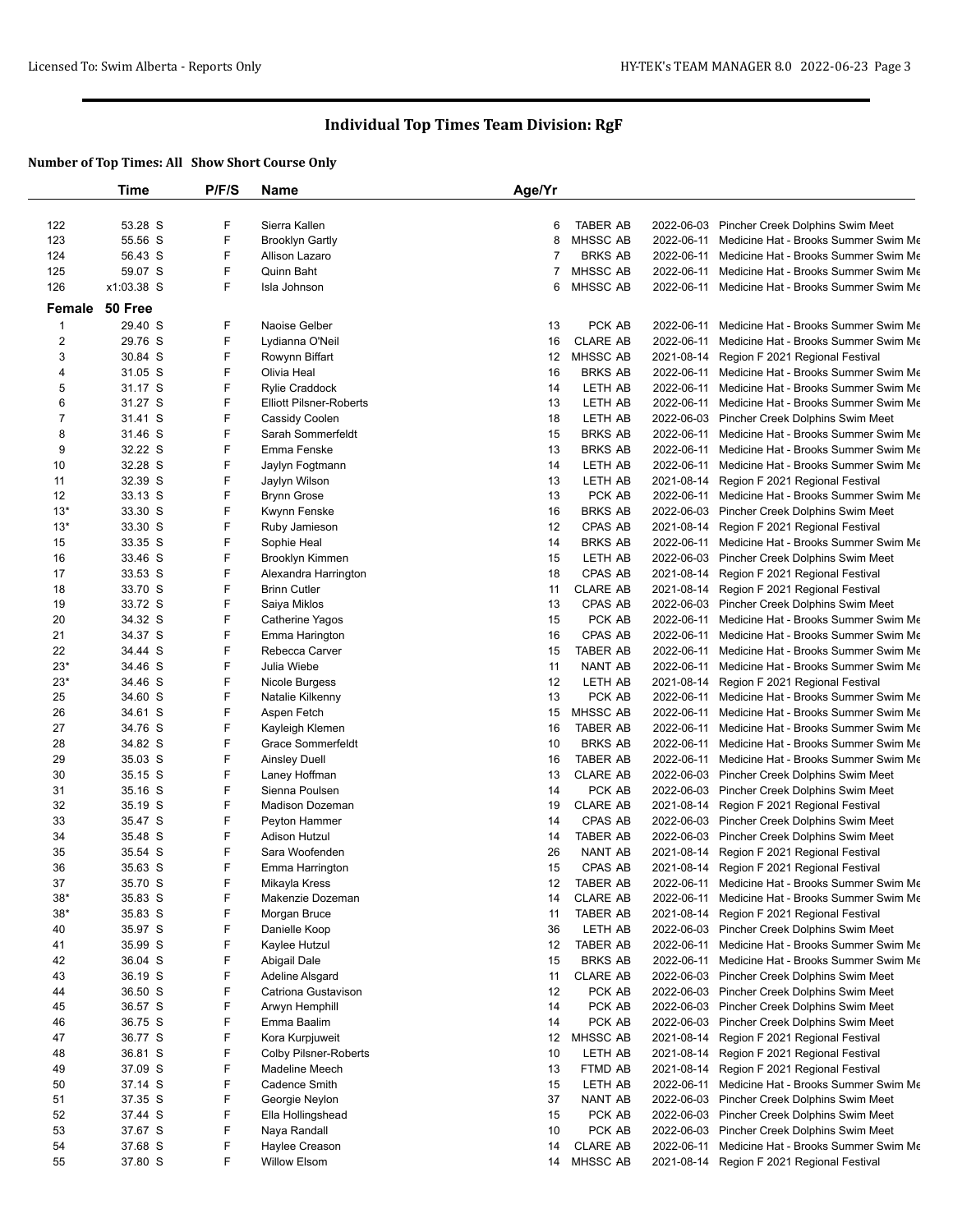|        | Time    | P/F/S | <b>Name</b>             | Age/Yr            |                 |            |                                                 |
|--------|---------|-------|-------------------------|-------------------|-----------------|------------|-------------------------------------------------|
|        |         |       |                         |                   |                 |            |                                                 |
| 56     | 37.87 S | F     | Leawyn Hoyland          | 14                | <b>BRKS AB</b>  |            | 2022-06-03 Pincher Creek Dolphins Swim Meet     |
| 57     | 37.88 S | F     | Neleta Crombie          | 13                | CPAS AB         |            | 2022-06-03 Pincher Creek Dolphins Swim Meet     |
| 58     | 38.14 S | F     | Kenzie Stewart          | 11                | CPAS AB         |            | 2022-06-03 Pincher Creek Dolphins Swim Meet     |
| 59     | 38.48 S | F     | Avril Rio Beslon        | 15                | <b>CLARE AB</b> |            | 2022-06-11 Medicine Hat - Brooks Summer Swim Me |
| 60     | 38.49 S | F     | Amelia Van Bussel       | 13                | PCK AB          |            | 2022-06-03 Pincher Creek Dolphins Swim Meet     |
| 61     | 39.29 S | F     | Sophia Gilbert          | 14                | CPAS AB         | 2022-06-11 | Medicine Hat - Brooks Summer Swim Me            |
| 62     | 39.47 S | F     | <b>Claire Puchinger</b> | 14                | LETH AB         | 2022-06-11 | Medicine Hat - Brooks Summer Swim Me            |
| 63     | 39.84 S | F     | Kate Machacek           | 10                | LETH AB         |            | 2022-06-03 Pincher Creek Dolphins Swim Meet     |
| 64     | 40.49 S | F     | Sabrina Fawcett         | 13                | <b>NANT AB</b>  |            | 2022-06-03 Pincher Creek Dolphins Swim Meet     |
| 65     | 40.63 S | F     | Abigail Anderson        | 14                | MHSSC AB        | 2022-06-11 | Medicine Hat - Brooks Summer Swim Me            |
| 66     | 40.72 S | F     | <b>Hailey Rommens</b>   | 15                | <b>BRKS AB</b>  | 2022-06-11 | Medicine Hat - Brooks Summer Swim Me            |
| 67     | 40.91 S | F     | <b>Taylor Sisson</b>    | 15                | <b>MHSSC AB</b> |            | 2022-06-11 Medicine Hat - Brooks Summer Swim Me |
| 68     | 40.94 S | F     | Jaycee Hoffman          | 10                | <b>CLARE AB</b> |            | 2022-06-03 Pincher Creek Dolphins Swim Meet     |
| 69     | 40.98 S | F     | <b>Autumn Clark</b>     | 11                | <b>CPAS AB</b>  | 2022-06-11 | Medicine Hat - Brooks Summer Swim Me            |
| 70     | 41.28 S | F     | Anna Campmans           | 13                | LETH AB         |            | 2021-08-14 Region F 2021 Regional Festival      |
| 71     | 41.54 S | F     | Nora Denie              | 11                | PCK AB          |            | 2022-06-03 Pincher Creek Dolphins Swim Meet     |
| 72     | 41.93 S | F     | Jane Bliss              | 12                | <b>NANT AB</b>  |            | 2022-06-11 Medicine Hat - Brooks Summer Swim Me |
| 73     | 42.08 S | F     | Reese Martindale        | 10                | LETH AB         |            | 2021-08-14 Region F 2021 Regional Festival      |
| 74     | 42.30 S | F     | Elizabeth Ostrop        | 10                | <b>TABER AB</b> | 2022-06-11 | Medicine Hat - Brooks Summer Swim Me            |
| 75     | 42.36 S | F     | Fareda Mohamed          | 13                | MHSSC AB        | 2022-06-11 | Medicine Hat - Brooks Summer Swim Me            |
| 76     | 42.57 S | F     | <b>Bethany Loyst</b>    | 14                | FTMD AB         |            | 2021-08-14 Region F 2021 Regional Festival      |
| 77     | 42.60 S | F     | Naomi Jersch            | 18                | NANT AB         | 2021-08-14 | Region F 2021 Regional Festival                 |
| 78     | 42.62 S | F     | <b>Bria Hall</b>        | 11                | <b>TABER AB</b> |            | 2022-06-03 Pincher Creek Dolphins Swim Meet     |
| 79     | 42.79 S | F     | <b>Gray Bennett</b>     | 13                | PCK AB          |            | 2022-06-03 Pincher Creek Dolphins Swim Meet     |
| 80     | 43.11 S | F     | <b>Finley Anderson</b>  | 11                | <b>BRKS AB</b>  | 2022-06-11 | Medicine Hat - Brooks Summer Swim Me            |
| 81     | 43.48 S | F     | Cassie Love             | 12                | <b>TABER AB</b> | 2021-08-14 | Region F 2021 Regional Festival                 |
| 82     | 43.49 S | F     | Elena Smith             | 17                | <b>NANT AB</b>  |            | 2022-06-03 Pincher Creek Dolphins Swim Meet     |
| 83     | 43.78 S | F     | <b>Charlie Hughes</b>   | 11                | NANT AB         |            | 2022-06-03 Pincher Creek Dolphins Swim Meet     |
| 84     | 43.96 S | F     | Kelly Petronech         | 12                | <b>TABER AB</b> |            | 2022-06-03 Pincher Creek Dolphins Swim Meet     |
| 85     | 43.97 S | F     | Hanna Creason           | 11                | <b>CLARE AB</b> |            | 2022-06-03 Pincher Creek Dolphins Swim Meet     |
| 86     | 44.16 S | F     | Evelyn Maunsell         | 9                 | PCK AB          |            | 2022-06-03 Pincher Creek Dolphins Swim Meet     |
| 87     | 44.20 S | F     | Taya Odorski            | 9                 | LETH AB         | 2021-08-14 | Region F 2021 Regional Festival                 |
| 88     | 44.26 S | F     | Reece Tschritter        | 11                | MHSSC AB        | 2022-06-11 | Medicine Hat - Brooks Summer Swim Me            |
| 89     | 44.65 S | F     | <b>Elyse Burgess</b>    | 12                | LETH AB         | 2021-08-14 | Region F 2021 Regional Festival                 |
| 90     | 44.76 S | F     | Danika Sorge            | 11                | PCK AB          |            | 2022-06-03 Pincher Creek Dolphins Swim Meet     |
| 91     | 44.81 S | F     | Sophia Slettede         | 10                | <b>CLARE AB</b> |            | 2022-06-03 Pincher Creek Dolphins Swim Meet     |
| 92     | 44.92 S | F     | Dawn Velarde            | 9                 | <b>TABER AB</b> | 2021-08-14 | Region F 2021 Regional Festival                 |
| 93     | 45.35 S | F     | Rhonda Anderson         | 40                | <b>NANT AB</b>  | 2022-06-11 | Medicine Hat - Brooks Summer Swim Me            |
| 94     | 45.86 S | F     | Selah Hoekstra          | 10                | <b>TABER AB</b> | 2022-06-11 | Medicine Hat - Brooks Summer Swim Me            |
| 95     | 46.10 S | F     | Janessa Jackson         | $12 \overline{ }$ | MHSSC AB        |            | 2022-06-03 Pincher Creek Dolphins Swim Meet     |
| 96     | 46.50 S | F     | <b>Delainy Grose</b>    | 9                 | PCK AB          | 2022-06-03 | Pincher Creek Dolphins Swim Meet                |
| 97     | 46.58 S | F     | Kiarra Crebas           | 10                | NANT AB         | 2021-08-14 | Region F 2021 Regional Festival                 |
| 98     | 46.59 S | F     | <b>Makinley Wentz</b>   | 10                | LETH AB         |            | 2022-06-11 Medicine Hat - Brooks Summer Swim Me |
| 99     | 46.62 S | F     | <b>Addison Rittwage</b> | 12 <sub>2</sub>   | MHSSC AB        | 2022-06-11 | Medicine Hat - Brooks Summer Swim Me            |
| 100    | 46.65 S | F     | Adrijanna Cooley        | 14                | PCK AB          | 2022-06-11 | Medicine Hat - Brooks Summer Swim Me            |
| 101    | 46.75 S | F     | Kayla Pearce            | 16                | <b>NANT AB</b>  |            | 2022-06-03 Pincher Creek Dolphins Swim Meet     |
| 102    | 47.26 S | F     | Ava Herweyer            | 11                | FTMD AB         | 2021-08-14 | Region F 2021 Regional Festival                 |
| 103    | 47.39 S | F     | Ashlyn Smith            | 12                | <b>CLARE AB</b> | 2022-06-11 | Medicine Hat - Brooks Summer Swim Me            |
| 104    | 47.41 S | F     | Morgan Duff             | 15                | CPAS AB         | 2022-06-11 | Medicine Hat - Brooks Summer Swim Me            |
| 105    | 47.65 S | F     | Maya Madsen             | 11                | LETH AB         |            | 2021-08-14 Region F 2021 Regional Festival      |
| 106    | 48.03 S | F     | <b>Claire Peake</b>     | 11                | LETH AB         |            | 2022-06-03 Pincher Creek Dolphins Swim Meet     |
| 107    | 48.68 S | F     | Morgan Gage             | 11                | MHSSC AB        | 2022-06-11 | Medicine Hat - Brooks Summer Swim Me            |
| 108    | 48.89 S | F     | Rachel Peake            | 9                 | LETH AB         |            | 2022-06-03 Pincher Creek Dolphins Swim Meet     |
| 109    | 48.92 S | F     | Alexis Goffinet         | 11                | MHSSC AB        | 2022-06-11 | Medicine Hat - Brooks Summer Swim Me            |
| 110    | 49.17 S | F     | <b>Emelle Conrad</b>    | 10                | <b>BRKS AB</b>  | 2022-06-11 | Medicine Hat - Brooks Summer Swim Me            |
| 111    | 49.60 S | F     | <b>Emberly Hall</b>     | 9                 | <b>TABER AB</b> |            | 2022-06-03 Pincher Creek Dolphins Swim Meet     |
| 112    | 49.73 S | F     | Ava Pelletier           | 9                 | FTMD AB         | 2021-08-14 | Region F 2021 Regional Festival                 |
| 113    | 49.84 S | F     | Jordyn Jackson          | 9                 | MHSSC AB        | 2021-08-14 | Region F 2021 Regional Festival                 |
| $114*$ | 49.92 S | F     | <b>Ruby Grove</b>       | 10                | <b>BRKS AB</b>  | 2022-06-11 | Medicine Hat - Brooks Summer Swim Me            |
| $114*$ | 49.92 S | F     | Kate Bennett            | 11                | PCK AB          |            | 2022-06-03 Pincher Creek Dolphins Swim Meet     |
| 116    | 50.11 S | F     | Sophie Baht             | 10                | MHSSC AB        |            | 2022-06-11 Medicine Hat - Brooks Summer Swim Me |
|        |         |       |                         |                   |                 |            |                                                 |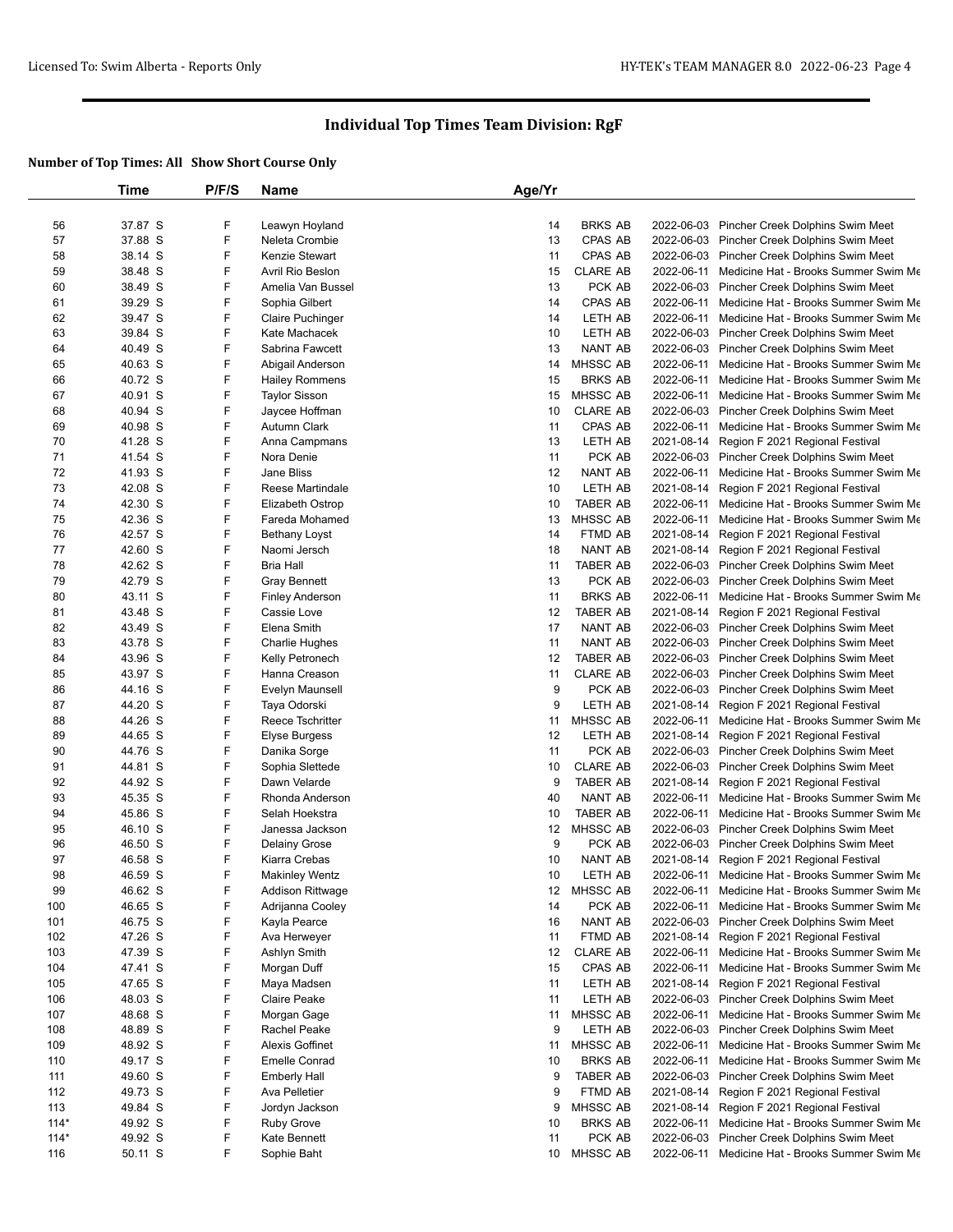|            | Time                       | P/F/S  | Name                             | Age/Yr              |                             |                          |                                                                                     |
|------------|----------------------------|--------|----------------------------------|---------------------|-----------------------------|--------------------------|-------------------------------------------------------------------------------------|
|            |                            |        |                                  |                     |                             |                          |                                                                                     |
| 117        | 50.52 S                    | F      | Tameka Brough                    | 14                  | <b>BRKS AB</b>              | 2022-06-11               | Medicine Hat - Brooks Summer Swim Me                                                |
| 118        | 50.53 S                    | F      | <b>Suzy Bliss</b>                | 10                  | <b>NANT AB</b>              | 2022-06-11               | Medicine Hat - Brooks Summer Swim Me                                                |
| 119        | 50.66 S                    | F      | Reegan Folkerts                  | 18                  | <b>BRKS AB</b>              | 2022-06-11               | Medicine Hat - Brooks Summer Swim Me                                                |
| 120        | 50.89 S                    | F      | Aadya Kathait                    | 11                  | MHSSC AB                    | 2022-06-11               | Medicine Hat - Brooks Summer Swim Me                                                |
| 121        | 51.44 S                    | F      | Adelynn Van Herk                 | 11                  | FTMD AB                     | 2022-06-03               | Pincher Creek Dolphins Swim Meet                                                    |
| 122        | 51.76 S                    | F      | Kaylee Bruce                     | 9                   | <b>TABER AB</b>             | 2021-08-14               | Region F 2021 Regional Festival                                                     |
| 123        | 51.84 S                    | F      | Liliane Chandler                 | 11                  | PCK AB                      |                          | 2022-06-03 Pincher Creek Dolphins Swim Meet                                         |
| 124        | 52.42 S                    | F      | Breagh Kohlman                   | 9                   | MHSSC AB                    | 2021-08-14               | Region F 2021 Regional Festival                                                     |
| 125        | 52.87 S                    | F      | Nevayah Fox                      | 9                   | FTMD AB                     | 2021-08-14               | Region F 2021 Regional Festival                                                     |
| 126        | 53.16 S                    | F<br>F | Layla Souid                      | 10                  | LETH AB                     | 2022-06-03               | Pincher Creek Dolphins Swim Meet                                                    |
| 127        | 53.33 S                    |        | Maja Kolodziej                   | 10                  | MHSSC AB                    | 2021-08-14               | Region F 2021 Regional Festival                                                     |
| 128        | 53.37 S                    | F<br>F | Arden Matheson                   | 9                   | LETH AB                     | 2021-08-14               | Region F 2021 Regional Festival                                                     |
| 129        | 54.02 S                    | F      | Serenity Haluck                  | 11                  | FTMD AB                     |                          | 2022-06-03 Pincher Creek Dolphins Swim Meet                                         |
| 130        | 54.35 S                    | F      | <b>Rudy Barrios</b>              | 10<br>9             | PCK AB                      | 2022-06-03               | Pincher Creek Dolphins Swim Meet                                                    |
| 131        | 54.61 S                    | F      | Zoe Miklos                       |                     | CPAS AB                     | 2022-06-11               | Medicine Hat - Brooks Summer Swim Me                                                |
| 132        | 55.48 S                    | F      | Kinley Hughes                    | 9                   | <b>TABER AB</b><br>MHSSC AB | 2022-06-03               | Pincher Creek Dolphins Swim Meet                                                    |
| 133        | 56.35 S                    | F      | Peyton Howes                     | 9                   |                             | 2022-06-11               | Medicine Hat - Brooks Summer Swim Me                                                |
| 134        | 56.47 S                    |        | <b>Emersyn Whipple</b>           | 10                  | <b>TABER AB</b>             |                          | 2022-06-03 Pincher Creek Dolphins Swim Meet                                         |
| 135        | 56.66 S                    | F<br>F | Peyton Phillips                  | 10                  | NANT AB                     | 2022-06-11               | Medicine Hat - Brooks Summer Swim Me                                                |
| 136        | 57.37 S                    |        | Zoey Needham                     | 8                   | FTMD AB                     | 2021-08-14               | Region F 2021 Regional Festival                                                     |
| 137        | 57.43 S                    | F<br>F | <b>Ivy Hughes</b>                | 10                  | <b>TABER AB</b>             | 2022-06-11               | Medicine Hat - Brooks Summer Swim Me                                                |
| 138        | 57.93 S                    |        | <b>Brooke Altwasser</b>          | 10                  | <b>BRKS AB</b>              | 2022-06-11               | Medicine Hat - Brooks Summer Swim Me                                                |
| 139        | 58.34 S                    | F<br>F | <b>Holly Hervey</b>              | 34                  | <b>NANT AB</b>              | 2022-06-11               | Medicine Hat - Brooks Summer Swim Me                                                |
| 140        | 58.74 S                    |        | Samantha Evans                   | 14                  | <b>BRKS AB</b>              | 2022-06-11               | Medicine Hat - Brooks Summer Swim Me                                                |
| 141        | 59.30 S                    | F      | Evelyn Rooke                     | 10                  | <b>BRKS AB</b>              | 2022-06-11               | Medicine Hat - Brooks Summer Swim Me                                                |
| 142        | 1:01.90 S                  | F      | Naomi Neudorf                    | 10                  | CPAS AB                     | 2022-06-03               | Pincher Creek Dolphins Swim Meet                                                    |
| 143        | 1:02.52 S                  | F<br>F | <b>Isabel Miller</b>             | 8                   | MHSSC AB                    | 2021-08-14               | Region F 2021 Regional Festival                                                     |
| 144        | 1:02.88 S                  |        | Callie Kroschel                  | 11                  | <b>BRKS AB</b>              | 2022-06-11               | Medicine Hat - Brooks Summer Swim Me                                                |
| 145        | $1:03.42$ S                | F<br>F | Julie Giesbrecht                 | 9                   | MHSSC AB                    | 2022-06-03<br>2021-08-14 | Pincher Creek Dolphins Swim Meet                                                    |
| 146        | 1:03.92 S                  | F      | Kierra Cameron                   | 10                  | <b>NANT AB</b>              |                          | Region F 2021 Regional Festival                                                     |
| 147        | 1:04.92 S                  | F      | Myrah Slettede                   | $\overline{7}$      | <b>CLARE AB</b>             | 2022-06-03               | Pincher Creek Dolphins Swim Meet                                                    |
| 148        | 1:05.34 S                  | F      | Nola McGaughey                   | 11                  | CPAS AB                     | 2022-06-03               | Pincher Creek Dolphins Swim Meet                                                    |
| 149        | $1:06.51$ S                | F      | Chloe Stang                      | 11                  | MHSSC AB                    | 2022-06-11               | Medicine Hat - Brooks Summer Swim Me                                                |
| 150        | x1:07.32 S                 | F      | Marsha Van der Merwe             | 7<br>8              | MHSSC AB<br>MHSSC AB        | 2022-06-11               | Medicine Hat - Brooks Summer Swim Me                                                |
| 151<br>152 | 1:09.56 S<br>1:09.78 S     | F      | Charlotte Kurpjuweit             | 10                  | LETH AB                     | 2021-08-14<br>2021-08-14 | Region F 2021 Regional Festival<br>Region F 2021 Regional Festival                  |
| 153        | $1:10.51$ S                | F      | <b>Hailey Puchinger</b>          | 9                   | MHSSC AB                    | 2022-06-11               | Medicine Hat - Brooks Summer Swim Me                                                |
| 154        | 1:11.77 S                  | F      | Sylvie Stang                     | 9                   | LETH AB                     | 2022-06-11               | Medicine Hat - Brooks Summer Swim Me                                                |
| 155        | 1:11.99 S                  | F      | <b>Brityn Sznerch</b>            | 9                   | <b>CLARE AB</b>             | 2022-06-11               | Medicine Hat - Brooks Summer Swim Me                                                |
| 156        | 1:12.59 S                  | F      | Peyton McKenzie                  | $\overline{7}$      | MHSSC AB                    | 2022-06-03               |                                                                                     |
| 157        | 1:13.27 S                  | F      | Saylee Mori                      | 17                  | <b>CLARE AB</b>             | 2022-06-11               | Pincher Creek Dolphins Swim Meet<br>Medicine Hat - Brooks Summer Swim Me            |
|            |                            | F      | Lea Rubey                        |                     |                             |                          |                                                                                     |
| 158<br>159 | $1:15.11$ S<br>$1:15.48$ S | F      | Avery Lester<br>Norah Peake      | 9<br>$\overline{7}$ | <b>BRKS AB</b><br>LETH AB   | 2022-06-03               | Pincher Creek Dolphins Swim Meet<br>2022-06-11 Medicine Hat - Brooks Summer Swim Me |
| 160        | $1:15.54$ S                | F      | <b>Charlotte Ausmus</b>          | 8                   | TABER AB                    | 2022-06-11               | Medicine Hat - Brooks Summer Swim Me                                                |
| 161        | $1:18.88$ S                | F      | Ayla Johansen                    | $\overline{7}$      | MHSSC AB                    | 2022-06-11               | Medicine Hat - Brooks Summer Swim Me                                                |
| 162        | 1:20.70 S                  | F      | Lexi Reeve                       | 9                   | CPAS AB                     | 2021-08-14               | Region F 2021 Regional Festival                                                     |
| 163        | $1:23.16$ S                | F      | Alayna Giesbrecht                | 7                   | MHSSC AB                    |                          | 2022-06-03 Pincher Creek Dolphins Swim Meet                                         |
| 164        |                            | F      | <b>Isabelle McWilliams</b>       | 7                   | MHSSC AB                    |                          | 2022-06-03 Pincher Creek Dolphins Swim Meet                                         |
| 165        | 1:23.27 S<br>1:25.66 S     | F      | Katie Kroschel                   | 9                   | <b>BRKS AB</b>              | 2022-06-11               | Medicine Hat - Brooks Summer Swim Me                                                |
| 166        | 1:28.57 S                  | F      | <b>Eisley Whipple</b>            | 8                   | TABER AB                    |                          | 2022-06-11 Medicine Hat - Brooks Summer Swim Me                                     |
| 167        | 1:28.72 S                  | F      | Gracie Sinclair                  | 8                   | <b>BRKS AB</b>              |                          | 2022-06-03 Pincher Creek Dolphins Swim Meet                                         |
| 168        | 1:29.99 S                  | F      | <b>Felicity Kleiboer</b>         | 8                   | <b>BRKS AB</b>              | 2022-06-11               | Medicine Hat - Brooks Summer Swim Me                                                |
|            | 1:31.98 S                  | F      |                                  |                     | PCK AB                      |                          | 2022-06-03 Pincher Creek Dolphins Swim Meet                                         |
| 169        |                            | F      | Eva Mensaghi<br>Julia Chatterton | 10<br>9             | CLARE AB                    |                          | 2022-06-03 Pincher Creek Dolphins Swim Meet                                         |
| 170<br>171 | 1:34.84 S<br>x1:38.37 S    | F      | Lucy Pattison                    | 6                   | MHSSC AB                    | 2022-06-11               | Medicine Hat - Brooks Summer Swim Me                                                |
| 172        | 1:41.13 S                  | F      |                                  | $\overline{7}$      | LETH AB                     |                          |                                                                                     |
|            |                            |        | Lynden Wentz                     |                     |                             |                          | 2022-06-03 Pincher Creek Dolphins Swim Meet                                         |
| Female     | <b>100 Free</b>            |        |                                  |                     |                             |                          |                                                                                     |
| 1          | $1:09.16$ S                | F      | Cassidy Coolen                   | 18                  | LETH AB                     | 2022-06-03               | Pincher Creek Dolphins Swim Meet                                                    |
| 2          | $1:11.01$ S                | F      | Charlotte Vanden Elzen           | 18                  | LETH AB                     | 2021-08-14               | Region F 2021 Regional Festival                                                     |
| 3          | $1:12.36$ S                | F      | <b>Elliott Pilsner-Roberts</b>   | 13                  | LETH AB                     | 2022-06-11               | Medicine Hat - Brooks Summer Swim Me                                                |
| 4          | $1:13.11$ S                | F      | <b>Brynn Grose</b>               | 13                  | PCK AB                      | 2022-06-11               | Medicine Hat - Brooks Summer Swim Me                                                |
|            |                            |        |                                  |                     |                             |                          |                                                                                     |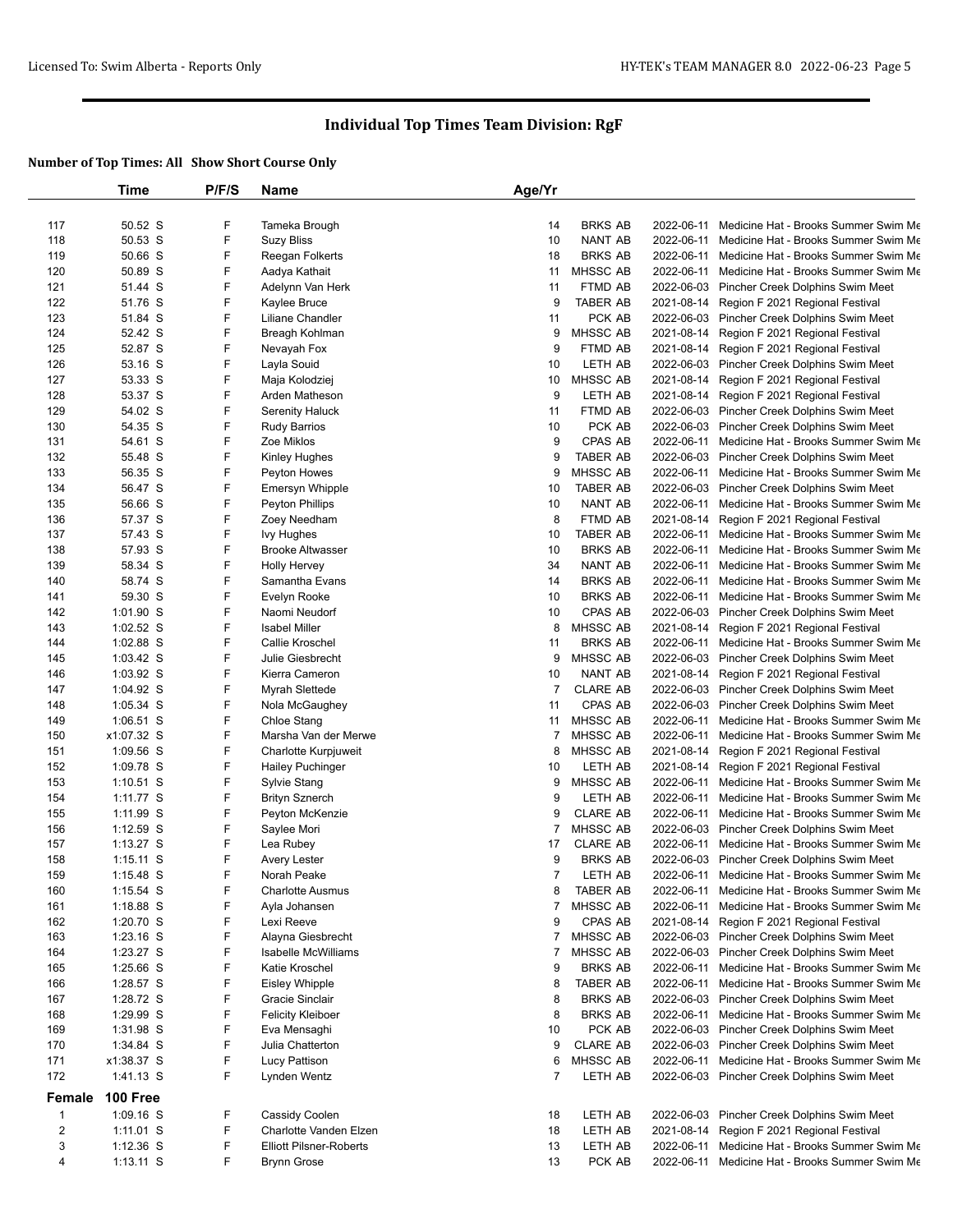|    | Time        | P/F/S | Name                         | Age/Yr |                 |            |                                                 |
|----|-------------|-------|------------------------------|--------|-----------------|------------|-------------------------------------------------|
|    |             |       |                              |        |                 |            |                                                 |
| 5  | 1:13.67 S   | F     | Jaylyn Fogtmann              | 14     | LETH AB         |            | 2022-06-11 Medicine Hat - Brooks Summer Swim Me |
| 6  | $1:15.68$ S | F     | Jaylyn Wilson                | 13     | <b>CLARE AB</b> |            | 2021-07-17 OSSSC Open for Summer Meet           |
| 7  | $1:16.39$ S | F     | <b>Brooklyn Kimmen</b>       | 15     | LETH AB         |            | 2022-06-03 Pincher Creek Dolphins Swim Meet     |
| 8  | $1:18.15$ S | F     | Ruby Jamieson                | 13     | <b>CPAS AB</b>  |            | 2022-06-03 Pincher Creek Dolphins Swim Meet     |
| 9  | 1:18.32 S   | F     | Natalie Kilkenny             | 13     | PCK AB          |            | 2022-06-11 Medicine Hat - Brooks Summer Swim Me |
| 10 | $1:18.64$ S | F     | Julia Wiebe                  | 11     | <b>NANT AB</b>  |            | 2022-06-11 Medicine Hat - Brooks Summer Swim Me |
| 11 | $1:19.57$ S | F     | Catriona Gustavison          | 12     | PCK AB          | 2022-06-11 | Medicine Hat - Brooks Summer Swim Me            |
| 12 | 1:20.62 S   | F     | Catherine Yagos              | 15     | PCK AB          |            | 2022-06-03 Pincher Creek Dolphins Swim Meet     |
| 13 | 1:20.67 S   | F     | Morgan Bruce                 | 12     | <b>TABER AB</b> |            | 2022-06-11 Medicine Hat - Brooks Summer Swim Me |
| 14 | 1:20.72 S   | F     | Emma Baalim                  | 14     | PCK AB          |            | 2022-06-03 Pincher Creek Dolphins Swim Meet     |
| 15 | 1:21.02 S   | F     | Laney Hoffman                | 12     | <b>CLARE AB</b> |            | 2021-07-17 OSSSC Open for Summer Meet           |
| 16 | 1:21.56 S   | F     | Sienna Poulsen               | 14     | PCK AB          |            | 2022-06-03 Pincher Creek Dolphins Swim Meet     |
| 17 | 1:21.77 S   | F     | Adeline Alsgard              | 11     | <b>CLARE AB</b> |            | 2022-06-03 Pincher Creek Dolphins Swim Meet     |
| 18 | 1:21.94 S   | F     | Emma Harington               | 16     | CPAS AB         |            | 2022-06-11 Medicine Hat - Brooks Summer Swim Me |
| 19 | 1:22.82 S   | F     | Kayleigh Klemen              | 15     | <b>TABER AB</b> |            | 2021-08-14 Region F 2021 Regional Festival      |
| 20 | 1:22.85 S   | F     | <b>Cadence Smith</b>         | 15     | LETH AB         | 2022-06-11 | Medicine Hat - Brooks Summer Swim Me            |
| 21 | 1:23.38 S   | F     | <b>Grace Sommerfeldt</b>     | 10     | <b>BRKS AB</b>  |            | 2022-06-11 Medicine Hat - Brooks Summer Swim Me |
| 22 | 1:23.41 S   | F     | Nicole Burgess               | 12     | LETH AB         |            | 2021-08-14 Region F 2021 Regional Festival      |
| 23 | 1:23.76 S   | F     | Jessica White                | 17     | <b>CLARE AB</b> | 2022-06-11 | Medicine Hat - Brooks Summer Swim Me            |
| 24 | 1:24.08 S   | F     | <b>Ainsley Duell</b>         | 15     | <b>TABER AB</b> | 2021-08-14 | Region F 2021 Regional Festival                 |
| 25 | 1:24.59 S   | F     | Mikayla Kress                | 12     | <b>TABER AB</b> |            | 2022-06-11 Medicine Hat - Brooks Summer Swim Me |
| 26 | 1:24.75 S   | F     | Makenzie Dozeman             | 13     | <b>CLARE AB</b> |            | 2021-07-17 OSSSC Open for Summer Meet           |
| 27 | 1:25.59 S   | F     | Abigail Dale                 | 15     | <b>BRKS AB</b>  |            | 2022-06-03 Pincher Creek Dolphins Swim Meet     |
| 28 | 1:26.49 S   | F     | Arwyn Hemphill               | 14     | PCK AB          |            | 2022-06-03 Pincher Creek Dolphins Swim Meet     |
| 29 | 1:28.95 S   | F     | Sophia Gilbert               | 14     | CPAS AB         |            | 2022-06-11 Medicine Hat - Brooks Summer Swim Me |
| 30 | 1:29.18 S   | F     | Sabrina Fawcett              | 13     | <b>NANT AB</b>  |            | 2022-06-11 Medicine Hat - Brooks Summer Swim Me |
| 31 | 1:29.28 S   | F     | Kenna Demaere                | 16     | <b>CLARE AB</b> |            | 2021-07-17 OSSSC Open for Summer Meet           |
| 32 | 1:31.92 S   | F     | Kenzie Stewart               | 11     | CPAS AB         |            | 2022-06-03 Pincher Creek Dolphins Swim Meet     |
| 33 | 1:32.42 S   | F     | Jorgey Maunsell              | 12     | PCK AB          | 2022-06-11 | Medicine Hat - Brooks Summer Swim Me            |
| 34 | 1:32.47 S   | F     | Jaycee Hoffman               | 10     | <b>CLARE AB</b> |            | 2022-06-11 Medicine Hat - Brooks Summer Swim Me |
| 35 | 1:32.96 S   | F     | <b>Claire Puchinger</b>      | 14     | LETH AB         |            | 2022-06-11 Medicine Hat - Brooks Summer Swim Me |
| 36 | 1:35.18 S   | F     | <b>Taylor Sisson</b>         | 15     | MHSSC AB        | 2022-06-11 | Medicine Hat - Brooks Summer Swim Me            |
| 37 | 1:36.79 S   | F     | Elena Smith                  | 16     | <b>NANT AB</b>  | 2021-08-14 | Region F 2021 Regional Festival                 |
| 38 | 1:37.61 S   | F     | <b>Colby Pilsner-Roberts</b> | 11     | LETH AB         |            | 2022-06-03 Pincher Creek Dolphins Swim Meet     |
| 39 | 1:39.93 S   | F     | Fareda Mohamed               | 13     | MHSSC AB        | 2022-06-11 | Medicine Hat - Brooks Summer Swim Me            |
| 40 | 1:40.21 S   | F     | Cassie Love                  | 12     | <b>TABER AB</b> | 2021-08-14 | Region F 2021 Regional Festival                 |
| 41 | 1:41.96 S   | F     | Autumn Clark                 | 11     | CPAS AB         | 2022-06-11 | Medicine Hat - Brooks Summer Swim Me            |
| 42 | 1:42.04 S   | F     | <b>Bethany Loyst</b>         | 14     | FTMD AB         | 2021-08-14 | Region F 2021 Regional Festival                 |
| 43 | 1:42.30 S   | F     | <b>Gray Bennett</b>          | 13     | PCK AB          |            | 2022-06-03 Pincher Creek Dolphins Swim Meet     |
| 44 | 1:42.80 S   | F     | Adrijanna Cooley             | 14     | PCK AB          |            | 2022-06-11 Medicine Hat - Brooks Summer Swim Me |
| 45 | 1:43.37 S   | F     | Kate Machacek                | 9      | LETH AB         | 2021-08-14 | Region F 2021 Regional Festival                 |
| 46 | 1:44.13 S   | F     | Jane Bliss                   | 12     | NANT AB         |            | 2022-06-03 Pincher Creek Dolphins Swim Meet     |
| 47 | 1:44.57 S   | F     | Kelly Petronech              | 12     | <b>TABER AB</b> |            | 2022-06-03 Pincher Creek Dolphins Swim Meet     |
| 48 | 1:45.11 S   | F     | <b>Finley Anderson</b>       | 11     | <b>BRKS AB</b>  |            | 2022-06-11 Medicine Hat - Brooks Summer Swim Me |
| 49 | 1:46.02 S   | F     | Delainy Grose                | 9      | PCK AB          | 2022-06-11 | Medicine Hat - Brooks Summer Swim Me            |
| 50 | 1:46.10 S   | F     | Sophia Slettede              | 10     | <b>CLARE AB</b> | 2022-06-11 | Medicine Hat - Brooks Summer Swim Me            |
| 51 | 1:48.08 S   | F     | Elyse Burgess                | 12     | LETH AB         |            | 2021-08-14 Region F 2021 Regional Festival      |
| 52 | 1:48.35 S   | F     | <b>Emelle Conrad</b>         | 10     | <b>BRKS AB</b>  |            | 2022-06-11 Medicine Hat - Brooks Summer Swim Me |
| 53 | 1:49.31 S   | F     | <b>Charlie Hughes</b>        | 11     | NANT AB         |            | 2022-06-03 Pincher Creek Dolphins Swim Meet     |
| 54 | $1:50.00$ S | F     | Ava Herweyer                 | 11     | FTMD AB         |            | 2021-08-14 Region F 2021 Regional Festival      |
| 55 | $1:55.03$ S | F     | <b>Suzy Bliss</b>            | 10     | NANT AB         |            | 2022-06-03 Pincher Creek Dolphins Swim Meet     |
| 56 | 1:55.04 S   | F     | Janessa Jackson              | 11     | MHSSC AB        | 2021-08-14 | Region F 2021 Regional Festival                 |
| 57 | 1:56.67 S   | F     | <b>Makinley Wentz</b>        | 10     | LETH AB         |            | 2022-06-11 Medicine Hat - Brooks Summer Swim Me |
| 58 | 1:56.76 S   | F     | Rachel Peake                 | 9      | LETH AB         |            | 2022-06-03 Pincher Creek Dolphins Swim Meet     |
| 59 | 2:00.09 S   | F     | Morgan Duff                  | 15     | CPAS AB         |            | 2022-06-11 Medicine Hat - Brooks Summer Swim Me |
| 60 | 2:00.17 S   | F     | Ava Pelletier                | 10     | FTMD AB         |            | 2022-06-03 Pincher Creek Dolphins Swim Meet     |
| 61 | 2:00.37 S   | F     | Alexis Goffinet              | 11     | MHSSC AB        | 2022-06-11 | Medicine Hat - Brooks Summer Swim Me            |
| 62 | 2:01.88 S   | F     | Layla Souid                  | 10     | LETH AB         | 2022-06-03 | Pincher Creek Dolphins Swim Meet                |
| 63 | $2:02.11$ S | F     | Chelsey Lempriere            | 11     | NANT AB         |            | 2022-06-03 Pincher Creek Dolphins Swim Meet     |
| 64 | 2:03.66 S   | F     | <b>Brooke Altwasser</b>      | 10     | <b>BRKS AB</b>  | 2022-06-11 | Medicine Hat - Brooks Summer Swim Me            |
| 65 | 2:04.36 S   | F     | Nevayah Fox                  | 9      | FTMD AB         |            | 2021-08-14 Region F 2021 Regional Festival      |
|    |             |       |                              |        |                 |            |                                                 |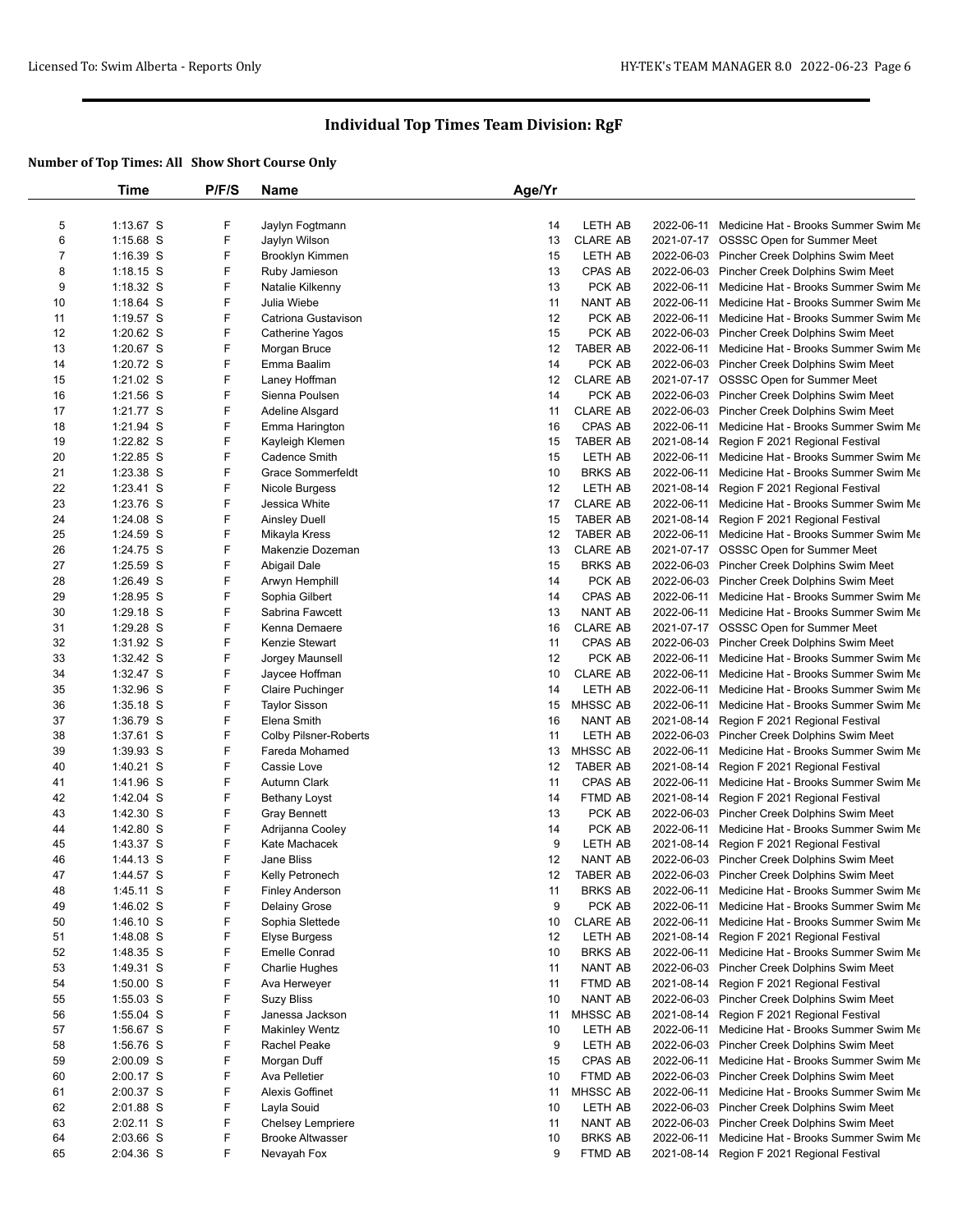|                | Time           | P/F/S | Name                     | Age/Yr |                 |            |                                                 |
|----------------|----------------|-------|--------------------------|--------|-----------------|------------|-------------------------------------------------|
|                |                |       |                          |        |                 |            |                                                 |
| 66             | 2:05.31 S      | F     | Ella Peebles             | 11     | <b>CPAS AB</b>  |            | 2022-06-03 Pincher Creek Dolphins Swim Meet     |
| 67             | 2:11.19 S      | F     | Adelynn Van Herk         | 11     | FTMD AB         |            | 2022-06-03 Pincher Creek Dolphins Swim Meet     |
| 68             | 2:13.28 S      | F     | Evelyn Rooke             | 10     | <b>BRKS AB</b>  | 2022-06-11 | Medicine Hat - Brooks Summer Swim Me            |
| 69             | 2:17.00 S      | F     | Serenity Haluck          | 11     | FTMD AB         | 2022-06-03 | Pincher Creek Dolphins Swim Meet                |
| 70             | 2:23.86 S      | F     | Kierra Cameron           | 10     | <b>NANT AB</b>  | 2021-08-14 | Region F 2021 Regional Festival                 |
| 71             | 2:44.95 S      | F     | Sylvie Stang             | 9      | <b>MHSSC AB</b> | 2022-06-11 | Medicine Hat - Brooks Summer Swim Me            |
| Female         | 200 Free       |       |                          |        |                 |            |                                                 |
| $\mathbf{1}$   | 2:37.34 S      | F     | <b>Rylie Craddock</b>    | 14     | LETH AB         | 2022-06-11 | Medicine Hat - Brooks Summer Swim Me            |
| 2              | 2:39.75 S      | F     | <b>Brynn Grose</b>       | 13     | PCK AB          | 2022-06-03 | Pincher Creek Dolphins Swim Meet                |
| 3              | 2:42.40 S      | F     | Jaylyn Fogtmann          | 14     | LETH AB         | 2022-06-11 | Medicine Hat - Brooks Summer Swim Me            |
| 4              | 2:44.47 S      | F     | Natalie Kilkenny         | 13     | PCK AB          | 2022-06-11 | Medicine Hat - Brooks Summer Swim Me            |
| 5              | 2:45.77 S      | F     | Adison Hutzul            | 14     | <b>TABER AB</b> | 2022-06-11 | Medicine Hat - Brooks Summer Swim Me            |
| 6              | 2:45.85 S      | F     | <b>Brinn Cutler</b>      | 12     | <b>CLARE AB</b> | 2022-06-03 | Pincher Creek Dolphins Swim Meet                |
| $\overline{7}$ | 2:46.76 S      | F     | Brooklyn Kimmen          | 15     | LETH AB         | 2022-06-11 | Medicine Hat - Brooks Summer Swim Me            |
| 8              | 2:49.96 S      | F     | Jaylyn Wilson            | 13     | <b>CLARE AB</b> |            | 2021-07-17 OSSSC Open for Summer Meet           |
| 9              | 2:50.52 S      | F     | Emma Fenske              | 13     | <b>BRKS AB</b>  | 2022-06-11 | Medicine Hat - Brooks Summer Swim Me            |
| 10             | 2:55.45 S      | F     | Laney Hoffman            | 13     | <b>CLARE AB</b> | 2022-06-11 | Medicine Hat - Brooks Summer Swim Me            |
| 11             | 2:55.56 S      | F     | Rebecca Carver           | 15     | <b>TABER AB</b> | 2022-06-11 | Medicine Hat - Brooks Summer Swim Me            |
| 12             | 2:58.84 S      | F     | Morgan Bruce             | 12     | <b>TABER AB</b> | 2022-06-11 | Medicine Hat - Brooks Summer Swim Me            |
| 13             | $3:00.02$ S    | F     | Ruby Jamieson            | 12     | CPAS AB         | 2021-08-14 | Region F 2021 Regional Festival                 |
| 14             | 3:00.88 S      | F     | Alexandra Harrington     | 18     | <b>CPAS AB</b>  | 2021-08-14 | Region F 2021 Regional Festival                 |
| 15             | 3:00.98 S      | F     | Nicole Burgess           | 13     | LETH AB         | 2022-06-03 | Pincher Creek Dolphins Swim Meet                |
| 16             | $3:15.19$ S    | F     | Emma Harrington          | 15     | <b>CPAS AB</b>  | 2021-08-14 | Region F 2021 Regional Festival                 |
| 17             | $3:21.45$ S    | F     | Kenna Demaere            | 16     | <b>CLARE AB</b> |            | 2021-07-17 OSSSC Open for Summer Meet           |
| 18             | $3:24.65$ S    | F     | Georgie Neylon           | 37     | NANT AB         |            | 2022-06-03 Pincher Creek Dolphins Swim Meet     |
| 19             | 3:29.75 S      | F     | <b>Elyse Burgess</b>     | 13     | LETH AB         | 2022-06-03 | Pincher Creek Dolphins Swim Meet                |
| 20             | 3:31.30 S      | F     | Elena Smith              | 16     | NANT AB         | 2021-08-14 | Region F 2021 Regional Festival                 |
| 21             | 3:33.04 S      | F     | Madeline Meech           | 13     | FTMD AB         | 2021-08-14 | Region F 2021 Regional Festival                 |
| 22             | $3:41.46$ S    | F     | Hayden Lester            | 12     | <b>BRKS AB</b>  | 2022-06-11 | Medicine Hat - Brooks Summer Swim Me            |
| 23             | 3:46.45 S      | F     | Adrijanna Cooley         | 14     | PCK AB          | 2022-06-11 | Medicine Hat - Brooks Summer Swim Me            |
| 24             | 3:57.19 S      | F     | Autumn Clark             | 11     | CPAS AB         |            | 2022-06-03 Pincher Creek Dolphins Swim Meet     |
| Female         | 400 Free       |       |                          |        |                 |            |                                                 |
| $\mathbf{1}$   | 5:13.35 S      | F     | Cassidy Coolen           | 18     | LETH AB         | 2022-06-11 | Medicine Hat - Brooks Summer Swim Me            |
| 2              | 5:57.07 S      | F     | <b>Brinn Cutler</b>      | 12     | <b>CLARE AB</b> | 2022-06-11 | Medicine Hat - Brooks Summer Swim Me            |
| 3              | 6:07.16 S      | F     | Jaylyn Fogtmann          | 14     | LETH AB         |            | 2022-06-03 Pincher Creek Dolphins Swim Meet     |
| 4              | 6:19.36 S      | F     | Laney Hoffman            | 13     | <b>CLARE AB</b> | 2022-06-11 | Medicine Hat - Brooks Summer Swim Me            |
| 5              | 6:26.73 S      | F     | Nicole Burgess           | 13     | LETH AB         | 2022-06-11 | Medicine Hat - Brooks Summer Swim Me            |
| 6              | 6:49.45 S      | F     | <b>Taylor Hutzul</b>     | 16     | <b>TABER AB</b> | 2022-06-11 | Medicine Hat - Brooks Summer Swim Me            |
| $\overline{7}$ | 6:56.92 S      | F     | Kenna Demaere            | 17     | <b>CLARE AB</b> | 2022-06-11 | Medicine Hat - Brooks Summer Swim Me            |
| Female         | 800 Free       |       |                          |        |                 |            |                                                 |
| $\mathbf{1}$   | 13:03.03 S     | F     | Jaylyn Fogtmann          | 14     | LETH AB         |            | 2022-06-03 Pincher Creek Dolphins Swim Meet     |
|                | Female 25 Back |       |                          |        |                 |            |                                                 |
| 1              | 21.13 S        | F     | Taya Odorski             | 9      | LETH AB         | 2021-08-14 | Region F 2021 Regional Festival                 |
| $\overline{c}$ | 21.66 S        | F     | <b>Grace Sommerfeldt</b> | 9      | <b>BRKS AB</b>  | 2021-08-14 | Region F 2021 Regional Festival                 |
| 3              | 21.90 S        | F     | Jaycee Hoffman           | 10     | <b>CLARE AB</b> | 2022-06-11 | Medicine Hat - Brooks Summer Swim Me            |
| 4              | 21.94 S        | F     | Naya Randall             | 10     | PCK AB          | 2022-06-03 | Pincher Creek Dolphins Swim Meet                |
| 5              | 22.19 S        | F     | Elizabeth Ostrop         | 10     | <b>TABER AB</b> |            | 2022-06-11 Medicine Hat - Brooks Summer Swim Me |
| 6              | 22.47 S        | F     | Selah Hoekstra           | 10     | <b>TABER AB</b> | 2022-06-11 | Medicine Hat - Brooks Summer Swim Me            |
| 7              | 23.14 S        | F     | Kenzie Stewart           | 10     | CPAS AB         | 2021-08-14 | Region F 2021 Regional Festival                 |
| 8              | 23.25 S        | F     | <b>Adeline Alsgard</b>   | 10     | <b>CLARE AB</b> | 2021-08-14 | Region F 2021 Regional Festival                 |
| 9              | 23.32 S        | F     | Kiarra Crebas            | 10     | NANT AB         | 2021-08-14 | Region F 2021 Regional Festival                 |
| 10             | 24.48 S        | F     | Evelyn Maunsell          | 9      | PCK AB          | 2022-06-11 | Medicine Hat - Brooks Summer Swim Me            |
| 11             | 24.54 S        | F     | Kate Machacek            | 9      | LETH AB         | 2021-08-14 | Region F 2021 Regional Festival                 |
| 12             | 25.01 S        | F     | Sophia Slettede          | 10     | <b>CLARE AB</b> | 2022-06-11 | Medicine Hat - Brooks Summer Swim Me            |
| 13             | 25.50 S        | F     | Zoe Miklos               | 9      | CPAS AB         | 2022-06-11 | Medicine Hat - Brooks Summer Swim Me            |
| 14             | 25.52 S        | F     | <b>Ivy Hughes</b>        | 10     | <b>TABER AB</b> |            | 2022-06-11 Medicine Hat - Brooks Summer Swim Me |
| 15             | 25.54 S        | F     | Zada Mclean-Borggard     | 10     | LETH AB         | 2021-08-14 | Region F 2021 Regional Festival                 |
| 16             | 25.71 S        | F     | Kinley Hughes            | 9      | <b>TABER AB</b> |            | 2022-06-03 Pincher Creek Dolphins Swim Meet     |
| 17             | 25.78 S        | F.    | Sophie Baht              |        | 10 MHSSC AB     |            | 2022-06-11 Medicine Hat - Brooks Summer Swim Me |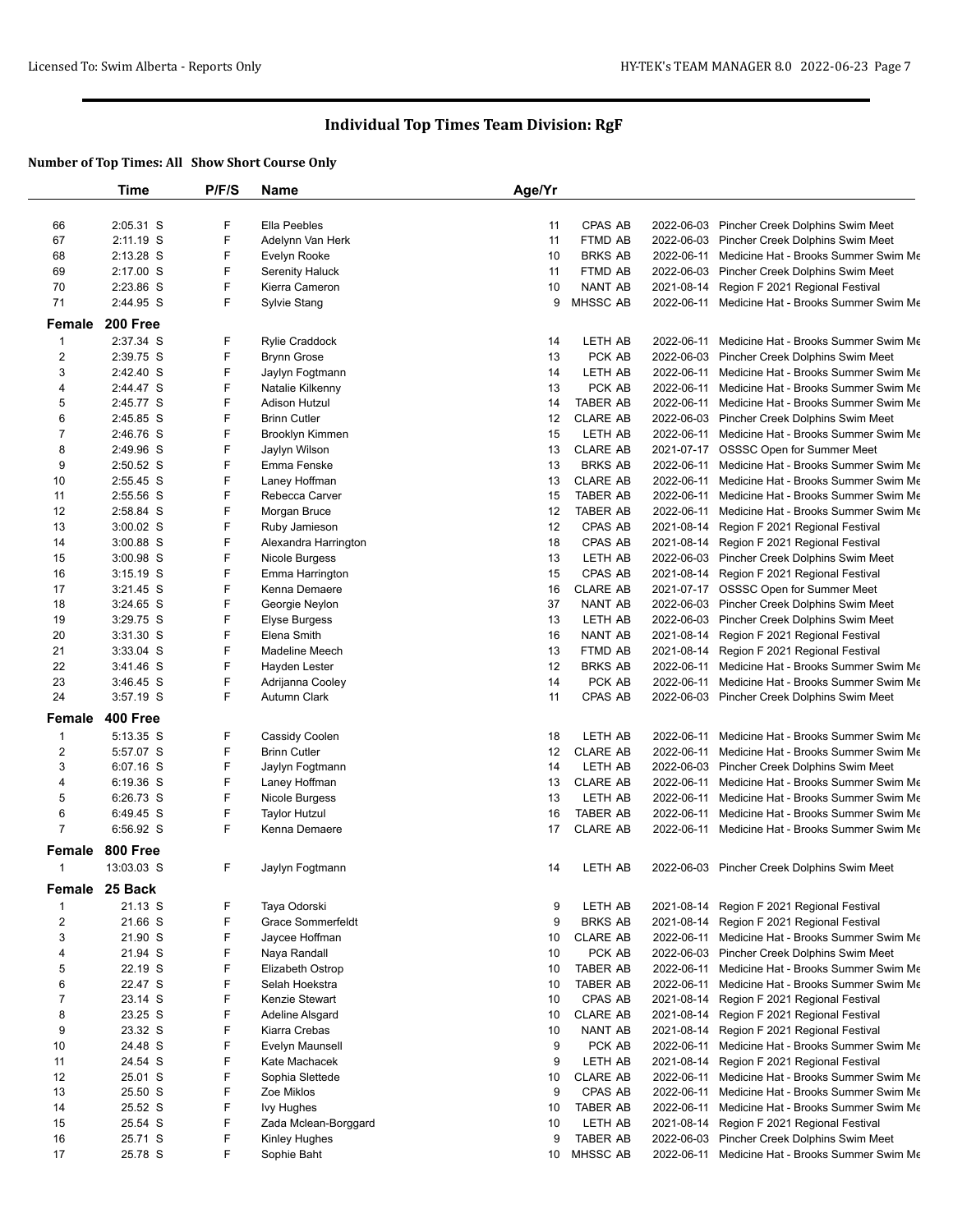|          | Time               | P/F/S | <b>Name</b>                | Age/Yr              |                 |            |                                             |
|----------|--------------------|-------|----------------------------|---------------------|-----------------|------------|---------------------------------------------|
|          |                    |       |                            |                     |                 |            |                                             |
| 18       | 25.90 S            | F     | Evelyn Rooke               | 10                  | <b>BRKS AB</b>  | 2022-06-11 | Medicine Hat - Brooks Summer Swim Me        |
| 19       | 25.91 S            | F     | <b>Makinley Wentz</b>      | 10                  | LETH AB         |            | 2022-06-03 Pincher Creek Dolphins Swim Meet |
| 20       | 25.99 S            | F     | Dawn Velarde               | 10                  | <b>TABER AB</b> | 2022-06-03 | Pincher Creek Dolphins Swim Meet            |
| 21       | 26.22 S            | F     | <b>Suzy Bliss</b>          | 10                  | NANT AB         | 2022-06-03 | Pincher Creek Dolphins Swim Meet            |
| 22       | 26.27 S            | F     | Rachel Peake               | 9                   | LETH AB         |            | 2022-06-03 Pincher Creek Dolphins Swim Meet |
| 23       | 26.47 S            | F     | Julie Giesbrecht           | 9                   | MHSSC AB        | 2022-06-03 | Pincher Creek Dolphins Swim Meet            |
| 24       | 26.54 S            | F     | <b>Rudy Barrios</b>        | 10                  | PCK AB          |            | 2022-06-03 Pincher Creek Dolphins Swim Meet |
| 25       | 26.74 S            | F     | Ava Pelletier              | 9                   | FTMD AB         | 2021-08-14 | Region F 2021 Regional Festival             |
| 26       | 26.87 S            | F     | Jordyn Jackson             | 9                   | MHSSC AB        | 2021-08-14 | Region F 2021 Regional Festival             |
| 27       | 26.92 S            | F     | Delainy Grose              | 9                   | PCK AB          | 2022-06-03 | Pincher Creek Dolphins Swim Meet            |
| 28       | 27.09 S            | F     | <b>Alexis Goffinet</b>     | 10                  | MHSSC AB        | 2021-08-14 | Region F 2021 Regional Festival             |
| 29       | 27.29 S            | F     | <b>Reece Tschritter</b>    | 10                  | <b>MHSSC AB</b> | 2021-08-14 | Region F 2021 Regional Festival             |
| 30       | 27.39 S            | F     | <b>Emelle Conrad</b>       | 10                  | <b>BRKS AB</b>  | 2022-06-11 | Medicine Hat - Brooks Summer Swim Me        |
| 31       | 27.44 S            | F     | Nevayah Fox                | 10                  | FTMD AB         | 2022-06-03 | Pincher Creek Dolphins Swim Meet            |
| 32       | 27.74 S            | F     | Maja Kolodziej             | 10                  | MHSSC AB        |            | 2021-07-25 2021 Border Battle               |
| 33       | 27.83 S            | F     | Kaylee Bruce               | 10                  | <b>TABER AB</b> | 2022-06-11 | Medicine Hat - Brooks Summer Swim Me        |
| 34       | 28.14 S            | F     | Naomi Neudorf              | 10                  | CPAS AB         | 2022-06-03 | Pincher Creek Dolphins Swim Meet            |
| 35       | 28.58 S            | F     | Peyton Phillips            | 10                  | NANT AB         | 2022-06-11 | Medicine Hat - Brooks Summer Swim Me        |
| 36       | 28.61 S            | F     | <b>Emberly Hall</b>        | 9                   | <b>TABER AB</b> | 2022-06-03 | Pincher Creek Dolphins Swim Meet            |
| 37       | 28.72 S            | F     | Arden Matheson             | 9                   | LETH AB         | 2021-08-14 | Region F 2021 Regional Festival             |
| 38       | 28.92 S            | F     | <b>Emersyn Whipple</b>     | 10                  | <b>TABER AB</b> | 2022-06-11 | Medicine Hat - Brooks Summer Swim Me        |
| 39       | 29.30 S            | F     | <b>Brooke Altwasser</b>    | 10                  | <b>BRKS AB</b>  | 2022-06-11 | Medicine Hat - Brooks Summer Swim Me        |
| 40       | 29.66 S            | F     | Morgan Gage                | 10                  | MHSSC AB        | 2021-08-14 | Region F 2021 Regional Festival             |
| 41       | 29.72 S            | F     | Avery Lester               | 9                   | <b>BRKS AB</b>  | 2022-06-11 | Medicine Hat - Brooks Summer Swim Me        |
| 42       | 29.87 S            | F     | <b>Isabel Miller</b>       | 8                   | MHSSC AB        | 2021-08-14 | Region F 2021 Regional Festival             |
| 43       | 29.91 S            | F     | Layla Souid                | 10                  | LETH AB         | 2022-06-03 | Pincher Creek Dolphins Swim Meet            |
| 44       | 30.09 S            | F     | Charlotte Kurpjuweit       | 8                   | MHSSC AB        | 2021-08-14 | Region F 2021 Regional Festival             |
| 45       | 30.51 S            | F     | Peyton Howes               | 9                   | MHSSC AB        | 2022-06-11 | Medicine Hat - Brooks Summer Swim Me        |
| 46       | 31.01 S            | F     | <b>Tegan Peebles</b>       | 9                   | CPAS AB         | 2022-06-03 | Pincher Creek Dolphins Swim Meet            |
| 47       | 31.05 S            | F     | Saylee Mori                | 7                   | MHSSC AB        | 2022-06-11 | Medicine Hat - Brooks Summer Swim Me        |
| 48       | 31.49 S            | F     | <b>Charlotte Ausmus</b>    | 8                   | <b>TABER AB</b> | 2022-06-03 | Pincher Creek Dolphins Swim Meet            |
| 49       | 32.18 S            | F     | <b>Isabelle McWilliams</b> | $\overline{7}$      | MHSSC AB        | 2022-06-03 | Pincher Creek Dolphins Swim Meet            |
| 50       | 32.34 S            | F     | <b>Brityn Sznerch</b>      | 9                   | LETH AB         | 2022-06-11 | Medicine Hat - Brooks Summer Swim Me        |
| 51       | 32.37 S            | F     | Myrah Slettede             | $\overline{7}$      | <b>CLARE AB</b> | 2022-06-11 | Medicine Hat - Brooks Summer Swim Me        |
| $52*$    | 32.79 S            | F     | Gracie Sinclair            | 8                   | <b>BRKS AB</b>  | 2022-06-11 | Medicine Hat - Brooks Summer Swim Me        |
| $52*$    | 32.79 S            | F     | Norah Peake                | $\overline{7}$      | LETH AB         | 2022-06-03 | Pincher Creek Dolphins Swim Meet            |
| 54       | 32.86 S            | F     | Zoey Needham               | 8                   | FTMD AB         | 2021-08-14 | Region F 2021 Regional Festival             |
| 55       | 33.66 S            | F     | <b>Brielle Haslam</b>      | 7                   | <b>TABER AB</b> | 2022-06-11 | Medicine Hat - Brooks Summer Swim Me        |
| 56       | 33.83 S            | F     | Ayla Johansen              | 7                   | MHSSC AB        | 2022-06-11 | Medicine Hat - Brooks Summer Swim Me        |
| 57       | 34.10 S            | F     | <b>Finley Kletzel</b>      | 7                   | MHSSC AB        | 2021-08-14 | Region F 2021 Regional Festival             |
| 58       | 34.30 S            | F     | Julia Chatterton           | 9                   | <b>CLARE AB</b> | 2022-06-03 | Pincher Creek Dolphins Swim Meet            |
| 59       | 34.52 S            | F     | <b>Felicity Kleiboer</b>   | 8                   | <b>BRKS AB</b>  | 2022-06-11 | Medicine Hat - Brooks Summer Swim Me        |
| 60       | x35.07 S           | F     | Marsha Van der Merwe       | $\overline{7}$      | <b>MHSSC AB</b> | 2022-06-11 | Medicine Hat - Brooks Summer Swim Me        |
| 61       | 35.46 S            | F     | Arianna Mori               | 5                   | MHSSC AB        | 2022-06-11 | Medicine Hat - Brooks Summer Swim Me        |
| 62       | 35.82 S            | F     | Greta Denie                | 9                   | PCK AB          | 2022-06-03 | Pincher Creek Dolphins Swim Meet            |
| 63       | 36.66 S            | F     | Arabella Hughes            | $\overline{7}$      | <b>TABER AB</b> | 2022-06-11 | Medicine Hat - Brooks Summer Swim Me        |
| 64       | 37.06 S            | F     | Lexi Reeve                 | 9                   | CPAS AB         | 2021-08-14 | Region F 2021 Regional Festival             |
| 65       | 37.85 S            | F     | Adelynn Van Herk           | 10                  | FTMD AB         | 2021-08-14 | Region F 2021 Regional Festival             |
| 66       | 38.11 S            | F     | Maya Fox                   | 6                   | FTMD AB         | 2021-08-14 | Region F 2021 Regional Festival             |
| 67       | 38.77 S            | F     | Stella Meech               | $\overline{7}$      | FTMD AB         | 2021-08-14 | Region F 2021 Regional Festival             |
|          |                    | F     |                            |                     | CPAS AB         |            |                                             |
| 68<br>69 | 39.08 S<br>39.93 S | F     | <b>Nelly Cockrell</b>      | 9<br>$\overline{7}$ | MHSSC AB        | 2022-06-03 | Pincher Creek Dolphins Swim Meet            |
|          |                    |       | Alayna Giesbrecht          |                     |                 | 2022-06-03 | Pincher Creek Dolphins Swim Meet            |
| 70       | 40.13 S            | F     | Lucy Pattison              | 6                   | MHSSC AB        | 2022-06-03 | Pincher Creek Dolphins Swim Meet            |
| 71       | 40.77 S            | F     | Philippa Tetzlaff          | 8                   | PCK AB          |            | 2022-06-03 Pincher Creek Dolphins Swim Meet |
| 72       | 41.23 S            | F     | Lynden Wentz               | $\overline{7}$      | LETH AB         |            | 2022-06-03 Pincher Creek Dolphins Swim Meet |
| 73       | 41.28 S            | F     | Peyton McKenzie            | 9                   | <b>CLARE AB</b> | 2022-06-11 | Medicine Hat - Brooks Summer Swim Me        |
| 74       | 41.54 S            | F     | Eliza Summach              | 8                   | <b>BRKS AB</b>  | 2022-06-11 | Medicine Hat - Brooks Summer Swim Me        |
| 75       | 41.69 S            | F     | Sawyer Maunsell            | $\overline{7}$      | PCK AB          | 2022-06-11 | Medicine Hat - Brooks Summer Swim Me        |
| 76       | 41.72 S            | F     | Quinn Baht                 | 7                   | MHSSC AB        | 2022-06-11 | Medicine Hat - Brooks Summer Swim Me        |
| 77       | 42.46 S            | F     | Harper Wright              | $\overline{7}$      | PCK AB          | 2022-06-03 | Pincher Creek Dolphins Swim Meet            |
| 78       | 42.59 S            | F     | Clara Fredette             | $\overline{7}$      | PCK AB          | 2022-06-03 | Pincher Creek Dolphins Swim Meet            |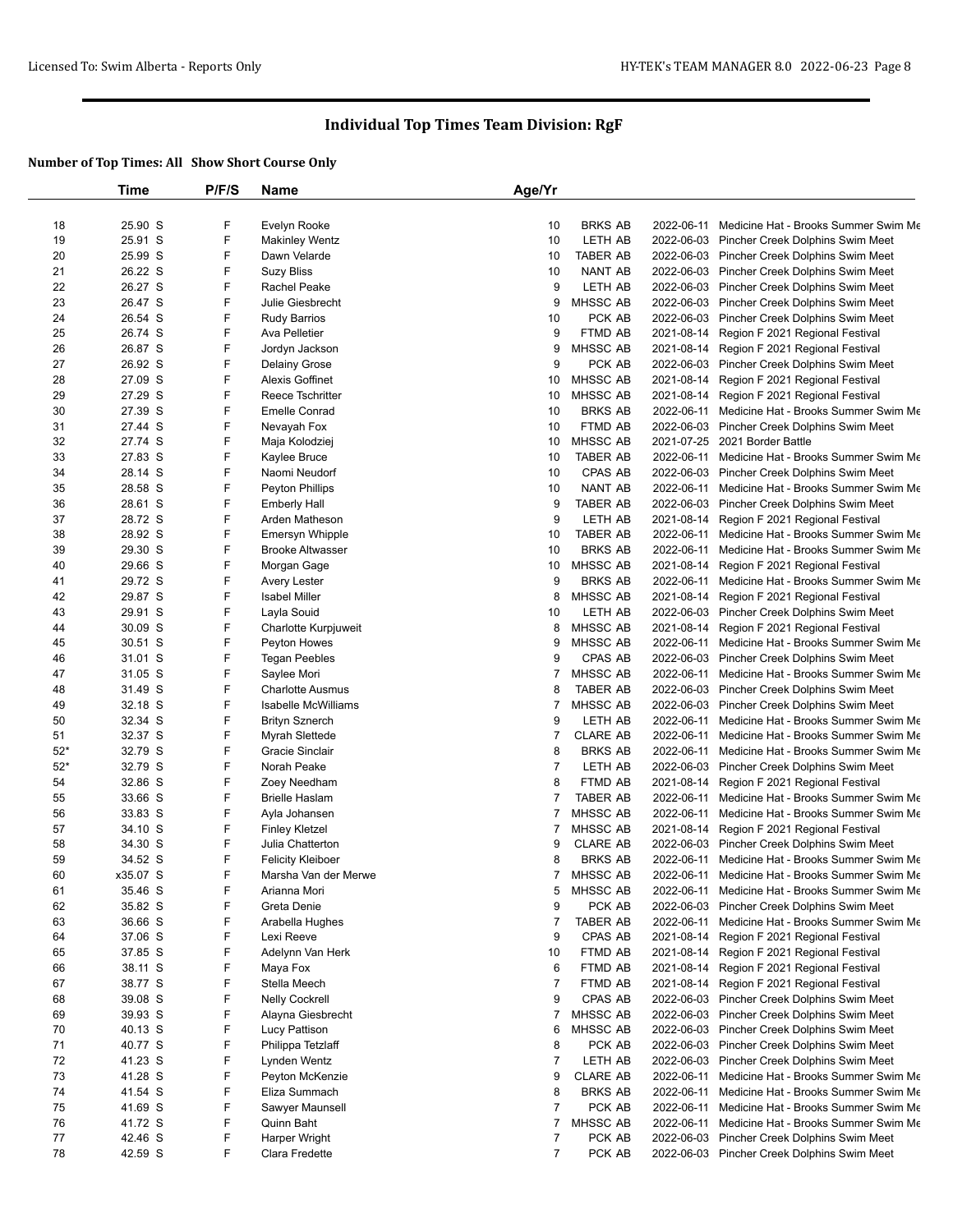|                | Time       | P/F/S | <b>Name</b>                  | Age/Yr         |                 |            |                                                 |
|----------------|------------|-------|------------------------------|----------------|-----------------|------------|-------------------------------------------------|
|                |            |       |                              |                |                 |            |                                                 |
| 79             | 42.91 S    | F     | <b>Lily Stewart</b>          | 8              | <b>CPAS AB</b>  | 2022-06-03 | Pincher Creek Dolphins Swim Meet                |
| 80             | 43.11 S    | F     | Katie Kroschel               | 9              | <b>BRKS AB</b>  | 2022-06-11 | Medicine Hat - Brooks Summer Swim Me            |
| 81             | 43.24 S    | F     | <b>Ruby Boldt</b>            | $\overline{7}$ | <b>NANT AB</b>  | 2022-06-11 | Medicine Hat - Brooks Summer Swim Me            |
| 82             | 43.58 S    | F     | Annika Hall                  | 6              | TABER AB        | 2022-06-03 | Pincher Creek Dolphins Swim Meet                |
| 83             | 45.25 S    | F     | Sydney Martindale            | 6              | LETH AB         | 2021-08-14 | Region F 2021 Regional Festival                 |
| 84             | 45.80 S    | F     | Eva Mensaghi                 | 10             | PCK AB          |            | 2022-06-03 Pincher Creek Dolphins Swim Meet     |
| 85             | 46.27 S    | F     | Allison Lazaro               | $\overline{7}$ | <b>BRKS AB</b>  | 2022-06-11 | Medicine Hat - Brooks Summer Swim Me            |
| 86             | 47.16 S    | F     | Greta Wagner                 | 6              | MHSSC AB        | 2022-06-11 | Medicine Hat - Brooks Summer Swim Me            |
| 87             | 47.52 S    | F     | Anja Grigat                  | 7              | MHSSC AB        |            | 2022-06-11 Medicine Hat - Brooks Summer Swim Me |
| 88             | 48.39 S    | F     | Harper Turcato               | 6              | <b>TABER AB</b> | 2022-06-11 | Medicine Hat - Brooks Summer Swim Me            |
| 89             | 49.39 S    | F     | <b>Brooklyn Gartly</b>       | 8              | MHSSC AB        |            | 2022-06-03 Pincher Creek Dolphins Swim Meet     |
| 90             | 51.51 S    | F     | Sloan Quinlan                | $\overline{7}$ | PCK AB          |            | 2022-06-03 Pincher Creek Dolphins Swim Meet     |
| 91             | 58.01 S    | F     | <b>Aurielle Swain</b>        | 7              | MHSSC AB        | 2022-06-11 | Medicine Hat - Brooks Summer Swim Me            |
| 92             | 59.98 S    | F     | Sierra Kallen                | 6              | <b>TABER AB</b> | 2022-06-03 | Pincher Creek Dolphins Swim Meet                |
| 93             | x1:01.84 S | F     | Isla Johnson                 | 6              | <b>MHSSC AB</b> |            | 2022-06-11 Medicine Hat - Brooks Summer Swim Me |
| Female         | 50 Back    |       |                              |                |                 |            |                                                 |
| $\mathbf{1}$   | 36.46 S    | F     | Sarah Sommerfeldt            | 15             | <b>BRKS AB</b>  | 2022-06-11 | Medicine Hat - Brooks Summer Swim Me            |
| 2              | 37.24 S    | F     | <b>Rylie Craddock</b>        | 14             | LETH AB         | 2022-06-11 | Medicine Hat - Brooks Summer Swim Me            |
| 3              | 37.54 S    | F     | Adison Hutzul                | 14             | <b>TABER AB</b> | 2022-06-11 | Medicine Hat - Brooks Summer Swim Me            |
| 4              | 38.70 S    | F     | Olivia Heal                  | 16             | <b>BRKS AB</b>  | 2022-06-11 | Medicine Hat - Brooks Summer Swim Me            |
| 5              | 38.92 S    | F     | <b>Brynn Grose</b>           | 13             | PCK AB          | 2022-06-03 | Pincher Creek Dolphins Swim Meet                |
| 6              | 39.20 S    | F     | <b>Madison Grandoni</b>      | 14             | PCK AB          |            | 2022-06-03 Pincher Creek Dolphins Swim Meet     |
| $\overline{7}$ | 39.53 S    | F     | <b>Brinn Cutler</b>          | 12             | <b>CLARE AB</b> | 2022-06-11 | Medicine Hat - Brooks Summer Swim Me            |
| 8              | 40.07 S    | F     | Kwynn Fenske                 | 16             | <b>BRKS AB</b>  | 2022-06-03 | Pincher Creek Dolphins Swim Meet                |
| 9              | 40.15 S    | F     | Nicole Burgess               | 13             | LETH AB         |            | 2022-06-11 Medicine Hat - Brooks Summer Swim Me |
| 10             | 40.23 S    | F     | Sara Woofenden               | 26             | <b>NANT AB</b>  | 2021-08-14 | Region F 2021 Regional Festival                 |
| 11             | 40.46 S    | F     | Sophie Heal                  | 14             | <b>BRKS AB</b>  | 2022-06-11 | Medicine Hat - Brooks Summer Swim Me            |
| 12             | 41.62 S    | F     | Emma Fenske                  | 13             | <b>BRKS AB</b>  |            | 2022-06-03 Pincher Creek Dolphins Swim Meet     |
| 13             | 41.92 S    | F     | Laney Hoffman                | 13             | <b>CLARE AB</b> |            | 2022-06-03 Pincher Creek Dolphins Swim Meet     |
| 14             | 41.99 S    | F     | Kayleigh Klemen              | 16             | <b>TABER AB</b> | 2022-06-11 | Medicine Hat - Brooks Summer Swim Me            |
| 15             | 42.14 S    | F     | Jessica White                | 17             | <b>CLARE AB</b> | 2022-06-11 | Medicine Hat - Brooks Summer Swim Me            |
| 16             | 42.23 S    | F     | Emma Harington               | 16             | CPAS AB         |            | 2022-06-11 Medicine Hat - Brooks Summer Swim Me |
| 17             | 42.53 S    | F     | Ruby Jamieson                | 12             | CPAS AB         | 2021-08-14 | Region F 2021 Regional Festival                 |
| 18             | 42.92 S    | F     | Natalie Kilkenny             | 13             | PCK AB          | 2022-06-11 | Medicine Hat - Brooks Summer Swim Me            |
| 19             | 43.06 S    | F     | Haylee Creason               | 14             | <b>CLARE AB</b> | 2022-06-11 | Medicine Hat - Brooks Summer Swim Me            |
| 20             | 43.22 S    | F     | Makenzie Dozeman             | 13             | <b>CLARE AB</b> | 2021-08-20 | Innisfail Dolphins 2021 Invitational Meet       |
| 21             | 43.42 S    | F     | Mikayla Kress                | 12             | <b>TABER AB</b> | 2022-06-11 | Medicine Hat - Brooks Summer Swim Me            |
| 22             | 43.61 S    | F     | Neleta Crombie               | 13             | CPAS AB         |            | 2022-06-11 Medicine Hat - Brooks Summer Swim Me |
| 23             | 43.89 S    | F     | Abigail Dale                 | 15             | <b>BRKS AB</b>  | 2022-06-11 | Medicine Hat - Brooks Summer Swim Me            |
| 24             | 43.97 S    | F     | Hayden Lester                | 12             | <b>BRKS AB</b>  | 2022-06-11 | Medicine Hat - Brooks Summer Swim Me            |
| 25             | 44.06 S    | F     | Sienna Poulsen               | 14             | PCK AB          |            | 2022-06-03 Pincher Creek Dolphins Swim Meet     |
| 26             | 45.15 S    | F     | Madison Dozeman              | 19             | <b>CLARE AB</b> |            | 2021-08-14 Region F 2021 Regional Festival      |
| 27             | 45.68 S    | F     | Arwyn Hemphill               | 14             | PCK AB          |            | 2022-06-03 Pincher Creek Dolphins Swim Meet     |
| 28             | 46.41 S    | F     | Ella Hollingshead            | 15             | PCK AB          |            | 2022-06-03 Pincher Creek Dolphins Swim Meet     |
| 29             | 46.82 S    | F     | Leawyn Hoyland               | 14             | <b>BRKS AB</b>  |            | 2022-06-03 Pincher Creek Dolphins Swim Meet     |
| 30             | 46.97 S    | F     | Sabrina Fawcett              | 13             | NANT AB         | 2022-06-11 | Medicine Hat - Brooks Summer Swim Me            |
| 31             | 47.17 S    | F     | <b>Grace Sommerfeldt</b>     | 9              | <b>BRKS AB</b>  |            | 2021-08-14 Region F 2021 Regional Festival      |
| 32             | 47.42 S    | F     | <b>Elyse Burgess</b>         | 13             | LETH AB         |            | 2022-06-03 Pincher Creek Dolphins Swim Meet     |
| 33             | 47.78 S    | F     | Naya Randall                 | 10             | PCK AB          | 2022-06-11 | Medicine Hat - Brooks Summer Swim Me            |
| 34             | 48.17 S    | F     | Kaylee Hutzul                | 12             | TABER AB        |            | 2022-06-03 Pincher Creek Dolphins Swim Meet     |
| 35             | 48.18 S    | F     | Kora Kurpjuweit              | 12             | MHSSC AB        |            | 2021-08-14 Region F 2021 Regional Festival      |
| 36             | 48.95 S    | F     | Zada Mclean-Borggard         | 11             | LETH AB         | 2022-06-11 | Medicine Hat - Brooks Summer Swim Me            |
| 37             | 49.04 S    | F     | Abigail Anderson             | 14             | MHSSC AB        |            | 2022-06-03 Pincher Creek Dolphins Swim Meet     |
| $38*$          | 49.19 S    | F     | <b>Taylor Sisson</b>         | 15             | MHSSC AB        |            | 2022-06-11 Medicine Hat - Brooks Summer Swim Me |
| $38*$          | 49.19 S    | F     | <b>Claire Puchinger</b>      | 14             | LETH AB         | 2022-06-11 | Medicine Hat - Brooks Summer Swim Me            |
| 40             | 49.33 S    | F     | Anna Campmans                | 13             | LETH AB         | 2021-08-14 | Region F 2021 Regional Festival                 |
| 41             | 50.09 S    | F     | Reese Martindale             | 10             | LETH AB         | 2021-08-14 | Region F 2021 Regional Festival                 |
| 42             | 50.74 S    | F     | Jorgey Maunsell              | 12             | PCK AB          | 2022-06-11 | Medicine Hat - Brooks Summer Swim Me            |
| 43             | 51.37 S    | F     | <b>Ruby Grove</b>            | 10             | <b>BRKS AB</b>  | 2022-06-11 | Medicine Hat - Brooks Summer Swim Me            |
| 44             | 51.57 S    | F     | <b>Colby Pilsner-Roberts</b> | 10             | LETH AB         | 2021-08-14 | Region F 2021 Regional Festival                 |
| 45             | 52.25 S    | F     | Kenzie Stewart               | 11             | CPAS AB         |            | 2022-06-03 Pincher Creek Dolphins Swim Meet     |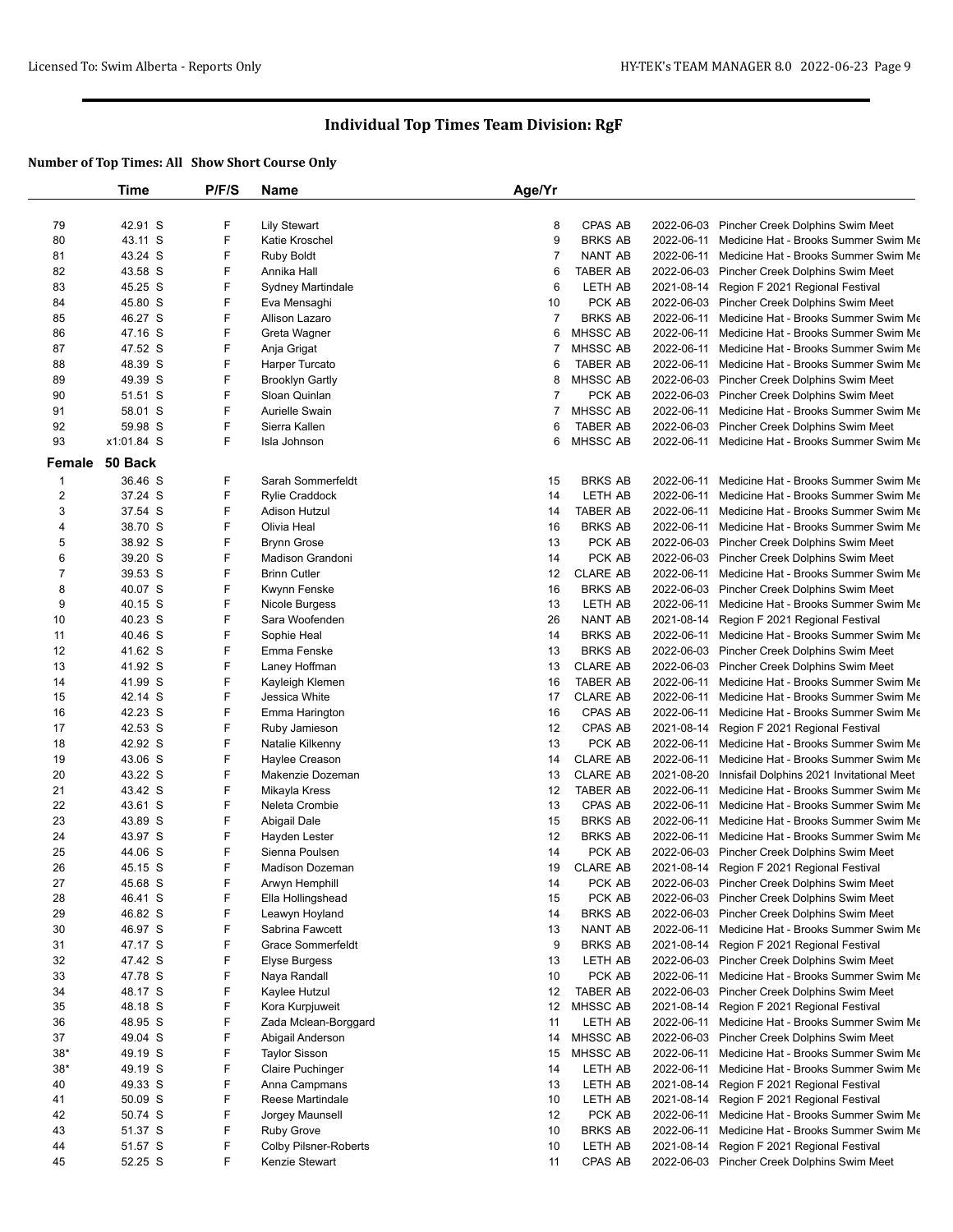|     | Time        | P/F/S | Name                     | Age/Yr         |                 |            |                                                 |
|-----|-------------|-------|--------------------------|----------------|-----------------|------------|-------------------------------------------------|
|     |             |       |                          |                |                 |            |                                                 |
| 46  | 53.79 S     | F     | Rhonda Anderson          | 40             | <b>NANT AB</b>  |            | 2022-06-11 Medicine Hat - Brooks Summer Swim Me |
| 47  | 53.82 S     | F     | Adeline Alsgard          | 10             | <b>CLARE AB</b> |            | 2021-07-17 OSSSC Open for Summer Meet           |
| 48  | 54.09 S     | F     | <b>Bria Hall</b>         | 10             | <b>TABER AB</b> | 2021-08-14 | Region F 2021 Regional Festival                 |
| 49  | 54.42 S     | F     | Adrijanna Cooley         | 14             | PCK AB          |            | 2022-06-11 Medicine Hat - Brooks Summer Swim Me |
| 50  | 54.51 S     | F     | Fareda Mohamed           | 12             | <b>MHSSC AB</b> | 2021-08-14 | Region F 2021 Regional Festival                 |
| 51  | 54.65 S     | F     | Kayla Pearce             | 16             | <b>NANT AB</b>  |            | 2022-06-03 Pincher Creek Dolphins Swim Meet     |
| 52  | 54.79 S     | F     | Morgan Gage              | 11             | <b>MHSSC AB</b> |            | 2022-06-11 Medicine Hat - Brooks Summer Swim Me |
| 53  | 54.99 S     | F     | Reece Tschritter         | 11             | MHSSC AB        | 2022-06-11 | Medicine Hat - Brooks Summer Swim Me            |
| 54  | 55.21 S     | F     | <b>Alexis Goffinet</b>   | 11             | <b>MHSSC AB</b> |            | 2022-06-11 Medicine Hat - Brooks Summer Swim Me |
| 55  | 55.42 S     | F     | Nora Denie               | 11             | PCK AB          |            | 2022-06-03 Pincher Creek Dolphins Swim Meet     |
| 56  | 55.66 S     | F     | Dawn Velarde             | 10             | <b>TABER AB</b> |            | 2022-06-03 Pincher Creek Dolphins Swim Meet     |
| 57  | 56.05 S     | F     | Delainy Grose            | 9              | PCK AB          |            | 2022-06-11 Medicine Hat - Brooks Summer Swim Me |
| 58  | 56.33 S     | F     | Hanna Creason            | 11             | <b>CLARE AB</b> | 2022-06-11 | Medicine Hat - Brooks Summer Swim Me            |
| 59  | 56.58 S     | F     | Maya Madsen              | 11             | LETH AB         | 2021-08-14 | Region F 2021 Regional Festival                 |
| 60  | 56.93 S     | F     | Ava Herweyer             | 11             | FTMD AB         |            | 2021-08-14 Region F 2021 Regional Festival      |
| 61  | 57.64 S     | F     | <b>Suzy Bliss</b>        | 10             | NANT AB         | 2022-06-11 | Medicine Hat - Brooks Summer Swim Me            |
| 62  | 57.71 S     | F     | Jane Bliss               | 12             | <b>NANT AB</b>  | 2022-06-11 | Medicine Hat - Brooks Summer Swim Me            |
| 63  | 57.77 S     | F     | <b>Makinley Wentz</b>    | 10             | LETH AB         |            | 2022-06-11 Medicine Hat - Brooks Summer Swim Me |
| 64  | 57.87 S     | F     | Kinley Hughes            | 9              | <b>TABER AB</b> |            | 2022-06-03 Pincher Creek Dolphins Swim Meet     |
| 65  | 57.95 S     | F     | Evelyn Maunsell          | 8              | PCK AB          | 2021-08-14 | Region F 2021 Regional Festival                 |
| 66  | 58.15 S     | F     | Janessa Jackson          | 12             | <b>MHSSC AB</b> |            | 2022-06-11 Medicine Hat - Brooks Summer Swim Me |
| 67  | 58.26 S     | F     | lvy Hughes               | 10             | <b>TABER AB</b> | 2022-06-11 | Medicine Hat - Brooks Summer Swim Me            |
| 68  | 58.30 S     | F     | Rachel Peake             | 9              | LETH AB         |            | 2022-06-03 Pincher Creek Dolphins Swim Meet     |
| 69  | 58.32 S     | F     | Sophia Slettede          | 9              | <b>CLARE AB</b> |            | 2021-08-14 Region F 2021 Regional Festival      |
| 70  | 59.02 S     | F     | Kelly Petronech          | 11             | <b>TABER AB</b> | 2021-08-14 | Region F 2021 Regional Festival                 |
| 71  | 59.28 S     | F     | Kate Bennett             | 11             | PCK AB          |            | 2022-06-03 Pincher Creek Dolphins Swim Meet     |
| 72  | 59.91 S     | F     | Evelyn Rooke             | 10             | <b>BRKS AB</b>  |            | 2022-06-11 Medicine Hat - Brooks Summer Swim Me |
| 73  | $1:00.06$ S | F     | Morgan Duff              | 15             | CPAS AB         |            | 2022-06-11 Medicine Hat - Brooks Summer Swim Me |
| 74  | $1:00.15$ S | F     | Reegan Folkerts          | 18             | <b>BRKS AB</b>  | 2022-06-11 | Medicine Hat - Brooks Summer Swim Me            |
| 75  | $1:01.25$ S | F     | Ashlyn Smith             | 12             | <b>CLARE AB</b> |            | 2022-06-03 Pincher Creek Dolphins Swim Meet     |
| 76  | 1:01.66 S   | F     | <b>Emelle Conrad</b>     | 10             | <b>BRKS AB</b>  |            | 2022-06-11 Medicine Hat - Brooks Summer Swim Me |
| 77  | 1:02.62 S   | F     | Chelsey Lempriere        | 11             | NANT AB         |            | 2022-06-03 Pincher Creek Dolphins Swim Meet     |
| 78  | 1:02.70 S   | F     | Holly Hervey             | 34             | <b>NANT AB</b>  |            | 2022-06-11 Medicine Hat - Brooks Summer Swim Me |
| 79  | $1:03.00$ S | F     | Tameka Brough            | 14             | <b>BRKS AB</b>  |            | 2022-06-11 Medicine Hat - Brooks Summer Swim Me |
| 80  | $1:03.05$ S | F     | Ava Pelletier            | 9              | FTMD AB         | 2021-08-14 | Region F 2021 Regional Festival                 |
| 81  | 1:03.07 S   | F     | Ella Peebles             | 11             | CPAS AB         |            | 2022-06-03 Pincher Creek Dolphins Swim Meet     |
| 82  | 1:03.95 S   | F     | Maja Kolodziej           | 10             | MHSSC AB        |            | 2021-07-25 2021 Border Battle                   |
| 83  | 1:04.01 S   | F     | Nevayah Fox              | 9              | FTMD AB         | 2021-08-14 | Region F 2021 Regional Festival                 |
| 84  | 1:05.19 S   | F     | Myrah Slettede           | 7              | <b>CLARE AB</b> |            | 2022-06-03 Pincher Creek Dolphins Swim Meet     |
| 85  | 1:05.84 S   | F     | Zoey Needham             | 8              | FTMD AB         | 2021-08-14 | Region F 2021 Regional Festival                 |
| 86  | 1:05.85 S   | F     | Liliane Chandler         | 11             | PCK AB          |            | 2022-06-03 Pincher Creek Dolphins Swim Meet     |
| 87  | 1:06.19 S   | F     | Peyton Howes             | 9              | MHSSC AB        | 2022-06-11 | Medicine Hat - Brooks Summer Swim Me            |
| 88  | x1:06.29 S  | F     | Aadya Kathait            | 11             | <b>MHSSC AB</b> |            | 2022-06-11 Medicine Hat - Brooks Summer Swim Me |
| 89  | $1:06.43$ S | F     | Nola McGaughey           | 11             | CPAS AB         |            | 2022-06-03 Pincher Creek Dolphins Swim Meet     |
| 90  | 1:07.19 S   | F     | Peyton Phillips          | 10             | NANT AB         |            | 2022-06-11 Medicine Hat - Brooks Summer Swim Me |
| 91  | 1:07.21 S   | F     | Avery Lester             | 9              | <b>BRKS AB</b>  |            | 2022-06-11 Medicine Hat - Brooks Summer Swim Me |
| 92  | 1:07.24 S   | F     | Chloe Stang              | 11             | MHSSC AB        |            | 2022-06-11 Medicine Hat - Brooks Summer Swim Me |
| 93  | 1:07.68 S   | F     | <b>Emersyn Whipple</b>   | 10             | TABER AB        |            | 2022-06-11 Medicine Hat - Brooks Summer Swim Me |
| 94  | 1:09.37 S   | F     | Layla Souid              | 10             | LETH AB         |            | 2022-06-03 Pincher Creek Dolphins Swim Meet     |
| 95  | $1:10.19$ S | F     | Charlotte Kurpjuweit     | 8              | <b>MHSSC AB</b> |            | 2021-08-14 Region F 2021 Regional Festival      |
| 96  | $1:11.57$ S | F     | Isabelle McWilliams      | 7              | MHSSC AB        |            | 2022-06-11 Medicine Hat - Brooks Summer Swim Me |
| 97  | $1:12.16$ S | F     | <b>Felicity Kleiboer</b> | 8              | <b>BRKS AB</b>  | 2022-06-11 | Medicine Hat - Brooks Summer Swim Me            |
| 98  | $1:12.53$ S | F     | Norah Peake              | $\overline{7}$ | LETH AB         |            | 2022-06-03 Pincher Creek Dolphins Swim Meet     |
| 99  | $1:13.17$ S | F     | Adelynn Van Herk         | 11             | FTMD AB         |            | 2022-06-03 Pincher Creek Dolphins Swim Meet     |
| 100 | 1:13.36 S   | F     | Callie Kroschel          | 11             | <b>BRKS AB</b>  |            | 2022-06-11 Medicine Hat - Brooks Summer Swim Me |
| 101 | 1:14.22 S   | F     | <b>Charlotte Ausmus</b>  | 8              | <b>TABER AB</b> |            | 2022-06-11 Medicine Hat - Brooks Summer Swim Me |
| 102 | 1:14.73 S   | F     | Arianna Mori             | 5              | MHSSC AB        | 2022-06-11 | Medicine Hat - Brooks Summer Swim Me            |
|     |             | F     |                          |                |                 |            |                                                 |
| 103 | 1:15.39 S   |       | <b>Emberly Hall</b>      | 8              | <b>TABER AB</b> | 2021-08-14 | Region F 2021 Regional Festival                 |
| 104 | $1:16.10$ S | F     | <b>Brityn Sznerch</b>    | 9              | LETH AB         |            | 2022-06-11 Medicine Hat - Brooks Summer Swim Me |
| 105 | $1:16.43$ S | F     | Naomi Neudorf            | 9              | CPAS AB         | 2021-08-14 | Region F 2021 Regional Festival                 |
| 106 | 1:16.98 S   | F     | <b>Brielle Haslam</b>    | $\overline{7}$ | <b>TABER AB</b> |            | 2022-06-11 Medicine Hat - Brooks Summer Swim Me |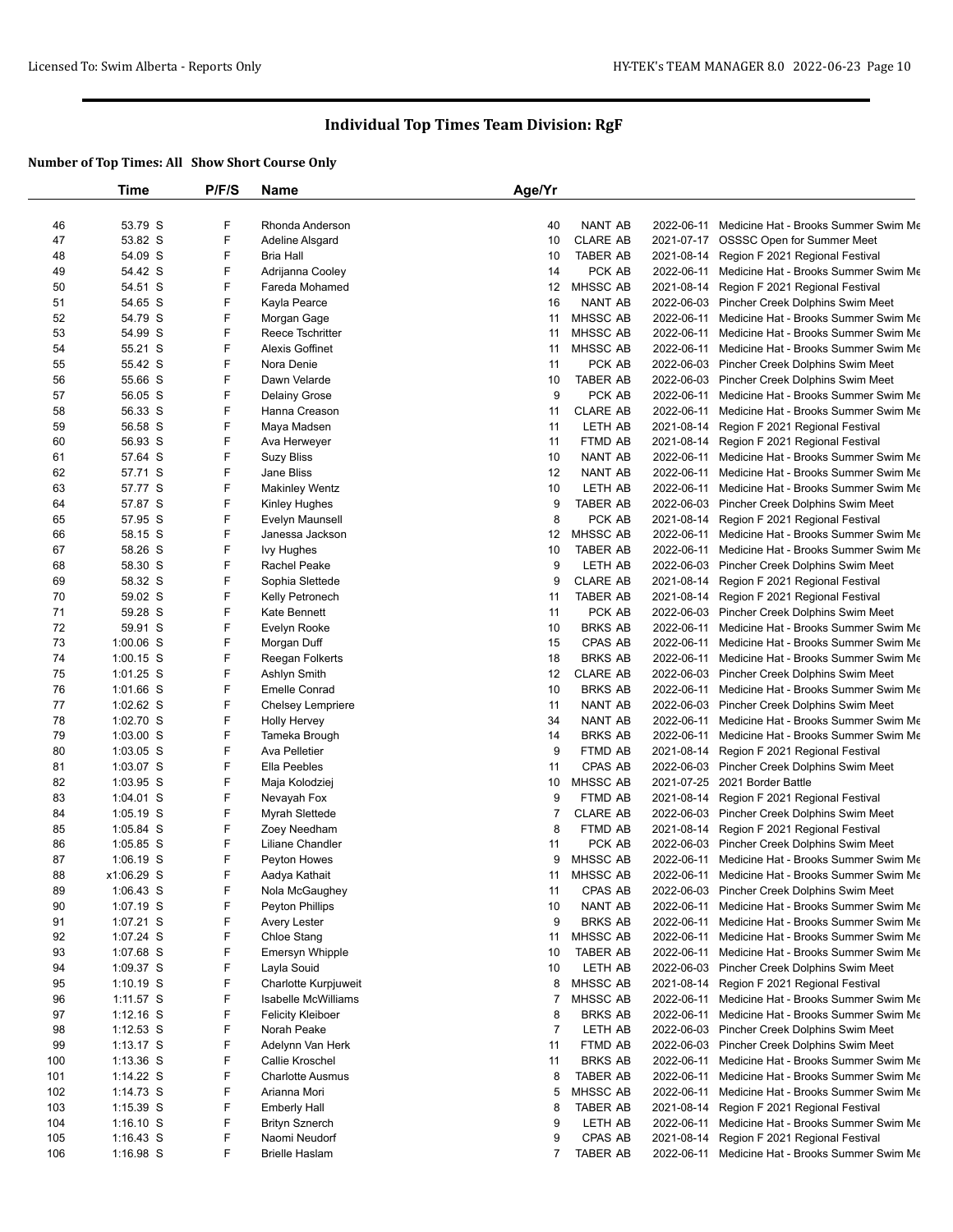|                                 | Time                 | P/F/S  | Name                    | Age/Yr         |                 |            |                                                 |
|---------------------------------|----------------------|--------|-------------------------|----------------|-----------------|------------|-------------------------------------------------|
|                                 |                      |        |                         |                |                 |            |                                                 |
| 107                             | 1:17.39 S            | F      | <b>Nelly Cockrell</b>   | 9              | <b>CPAS AB</b>  |            | 2022-06-03 Pincher Creek Dolphins Swim Meet     |
| 108                             | 1:17.76 S            | F      | Peyton McKenzie         | 9              | <b>CLARE AB</b> |            | 2022-06-11 Medicine Hat - Brooks Summer Swim Me |
| 109                             | $1:18.53$ S          | F      | Lynden Wentz            | $\overline{7}$ | LETH AB         |            | 2022-06-03 Pincher Creek Dolphins Swim Meet     |
| 110                             | $1:19.15$ S          | F      | Saylee Mori             | 6              | MHSSC AB        |            | 2021-08-14 Region F 2021 Regional Festival      |
| 111                             | 1:19.74 S            | F      | Julia Chatterton        | 9              | <b>CLARE AB</b> |            | 2022-06-03 Pincher Creek Dolphins Swim Meet     |
| 112                             | 1:20.70 S            | F      | Sylvie Stang            | 9              | MHSSC AB        |            | 2022-06-11 Medicine Hat - Brooks Summer Swim Me |
| 113                             | 1:23.76 S            | F      | Lea Rubey               | 17             | <b>CLARE AB</b> |            | 2022-06-03 Pincher Creek Dolphins Swim Meet     |
| 114                             | 1:24.54 S            | F      | Ayla Johansen           | 7              | MHSSC AB        |            | 2022-06-11 Medicine Hat - Brooks Summer Swim Me |
| 115                             | $1:25.11$ S          | F      | Julie Giesbrecht        | 8              | <b>MHSSC AB</b> |            | 2021-08-14 Region F 2021 Regional Festival      |
| 116                             | 1:27.62 S            | F      | Alayna Giesbrecht       | $\overline{7}$ | MHSSC AB        |            | 2022-06-03 Pincher Creek Dolphins Swim Meet     |
| Female                          | 100 Back             |        |                         |                |                 |            |                                                 |
| 1                               | 1:20.44 S            | F      | Sarah Sommerfeldt       | 15             | <b>BRKS AB</b>  |            | 2022-06-11 Medicine Hat - Brooks Summer Swim Me |
| $\overline{2}$                  | 1:21.22 S            | F      | <b>Adison Hutzul</b>    | 14             | <b>TABER AB</b> |            | 2022-06-11 Medicine Hat - Brooks Summer Swim Me |
| 3                               | 1:24.19 S            | F      | <b>Brynn Grose</b>      | 13             | PCK AB          |            | 2022-06-03 Pincher Creek Dolphins Swim Meet     |
| 4                               | 1:24.31 S            | F      | <b>Brinn Cutler</b>     | 12             | <b>CLARE AB</b> |            | 2022-06-03 Pincher Creek Dolphins Swim Meet     |
| 5                               | 1:25.64 S            | F      | Jaylyn Fogtmann         | 14             | LETH AB         |            | 2022-06-11 Medicine Hat - Brooks Summer Swim Me |
| 6                               | 1:26.99 S            | F      | Emma Fenske             | 13             | <b>BRKS AB</b>  | 2022-06-11 | Medicine Hat - Brooks Summer Swim Me            |
| $\overline{7}$                  | 1:29.08 S            | F      | Jessica White           | 17             | <b>CLARE AB</b> | 2022-06-11 | Medicine Hat - Brooks Summer Swim Me            |
| 8                               | 1:29.19 S            | F      | Nicole Burgess          | 13             | LETH AB         |            | 2022-06-11 Medicine Hat - Brooks Summer Swim Me |
| 9                               | 1:30.82 S            | F      | Laney Hoffman           | 13             | <b>CLARE AB</b> | 2022-06-11 | Medicine Hat - Brooks Summer Swim Me            |
| 10                              | 1:34.69 S            | F      | Sara Woofenden          | 26             | <b>NANT AB</b>  | 2021-08-14 | Region F 2021 Regional Festival                 |
| 11                              | 1:38.11 S            | F      | Abigail Dale            | 15             | <b>BRKS AB</b>  |            | 2022-06-11 Medicine Hat - Brooks Summer Swim Me |
| 12                              | 1:38.28 S            | F      | Ashley Thompson         | 21             | MHSSC AB        |            | 2022-06-03 Pincher Creek Dolphins Swim Meet     |
| 13                              | 1:39.33 S            | F      | Elyse Burgess           | 13             | LETH AB         |            | 2022-06-11 Medicine Hat - Brooks Summer Swim Me |
| 14                              | 1:41.93 S            | F      | Sienna Poulsen          | 14             | PCK AB          |            | 2022-06-03 Pincher Creek Dolphins Swim Meet     |
| 15                              | 1:45.17 S            | F      | Hayden Lester           | 12             | <b>BRKS AB</b>  |            | 2022-06-11 Medicine Hat - Brooks Summer Swim Me |
| 16                              | 1:48.70 S            | F      | Jorgey Maunsell         | 12             | PCK AB          |            | 2022-06-03 Pincher Creek Dolphins Swim Meet     |
| 17                              | 1:50.77 S            | F      | Abigail Anderson        | 14             | MHSSC AB        |            | 2022-06-03 Pincher Creek Dolphins Swim Meet     |
| 18                              | 1:51.85 S            | F      | <b>Gray Bennett</b>     | 13             | PCK AB          |            | 2022-06-03 Pincher Creek Dolphins Swim Meet     |
| 19                              | 1:59.94 S            | F      | Kayla Pearce            | 15             | NANT AB         |            | 2021-08-14 Region F 2021 Regional Festival      |
| 20                              | 2:07.29 S            | F      | Reegan Folkerts         | 18             | <b>BRKS AB</b>  |            | 2022-06-11 Medicine Hat - Brooks Summer Swim Me |
| 21                              | 2:07.82 S            | F      | Janessa Jackson         | 12             | <b>MHSSC AB</b> |            | 2022-06-11 Medicine Hat - Brooks Summer Swim Me |
| 22                              | 2:10.12 S            | F      | Morgan Duff             | 15             | CPAS AB         | 2022-06-11 | Medicine Hat - Brooks Summer Swim Me            |
| 23                              | 2:24.82 S            | F      | Chloe Stang             | 11             | MHSSC AB        | 2022-06-11 | Medicine Hat - Brooks Summer Swim Me            |
| 24                              | 2:24.87 S            | F      | Nola McGaughey          | 11             | CPAS AB         |            | 2022-06-03 Pincher Creek Dolphins Swim Meet     |
| 25                              | 2:30.94 S            | F      | Tameka Brough           | 14             | <b>BRKS AB</b>  |            | 2022-06-03 Pincher Creek Dolphins Swim Meet     |
|                                 |                      |        |                         |                |                 |            |                                                 |
| Female                          | 25 Breast<br>20.19 S | F      | Julia Wiebe             | 10             | <b>NANT AB</b>  |            |                                                 |
| $\mathbf 1$<br>$\boldsymbol{2}$ | 22.54 S              | F      |                         |                |                 |            | 2021-08-14 Region F 2021 Regional Festival      |
|                                 |                      |        | Zada Mclean-Borggard    | 10             | LETH AB         |            | 2021-08-14 Region F 2021 Regional Festival      |
| 3                               | 24.24 S              | F      | Colby Pilsner-Roberts   | 10             | LETH AB         | 2021-08-14 | Region F 2021 Regional Festival                 |
| 4                               | 24.64 S              | F<br>F | <b>Hailey Puchinger</b> | 10             | LETH AB         | 2021-08-14 | Region F 2021 Regional Festival                 |
| 5                               | 24.67 S              |        | Naya Randall            | 10             | PCK AB          |            | 2022-06-03 Pincher Creek Dolphins Swim Meet     |
| 6                               | 24.92 S              | F      | Reece Tschritter        | 10             | MHSSC AB        |            | 2021-08-14 Region F 2021 Regional Festival      |
| $\overline{7}$                  | 24.93 S              | F      | Taya Odorski            | 9              | LETH AB         | 2021-08-14 | Region F 2021 Regional Festival                 |
| 8                               | 25.24 S              | F      | <b>Bria Hall</b>        | 10             | <b>TABER AB</b> | 2021-08-14 | Region F 2021 Regional Festival                 |
| 9                               | 26.10 S              | F      | Kenzie Stewart          | 10             | CPAS AB         | 2021-08-14 | Region F 2021 Regional Festival                 |
| 10                              | 26.16 S              | F      | Adeline Alsgard         | 10             | <b>CLARE AB</b> | 2021-08-14 | Region F 2021 Regional Festival                 |
| 11                              | 26.58 S              | F      | Kate Machacek           | 9              | LETH AB         |            | 2021-08-14 Region F 2021 Regional Festival      |
| 12                              | 26.64 S              | F      | Selah Hoekstra          | 10             | <b>TABER AB</b> |            | 2022-06-11 Medicine Hat - Brooks Summer Swim Me |
| 13                              | 26.68 S              | F      | Maja Kolodziej          | 10             | MHSSC AB        | 2021-08-14 | Region F 2021 Regional Festival                 |
| 14                              | 26.89 S              | F      | Claire Peake            | 10             | LETH AB         | 2021-08-14 | Region F 2021 Regional Festival                 |
| 15                              | 27.15 S              | F      | Grace Sommerfeldt       | 10             | <b>BRKS AB</b>  |            | 2022-06-03 Pincher Creek Dolphins Swim Meet     |
| 16                              | 27.52 S              | F      | Dawn Velarde            | 10             | TABER AB        |            | 2022-06-03 Pincher Creek Dolphins Swim Meet     |
| 17                              | 27.53 S              | F      | Elizabeth Ostrop        | 10             | <b>TABER AB</b> |            | 2022-06-03 Pincher Creek Dolphins Swim Meet     |
| 18                              | 27.69 S              | F      | Sophia Slettede         | 10             | <b>CLARE AB</b> |            | 2022-06-11 Medicine Hat - Brooks Summer Swim Me |
| 19                              | 27.89 S              | F      | Jaycee Hoffman          | 9              | <b>CLARE AB</b> |            | 2021-07-17 OSSSC Open for Summer Meet           |
| 20                              | 28.63 S              | F      | <b>Emberly Hall</b>     | 9              | <b>TABER AB</b> |            | 2022-06-03 Pincher Creek Dolphins Swim Meet     |
| 21                              | 29.89 S              | F      | Jordyn Jackson          | 9              | MHSSC AB        | 2021-08-14 | Region F 2021 Regional Festival                 |
| 22                              | 29.90 S              | F      | Zoe Miklos              | 9              | CPAS AB         | 2022-06-11 | Medicine Hat - Brooks Summer Swim Me            |
| 23                              | 30.40 S              | F      | Breagh Kohlman          | 9              | <b>MHSSC AB</b> |            | 2021-08-14 Region F 2021 Regional Festival      |
|                                 |                      |        |                         |                |                 |            |                                                 |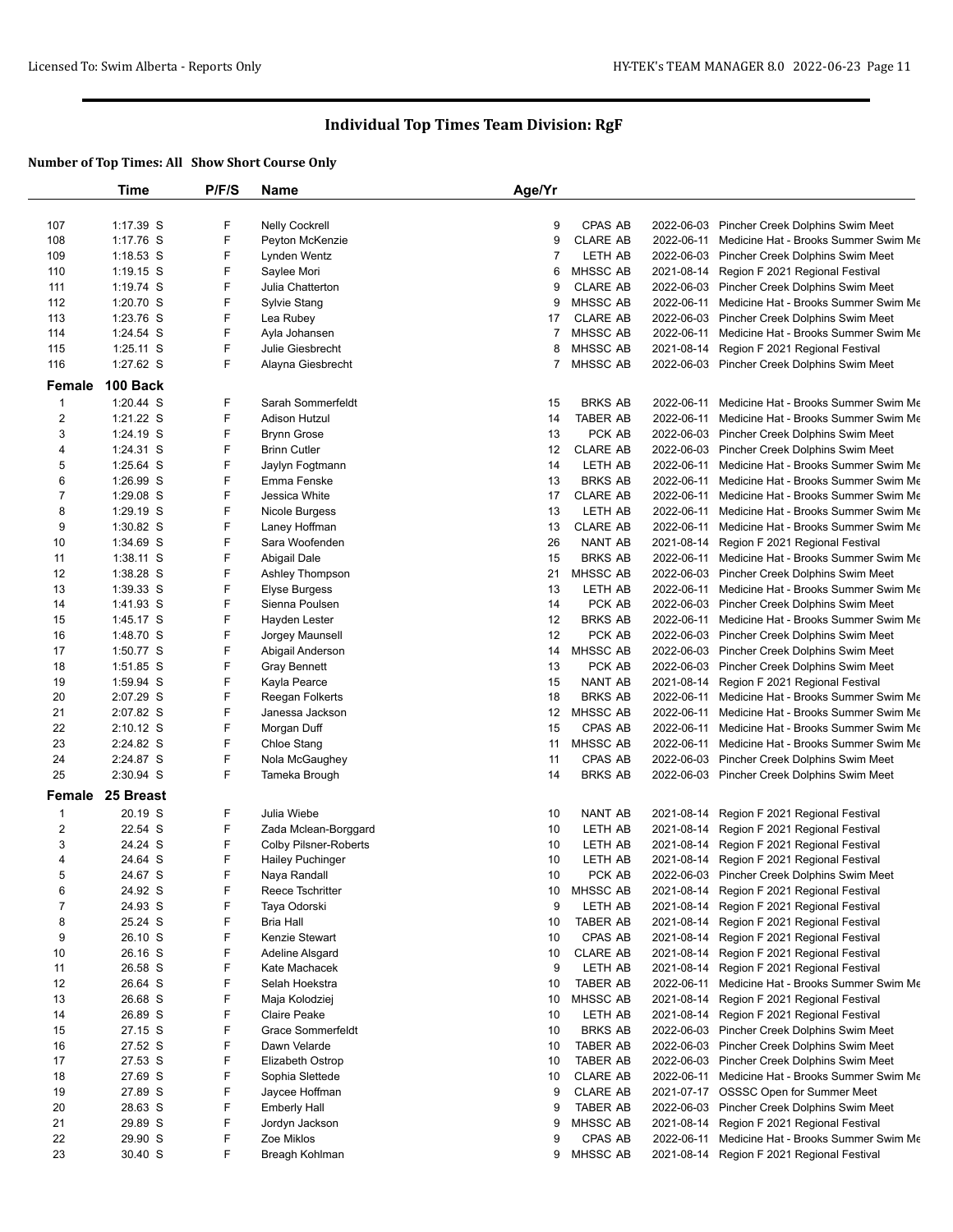|                | Time      | P/F/S | Name                           | Age/Yr         |                    |            |                                                 |
|----------------|-----------|-------|--------------------------------|----------------|--------------------|------------|-------------------------------------------------|
|                |           |       |                                |                |                    |            |                                                 |
| 24             | 31.33 S   | F     | Kaylee Bruce                   | 10             | <b>TABER AB</b>    | 2022-06-11 | Medicine Hat - Brooks Summer Swim Me            |
| 25             | 31.60 S   | F     | Sophie Baht                    | 10             | <b>MHSSC AB</b>    |            | 2022-06-11 Medicine Hat - Brooks Summer Swim Me |
| 26             | 31.79 S   | F     | Evelyn Maunsell                | 9              | PCK AB             | 2022-06-11 | Medicine Hat - Brooks Summer Swim Me            |
| 27             | 32.23 S   | F     | Peyton Phillips                | 10             | NANT AB            |            | 2022-06-03 Pincher Creek Dolphins Swim Meet     |
| 28             | 32.54 S   | F     | Greta Denie                    | 9              | PCK AB             |            | 2022-06-03 Pincher Creek Dolphins Swim Meet     |
| 29             | 33.09 S   | F     | Rachel Peake                   | 9              | LETH AB            |            | 2022-06-11 Medicine Hat - Brooks Summer Swim Me |
| 30             | 33.69 S   | F     | Saylee Mori                    | $\overline{7}$ | MHSSC AB           | 2022-06-11 | Medicine Hat - Brooks Summer Swim Me            |
| 31             | 35.97 S   | F     | Nevayah Fox                    | 10             | FTMD AB            |            | 2022-06-03 Pincher Creek Dolphins Swim Meet     |
| 32             | 36.22 S   | F     | Philippa Tetzlaff              | 8              | PCK AB             |            | 2022-06-03 Pincher Creek Dolphins Swim Meet     |
| 33             | 39.16 S   | F     | Ava Pelletier                  | 10             | FTMD AB            |            | 2022-06-03 Pincher Creek Dolphins Swim Meet     |
| 34             | 39.69 S   | F     | Marsha Van der Merwe           | $\overline{7}$ | <b>MHSSC AB</b>    |            | 2022-06-03 Pincher Creek Dolphins Swim Meet     |
| 35             | 41.04 S   | F     | Avery Lester                   | 9              | <b>BRKS AB</b>     | 2022-06-11 | Medicine Hat - Brooks Summer Swim Me            |
| 36             | 41.25 S   | F.    | <b>Makinley Wentz</b>          | 10             | LETH AB            |            | 2022-06-03 Pincher Creek Dolphins Swim Meet     |
| Female         | 50 Breast |       |                                |                |                    |            |                                                 |
| 1              | 39.29 S   | F     | Cassidy Coolen                 | 18             | LETH AB            | 2022-06-11 | Medicine Hat - Brooks Summer Swim Me            |
| $\overline{2}$ | 39.38 S   | F     | Rowynn Biffart                 |                | 12 MHSSC AB        |            | 2021-08-14 Region F 2021 Regional Festival      |
| 3              | 39.62 S   | F     | Naoise Gelber                  | 13             | PCK AB             | 2022-06-11 | Medicine Hat - Brooks Summer Swim Me            |
| 4              | 42.85 S   | F     | <b>Elliott Pilsner-Roberts</b> | 13             | LETH AB            | 2022-06-11 | Medicine Hat - Brooks Summer Swim Me            |
| 5              | 42.95 S   | F     | Aspen Fetch                    | 15             | MHSSC AB           |            | 2022-06-11 Medicine Hat - Brooks Summer Swim Me |
| 6              | 43.44 S   | F     | Ainsley Duell                  | 16             | <b>TABER AB</b>    | 2022-06-11 | Medicine Hat - Brooks Summer Swim Me            |
| $\overline{7}$ | 43.46 S   | F     | Madison Grandoni               | 14             | PCK AB             |            | 2022-06-03 Pincher Creek Dolphins Swim Meet     |
| 8              | 44.02 S   | F     | Peyton Hammer                  | 14             | CPAS AB            |            | 2022-06-03 Pincher Creek Dolphins Swim Meet     |
| 9              | 45.08 S   | F     | Julia Wiebe                    | 11             | <b>NANT AB</b>     | 2022-06-11 | Medicine Hat - Brooks Summer Swim Me            |
| 10             | 45.21 S   | F     | Jaylyn Wilson                  | 13             | LETH AB            | 2021-08-14 | Region F 2021 Regional Festival                 |
| 11             | 45.63 S   | F     | Madison Dozeman                | 20             | <b>CLARE AB</b>    |            | 2022-06-11 Medicine Hat - Brooks Summer Swim Me |
| 12             | 45.97 S   | F     | Sophie Heal                    | 14             | <b>BRKS AB</b>     |            | 2022-06-11 Medicine Hat - Brooks Summer Swim Me |
| 13             | 46.52 S   | F     | Cadence Smith                  | 15             | LETH AB            | 2022-06-11 | Medicine Hat - Brooks Summer Swim Me            |
| 14             | 46.75 S   | F     | Catriona Gustavison            | 12             | PCK AB             |            | 2022-06-11 Medicine Hat - Brooks Summer Swim Me |
| 15             | 46.80 S   | F     | Alexandra Harrington           | 18             | CPAS AB            |            | 2021-08-14 Region F 2021 Regional Festival      |
| 16             | 46.88 S   | F     | <b>Hailey Rommens</b>          | 15             | <b>BRKS AB</b>     | 2022-06-11 | Medicine Hat - Brooks Summer Swim Me            |
| 17             | 46.96 S   | F     | Rebecca Carver                 | 15             | <b>TABER AB</b>    | 2022-06-11 | Medicine Hat - Brooks Summer Swim Me            |
| 18             | 47.08 S   | F     | Leawyn Hoyland                 | 14             | <b>BRKS AB</b>     |            | 2022-06-11 Medicine Hat - Brooks Summer Swim Me |
| 19             | 47.26 S   | F     | Amelia Van Bussel              | 13             | PCK AB             |            | 2022-06-03 Pincher Creek Dolphins Swim Meet     |
| 20             | 47.40 S   | F     | Makenzie Dozeman               | 13             | <b>CLARE AB</b>    |            | 2021-07-17 OSSSC Open for Summer Meet           |
| 21             | 47.68 S   | F     | Zada Mclean-Borggard           | 11             | LETH AB            |            | 2022-06-11 Medicine Hat - Brooks Summer Swim Me |
| 22             | 48.01 S   | F     | Georgie Neylon                 | 37             | NANT AB            |            | 2022-06-03 Pincher Creek Dolphins Swim Meet     |
| 23             | 48.31 S   | F     | <b>Willow Elsom</b>            | 14             | <b>MHSSC AB</b>    |            | 2021-08-14 Region F 2021 Regional Festival      |
| 24             | 48.57 S   | F     | Catherine Yagos                | 15             | PCK AB             |            | 2022-06-03 Pincher Creek Dolphins Swim Meet     |
| 25             | 48.67 S   | F     | Morgan Bruce                   | 11             | <b>TABER AB</b>    |            | 2021-08-14 Region F 2021 Regional Festival      |
| 26             | 48.71 S   | F     | Emma Harrington                | 15             | CPAS AB            |            | 2021-08-14 Region F 2021 Regional Festival      |
| 27             | 48.86 S   | F     | Naomi Jersch                   | 19             | NANT AB            |            | 2022-06-11 Medicine Hat - Brooks Summer Swim Me |
| 28             | 49.08 S   | F     | Nicole Burgess                 | 12             | LETH AB            |            | 2021-08-14 Region F 2021 Regional Festival      |
| 29             | 49.83 S   | F     | Saiya Miklos                   | 13             | CPAS AB            |            | 2022-06-11 Medicine Hat - Brooks Summer Swim Me |
| 30             | 50.02 S   | F     | Ella Hollingshead              | 15             | PCK AB             |            | 2022-06-03 Pincher Creek Dolphins Swim Meet     |
| 31             | 50.25 S   | F     | Laney Hoffman                  | 13             | <b>CLARE AB</b>    | 2022-06-11 | Medicine Hat - Brooks Summer Swim Me            |
| 32             | 50.53 S   | F     | Madeline Meech                 | 13             | FTMD AB            |            | 2021-08-14 Region F 2021 Regional Festival      |
| 33             | 50.56 S   | F     | Kate Machacek                  | 10             | LETH AB            |            | 2022-06-11 Medicine Hat - Brooks Summer Swim Me |
| 34             | 50.69 S   | F     | Fareda Mohamed                 | 13             | MHSSC AB           |            | 2022-06-11 Medicine Hat - Brooks Summer Swim Me |
| 35             | 50.80 S   | F     | Sara Woofenden                 | 26             | NANT AB            | 2021-08-14 | Region F 2021 Regional Festival                 |
| 36             | 51.07 S   | F     | Haylee Creason                 | 14             | <b>CLARE AB</b>    |            | 2022-06-11 Medicine Hat - Brooks Summer Swim Me |
| 37             |           | F     | Elena Smith                    | 16             |                    |            | 2021-08-14 Region F 2021 Regional Festival      |
|                | 51.21 S   | F     |                                |                | NANT AB<br>LETH AB |            |                                                 |
| 38             | 51.63 S   | F     | Elyse Burgess                  | 13             |                    | 2022-06-11 | Medicine Hat - Brooks Summer Swim Me            |
| 39             | 51.72 S   |       | <b>Bethany Loyst</b>           | 14             | FTMD AB            |            | 2021-08-14 Region F 2021 Regional Festival      |
| 40             | 51.94 S   | F     | Reese Martindale               | 10             | LETH AB            | 2021-08-14 | Region F 2021 Regional Festival                 |
| 41             | 52.06 S   | F     | Adeline Alsgard                | 11             | <b>CLARE AB</b>    | 2022-06-11 | Medicine Hat - Brooks Summer Swim Me            |
| 42             | 52.25 S   | F     | Neleta Crombie                 | 13             | CPAS AB            | 2022-06-11 | Medicine Hat - Brooks Summer Swim Me            |
| 43             | 52.40 S   | F     | Autumn Clark                   | 11             | CPAS AB            |            | 2022-06-11 Medicine Hat - Brooks Summer Swim Me |
| 44             | 52.50 S   | F     | Mikayla Kress                  | 12             | <b>TABER AB</b>    | 2022-06-11 | Medicine Hat - Brooks Summer Swim Me            |
| 45             | 52.64 S   | F     | Claire Puchinger               | 13             | LETH AB            | 2021-08-14 | Region F 2021 Regional Festival                 |
| 46             | 52.94 S   | F     | Avril Rio Beslon               | 15             | <b>CLARE AB</b>    | 2022-06-11 | Medicine Hat - Brooks Summer Swim Me            |
| 47             | 53.89 S   | F     | Reece Tschritter               | 11             | MHSSC AB           |            | 2022-06-11 Medicine Hat - Brooks Summer Swim Me |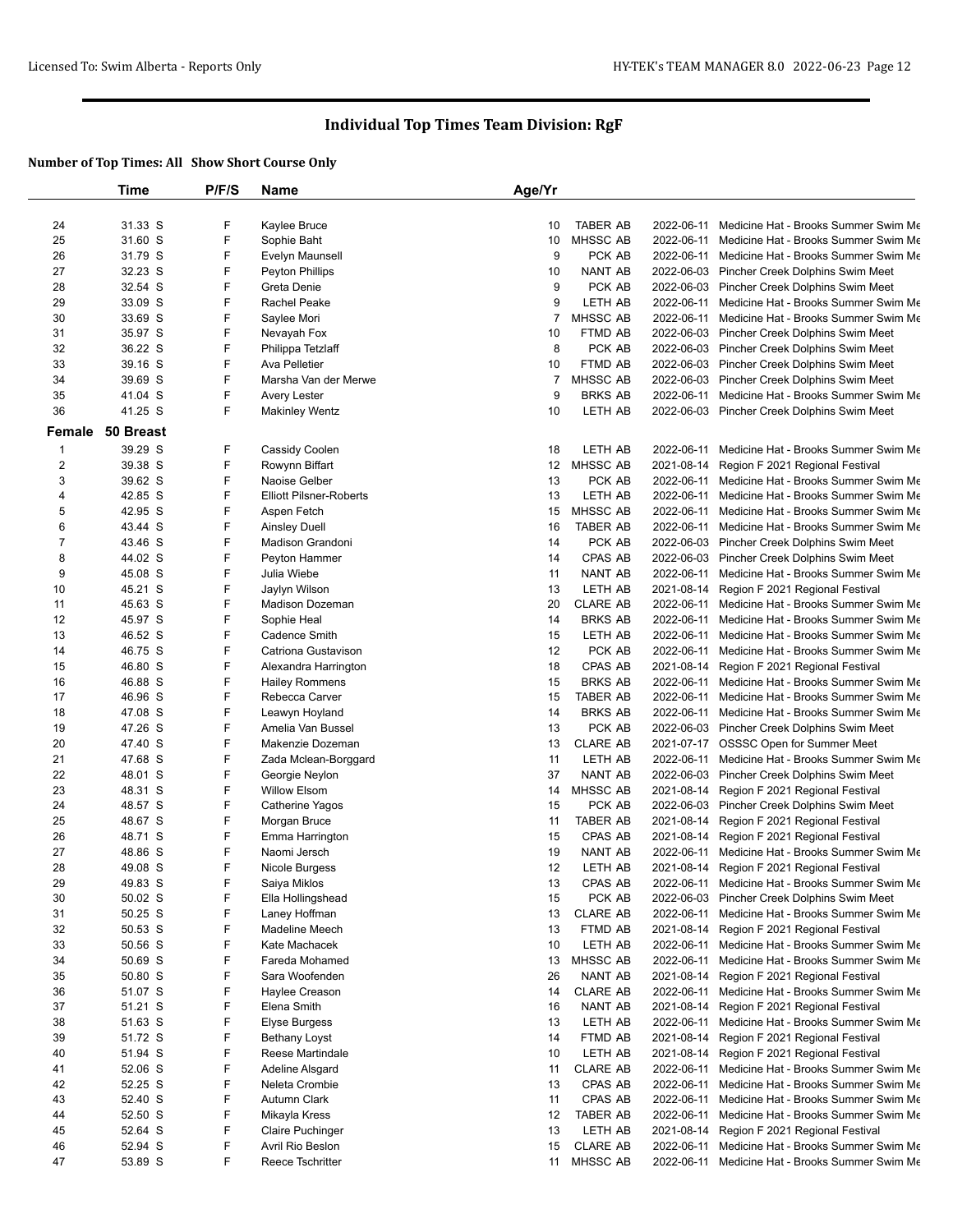|                  | Time        | P/F/S | Name                         | Age/Yr         |                 |            |                                                 |
|------------------|-------------|-------|------------------------------|----------------|-----------------|------------|-------------------------------------------------|
|                  |             |       |                              |                |                 |            |                                                 |
| 48               | 54.21 S     | F     | Abigail Anderson             | 14             | <b>MHSSC AB</b> |            | 2022-06-11 Medicine Hat - Brooks Summer Swim Me |
| 49               | 54.33 S     | F     | <b>Claire Peake</b>          | 11             | LETH AB         |            | 2022-06-11 Medicine Hat - Brooks Summer Swim Me |
| 50               | 54.44 S     | F     | Ashley Thompson              | 21             | MHSSC AB        |            | 2022-06-11 Medicine Hat - Brooks Summer Swim Me |
| 51               | 54.49 S     | F     | <b>Bria Hall</b>             | 11             | <b>TABER AB</b> |            | 2022-06-03 Pincher Creek Dolphins Swim Meet     |
| 52               | 54.53 S     | F     | <b>Colby Pilsner-Roberts</b> | 11             | LETH AB         |            | 2022-06-11 Medicine Hat - Brooks Summer Swim Me |
| 53               | 55.16 S     | F     | Kate Bennett                 | 11             | PCK AB          |            | 2022-06-03 Pincher Creek Dolphins Swim Meet     |
| 54               | 55.21 S     | F     | Hanna Creason                | 11             | <b>CLARE AB</b> |            | 2022-06-11 Medicine Hat - Brooks Summer Swim Me |
| 55               | 55.58 S     | F     | <b>Hailey Puchinger</b>      | 10             | LETH AB         |            | 2021-08-14 Region F 2021 Regional Festival      |
| 56               | 55.87 S     | F     | Maya Madsen                  | 11             | LETH AB         |            | 2021-08-14 Region F 2021 Regional Festival      |
| 57               | 56.23 S     | F     | Cassie Love                  | 12             | <b>TABER AB</b> |            | 2021-08-14 Region F 2021 Regional Festival      |
| 58               | 56.69 S     | F     | Kora Kurpjuweit              | 12             | <b>MHSSC AB</b> |            | 2021-08-14 Region F 2021 Regional Festival      |
| 59               | 56.71 S     | F     | Jaycee Hoffman               | 10             | <b>CLARE AB</b> |            | 2022-06-03 Pincher Creek Dolphins Swim Meet     |
| 60               | 58.20 S     | F     | Kelly Petronech              | 12             | <b>TABER AB</b> |            | 2022-06-03 Pincher Creek Dolphins Swim Meet     |
| 61               | 58.43 S     | F     | Nora Denie                   | 11             | PCK AB          |            | 2022-06-03 Pincher Creek Dolphins Swim Meet     |
| 62               | 58.99 S     | F     | Selah Hoekstra               | 10             | <b>TABER AB</b> |            | 2022-06-11 Medicine Hat - Brooks Summer Swim Me |
| 63               | 59.06 S     | F     | Lea Rubey                    | 17             | <b>CLARE AB</b> | 2022-06-11 | Medicine Hat - Brooks Summer Swim Me            |
| 64               | 59.78 S     | F     | Ashlyn Smith                 | 12             | <b>CLARE AB</b> |            | 2022-06-11 Medicine Hat - Brooks Summer Swim Me |
| 65               | 59.83 S     | F     | Maja Kolodziej               | 10             | <b>MHSSC AB</b> |            | 2021-08-14 Region F 2021 Regional Festival      |
| 66               | $1:00.02$ S | F     | Kenzie Stewart               | 11             | CPAS AB         |            | 2022-06-03 Pincher Creek Dolphins Swim Meet     |
| 67               | 1:01.60 S   | F     | <b>Taylor Sisson</b>         | 15             | <b>MHSSC AB</b> |            | 2022-06-11 Medicine Hat - Brooks Summer Swim Me |
| 68               | $1:01.82$ S | F     | Morgan Gage                  | 11             | <b>MHSSC AB</b> |            | 2022-06-11 Medicine Hat - Brooks Summer Swim Me |
| 69               | 1:01.97 S   | F     | Janessa Jackson              | 11             | MHSSC AB        |            | 2021-08-14 Region F 2021 Regional Festival      |
| 70               | $1:02.19$ S | F     | Naya Randall                 | 10             | PCK AB          |            | 2022-06-11 Medicine Hat - Brooks Summer Swim Me |
| 71               | $1:02.63$ S | F     | Sophia Gilbert               | 13             | CPAS AB         |            | 2021-08-14 Region F 2021 Regional Festival      |
| 72               | 1:03.09 S   | F     | Breagh Kohlman               | 9              | <b>MHSSC AB</b> |            | 2021-08-14 Region F 2021 Regional Festival      |
| 73               | $1:03.56$ S | F     | Liliane Chandler             | 11             | PCK AB          |            | 2022-06-03 Pincher Creek Dolphins Swim Meet     |
| 74               | 1:04.84 S   | F     | Samantha Evans               | 14             | <b>BRKS AB</b>  |            | 2022-06-11 Medicine Hat - Brooks Summer Swim Me |
| 75               | 1:04.93 S   | F     | Jorgey Maunsell              | 12             | PCK AB          |            | 2022-06-03 Pincher Creek Dolphins Swim Meet     |
| 76               | $1:06.16$ S | F     | Zoe Miklos                   | 9              | CPAS AB         |            | 2022-06-11 Medicine Hat - Brooks Summer Swim Me |
| 77               | 1:07.09 S   | F     | Jordyn Jackson               | 9              | <b>MHSSC AB</b> |            | 2021-08-14 Region F 2021 Regional Festival      |
| 78               | 1:08.72 S   | F     | Tameka Brough                | 14             | <b>BRKS AB</b>  |            | 2022-06-11 Medicine Hat - Brooks Summer Swim Me |
| 79               | 1:10.45 S   | F     | <b>Tegan Peebles</b>         | 9              | CPAS AB         |            | 2022-06-03 Pincher Creek Dolphins Swim Meet     |
| 80               | $1:12.36$ S | F     | Kaylee Bruce                 | 9              | <b>TABER AB</b> |            | 2021-08-14 Region F 2021 Regional Festival      |
| 81               | $1:15.24$ S | F     | Saylee Mori                  | $\overline{7}$ | <b>MHSSC AB</b> | 2022-06-11 | Medicine Hat - Brooks Summer Swim Me            |
| 82               | 1:18.67 S   | F     | Adelynn Van Herk             | 11             | FTMD AB         |            | 2022-06-03 Pincher Creek Dolphins Swim Meet     |
| Female           | 100 Breast  |       |                              |                |                 |            |                                                 |
| $\mathbf{1}$     | $1:28.61$ S | F     | Cassidy Coolen               | 18             | LETH AB         |            | 2022-06-03 Pincher Creek Dolphins Swim Meet     |
| $\boldsymbol{2}$ | 1:29.91 S   | F     | Rowynn Biffart               | 12             | MHSSC AB        |            | 2021-08-14 Region F 2021 Regional Festival      |
| 3                | 1:34.37 S   | F     | Peyton Hammer                | 14             | CPAS AB         |            | 2022-06-03 Pincher Creek Dolphins Swim Meet     |
| 4                | 1:34.59 S   | F     | Aspen Fetch                  | 15             | MHSSC AB        |            | 2022-06-11 Medicine Hat - Brooks Summer Swim Me |
| 5                | 1:35.43 S   | F     | Madison Grandoni             | 14             | PCK AB          |            | 2022-06-03 Pincher Creek Dolphins Swim Meet     |
| 6                | 1:37.45 S   | F     | Ainsley Duell                | 16             | <b>TABER AB</b> |            | 2022-06-11 Medicine Hat - Brooks Summer Swim Me |
| $\overline{7}$   | 1:37.85 S   | F     | Jaylyn Wilson                | 13             | LETH AB         |            | 2021-08-14 Region F 2021 Regional Festival      |
| 8                | 1:39.76 S   | F     | Morgan Bruce                 | 12             | <b>TABER AB</b> |            | 2022-06-11 Medicine Hat - Brooks Summer Swim Me |
| 9                | 1:41.05 S   | F     | Cadence Smith                | 15             | LETH AB         |            | 2022-06-11 Medicine Hat - Brooks Summer Swim Me |
| 10               | 1:41.26 S   | F     | Zada Mclean-Borggard         | 11             | LETH AB         |            | 2022-06-11 Medicine Hat - Brooks Summer Swim Me |
| 11               | 1:41.77 S   | F     | Alexandra Harrington         | 18             | CPAS AB         |            | 2021-08-14 Region F 2021 Regional Festival      |
| 12               | 1:42.66 S   | F     | Catriona Gustavison          | 12             | PCK AB          |            | 2022-06-03 Pincher Creek Dolphins Swim Meet     |
| 13               | 1:43.65 S   | F     | Nicole Burgess               | 13             | LETH AB         |            | 2022-06-03 Pincher Creek Dolphins Swim Meet     |
| 14               | 1:44.04 S   | F     | Amelia Van Bussel            | 13             | PCK AB          |            | 2022-06-03 Pincher Creek Dolphins Swim Meet     |
| 15               | 1:44.68 S   | F     | <b>Madison Dozeman</b>       | 20             | <b>CLARE AB</b> |            | 2022-06-11 Medicine Hat - Brooks Summer Swim Me |
| 16               | 1:45.54 S   | F     | <b>Willow Elsom</b>          | 14             | MHSSC AB        |            | 2021-08-14 Region F 2021 Regional Festival      |
| 17               | 1:45.75 S   | F     | Naomi Jersch                 | 19             | NANT AB         |            | 2022-06-11 Medicine Hat - Brooks Summer Swim Me |
| 18               | 1:48.69 S   | F     | Ella Hollingshead            | 15             | PCK AB          |            | 2022-06-03 Pincher Creek Dolphins Swim Meet     |
| 19               | 1:49.34 S   | F     | <b>Hailey Rommens</b>        | 15             | <b>BRKS AB</b>  |            | 2022-06-11 Medicine Hat - Brooks Summer Swim Me |
| 20               | 1:50.60 S   | F     | Autumn Clark                 | 11             | CPAS AB         |            | 2022-06-11 Medicine Hat - Brooks Summer Swim Me |
| 21               | 1:50.88 S   | F     | Haylee Creason               | 14             | <b>CLARE AB</b> |            | 2022-06-11 Medicine Hat - Brooks Summer Swim Me |
| 22               | 1:51.01 S   | F     | Saiya Miklos                 | 13             | CPAS AB         |            | 2022-06-11 Medicine Hat - Brooks Summer Swim Me |
| 23               | 1:51.74 S   | F     | Fareda Mohamed               | 13             | MHSSC AB        |            | 2022-06-11 Medicine Hat - Brooks Summer Swim Me |
| 24               | 1:52.30 S   | F     | Neleta Crombie               | 13             | CPAS AB         |            | 2022-06-11 Medicine Hat - Brooks Summer Swim Me |
| 25               | 1:55.09 S   | F     | Makenzie Dozeman             | 13             | <b>CLARE AB</b> |            | 2021-08-14 Region F 2021 Regional Festival      |
|                  |             |       |                              |                |                 |            |                                                 |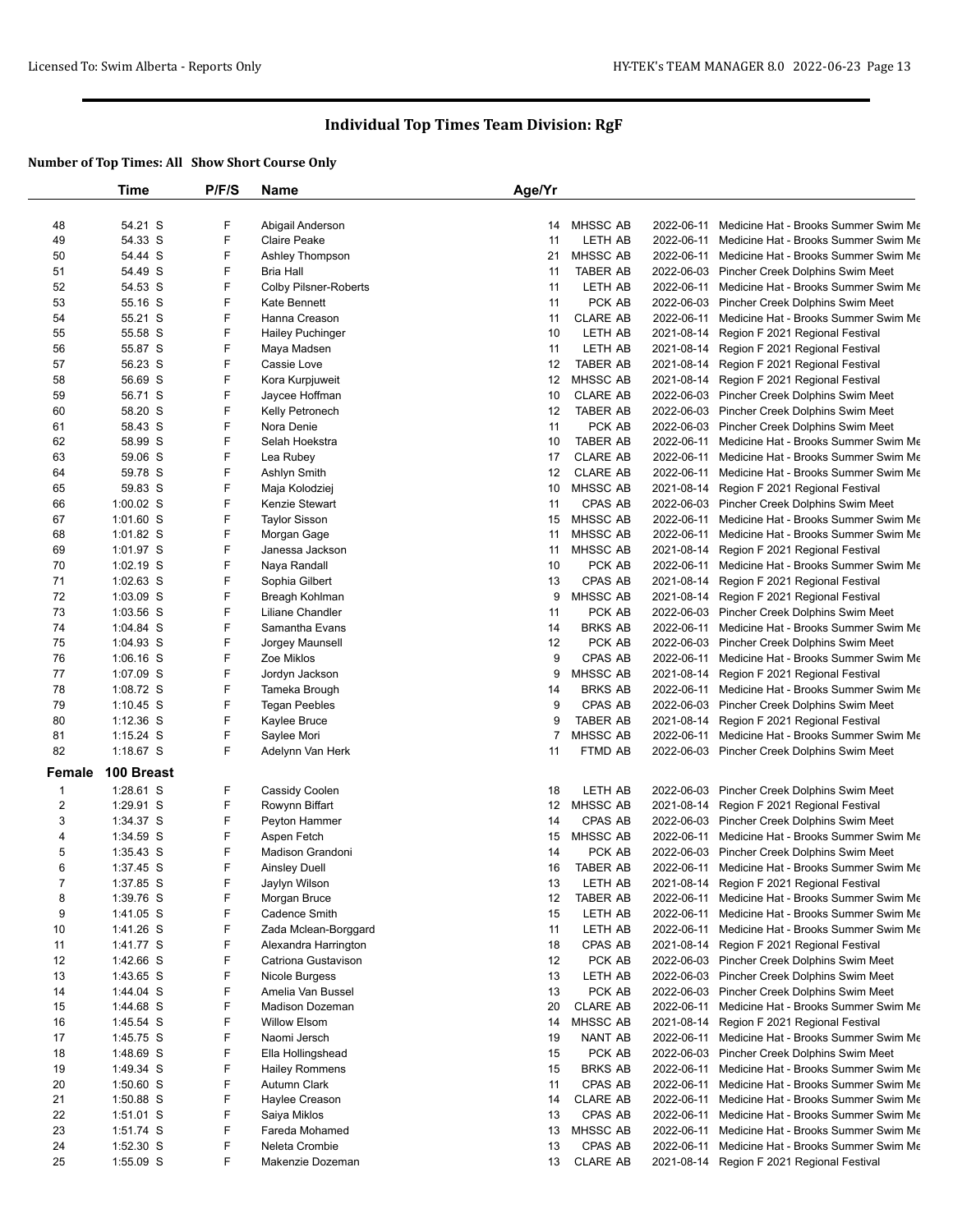|                         | Time        | P/F/S | <b>Name</b>                    | Age/Yr |                 |            |                                                 |
|-------------------------|-------------|-------|--------------------------------|--------|-----------------|------------|-------------------------------------------------|
|                         |             |       |                                |        |                 |            |                                                 |
| 26                      | 1:55.23 S   | F     | Elyse Burgess                  | 13     | LETH AB         |            | 2022-06-03 Pincher Creek Dolphins Swim Meet     |
| 27                      | 1:55.91 S   | F     | Hanna Creason                  | 11     | <b>CLARE AB</b> |            | 2022-06-11 Medicine Hat - Brooks Summer Swim Me |
| 28                      | 1:56.99 S   | F     | Elena Smith                    | 17     | <b>NANT AB</b>  |            | 2022-06-03 Pincher Creek Dolphins Swim Meet     |
| 29                      | 1:58.67 S   | F     | Bethany Loyst                  | 14     | FTMD AB         |            | 2021-08-14 Region F 2021 Regional Festival      |
| 30                      | 1:59.05 S   | F     | Reece Tschritter               | 11     | <b>MHSSC AB</b> |            | 2022-06-11 Medicine Hat - Brooks Summer Swim Me |
| 31                      | 2:00.73 S   | F     | Kelly Petronech                | 12     | <b>TABER AB</b> |            | 2022-06-03 Pincher Creek Dolphins Swim Meet     |
| 32                      | 2:01.73 S   | F     | <b>Claire Peake</b>            | 11     | LETH AB         |            | 2022-06-11 Medicine Hat - Brooks Summer Swim Me |
| 33                      | 2:03.81 S   | F     | <b>Bria Hall</b>               | 11     | <b>TABER AB</b> |            | 2022-06-03 Pincher Creek Dolphins Swim Meet     |
| 34                      | $2:05.61$ S | F     | <b>Claire Puchinger</b>        | 13     | LETH AB         |            | 2021-08-14 Region F 2021 Regional Festival      |
| 35                      | $2:10.81$ S | F     | Lea Rubey                      | 17     | <b>CLARE AB</b> |            | 2022-06-11 Medicine Hat - Brooks Summer Swim Me |
| 36                      | $2:11.86$ S | F     | Ashlyn Smith                   | 12     | <b>CLARE AB</b> |            | 2022-06-03 Pincher Creek Dolphins Swim Meet     |
| 37                      | 2:12.82 S   | F     | Morgan Gage                    | 11     | <b>MHSSC AB</b> |            | 2022-06-11 Medicine Hat - Brooks Summer Swim Me |
| 38                      | 2:13.92 S   | F     | Nevaeh Delaney                 | 12     | <b>BRKS AB</b>  | 2022-06-11 | Medicine Hat - Brooks Summer Swim Me            |
| 39                      | $2:14.15$ S | F     | <b>Taylor Sisson</b>           | 14     | <b>MHSSC AB</b> |            | 2021-08-14 Region F 2021 Regional Festival      |
| Female                  | 25 Fly      |       |                                |        |                 |            |                                                 |
| $\mathbf{1}$            | 16.51 S     | F     | Julia Wiebe                    | 10     | NANT AB         |            | 2021-08-14 Region F 2021 Regional Festival      |
| $\boldsymbol{2}$        | 18.91 S     | F     | Kate Machacek                  | 10     | LETH AB         | 2022-06-11 | Medicine Hat - Brooks Summer Swim Me            |
| 3                       | 20.35 S     | F     | <b>Colby Pilsner-Roberts</b>   | 10     | LETH AB         | 2021-08-14 | Region F 2021 Regional Festival                 |
| 4                       | 20.49 S     | F     | Grace Sommerfeldt              | 10     | <b>BRKS AB</b>  |            | 2022-06-11 Medicine Hat - Brooks Summer Swim Me |
| 5                       | 20.55 S     | F     | Elizabeth Ostrop               | 10     | <b>TABER AB</b> |            | 2022-06-11 Medicine Hat - Brooks Summer Swim Me |
| 6                       | 21.08 S     | F     | Jaycee Hoffman                 | 9      | <b>CLARE AB</b> |            | 2021-07-17 OSSSC Open for Summer Meet           |
| $\overline{7}$          | 21.99 S     | F     | Autumn Clark                   | 10     | <b>CPAS AB</b>  |            | 2021-08-14 Region F 2021 Regional Festival      |
| 8                       | 23.15 S     | F     | Taya Odorski                   | 9      | LETH AB         |            | 2021-08-14 Region F 2021 Regional Festival      |
| 9                       | 23.59 S     | F     | Kenzie Stewart                 | 10     | CPAS AB         | 2021-08-14 | Region F 2021 Regional Festival                 |
| 10                      | 24.96 S     | F     | Adeline Alsgard                | 10     | <b>CLARE AB</b> |            | 2021-08-14 Region F 2021 Regional Festival      |
| 11                      | 27.58 S     | F     | Kaylee Bruce                   | 10     | <b>TABER AB</b> |            | 2022-06-11 Medicine Hat - Brooks Summer Swim Me |
| 12                      | 27.77 S     | F     | Breagh Kohlman                 | 9      | MHSSC AB        | 2021-08-14 | Region F 2021 Regional Festival                 |
| 13                      | 29.06 S     | F     | Reece Tschritter               | 10     | MHSSC AB        |            | 2021-08-14 Region F 2021 Regional Festival      |
| 14                      | 29.26 S     | F     | Alexis Goffinet                | 10     | <b>MHSSC AB</b> |            | 2021-08-14 Region F 2021 Regional Festival      |
| 15                      | x34.75 S    | F     | Marsha Van der Merwe           | 7      | MHSSC AB        |            | 2022-06-11 Medicine Hat - Brooks Summer Swim Me |
| 16                      | 36.21 S     | F     | Nevayah Fox                    | 9      | FTMD AB         | 2021-08-14 | Region F 2021 Regional Festival                 |
| 17                      | 37.27 S     | F     | <b>Claire Peake</b>            | 10     | LETH AB         |            | 2021-08-14 Region F 2021 Regional Festival      |
| 18                      | 41.48 S     | F     | Zoey Needham                   | 8      | FTMD AB         |            | 2021-08-14 Region F 2021 Regional Festival      |
| Female 50 Fly           |             |       |                                |        |                 |            |                                                 |
| $\mathbf{1}$            | 31.56 S     | F     | Lydianna O'Neil                | 16     | <b>CLARE AB</b> |            | 2022-06-11 Medicine Hat - Brooks Summer Swim Me |
| $\overline{\mathbf{c}}$ | 32.99 S     | F     | Naoise Gelber                  | 13     | PCK AB          |            | 2022-06-11 Medicine Hat - Brooks Summer Swim Me |
| 3                       | 33.37 S     | F     | Kwynn Fenske                   | 16     | <b>BRKS AB</b>  |            | 2022-06-03 Pincher Creek Dolphins Swim Meet     |
| 4                       | 33.91 S     | F     | Rowynn Biffart                 | 12     | <b>MHSSC AB</b> |            | 2021-08-14 Region F 2021 Regional Festival      |
| 5                       | 34.77 S     | F     | Sarah Sommerfeldt              | 15     | <b>BRKS AB</b>  |            | 2022-06-11 Medicine Hat - Brooks Summer Swim Me |
| 6                       | 35.28 S     | F     | <b>Elliott Pilsner-Roberts</b> | 13     | LETH AB         | 2022-06-11 | Medicine Hat - Brooks Summer Swim Me            |
| $\overline{7}$          | 35.90 S     | F     | <b>Brinn Cutler</b>            | 12     | <b>CLARE AB</b> | 2022-06-11 | Medicine Hat - Brooks Summer Swim Me            |
| 8                       | 37.18 S     | F     | Olivia Heal                    | 16     | <b>BRKS AB</b>  |            | 2022-06-11 Medicine Hat - Brooks Summer Swim Me |
| 9                       | 39.70 S     | F     | Kayleigh Klemen                | 16     | TABER AB        |            | 2022-06-11 Medicine Hat - Brooks Summer Swim Me |
| 10                      | 40.57 S     | F     | Brooklyn Kimmen                | 15     | LETH AB         |            | 2022-06-03 Pincher Creek Dolphins Swim Meet     |
| 11                      | 40.73 S     | F     | Nicole Burgess                 | 13     | LETH AB         |            | 2022-06-03 Pincher Creek Dolphins Swim Meet     |
| 12                      | 40.95 S     | F     | Danielle Koop                  | 36     | LETH AB         |            | 2022-06-03 Pincher Creek Dolphins Swim Meet     |
| 13                      | 41.87 S     | F     | Kenna Demaere                  | 17     | <b>CLARE AB</b> |            | 2022-06-11 Medicine Hat - Brooks Summer Swim Me |
| 14                      | 42.03 S     | F     |                                | 12     | PCK AB          | 2022-06-11 | Medicine Hat - Brooks Summer Swim Me            |
| 15                      | 42.96 S     | F     | Catriona Gustavison            | 14     | <b>BRKS AB</b>  |            | 2022-06-11 Medicine Hat - Brooks Summer Swim Me |
|                         |             | F     | Sophie Heal                    |        | TABER AB        |            | Medicine Hat - Brooks Summer Swim Me            |
| 16                      | 43.46 S     | F     | Kaylee Hutzul                  | 12     | CPAS AB         | 2022-06-11 |                                                 |
| 17                      | 44.05 S     | F     | Alexandra Harrington           | 18     |                 | 2021-08-14 | Region F 2021 Regional Festival                 |
| 18                      | 44.40 S     |       | Sophia Gilbert                 | 14     | CPAS AB         |            | 2022-06-11 Medicine Hat - Brooks Summer Swim Me |
| 19                      | 45.60 S     | F     | Avril Rio Beslon               | 15     | <b>CLARE AB</b> |            | 2022-06-03 Pincher Creek Dolphins Swim Meet     |
| 20                      | 46.13 S     | F     | <b>Willow Elsom</b>            | 14     | MHSSC AB        | 2021-08-14 | Region F 2021 Regional Festival                 |
| 21                      | 50.75 S     | F     | <b>Colby Pilsner-Roberts</b>   | 11     | LETH AB         |            | 2022-06-03 Pincher Creek Dolphins Swim Meet     |
| 22                      | 51.13 S     | F     | <b>Taylor Sisson</b>           | 14     | MHSSC AB        | 2021-08-14 | Region F 2021 Regional Festival                 |
| 23                      | 52.30 S     | F     | Madeline Meech                 | 13     | FTMD AB         | 2021-08-14 | Region F 2021 Regional Festival                 |
| 24                      | 53.48 S     | F     | Jorgey Maunsell                | 12     | PCK AB          | 2022-06-11 | Medicine Hat - Brooks Summer Swim Me            |
| 25                      | 59.91 S     | F     | Bethany Loyst                  | 14     | FTMD AB         | 2021-08-14 | Region F 2021 Regional Festival                 |
| 26                      | 1:03.51 S   | F     | Ava Herweyer                   | 11     | FTMD AB         |            | 2021-08-14 Region F 2021 Regional Festival      |
|                         |             |       |                                |        |                 |            |                                                 |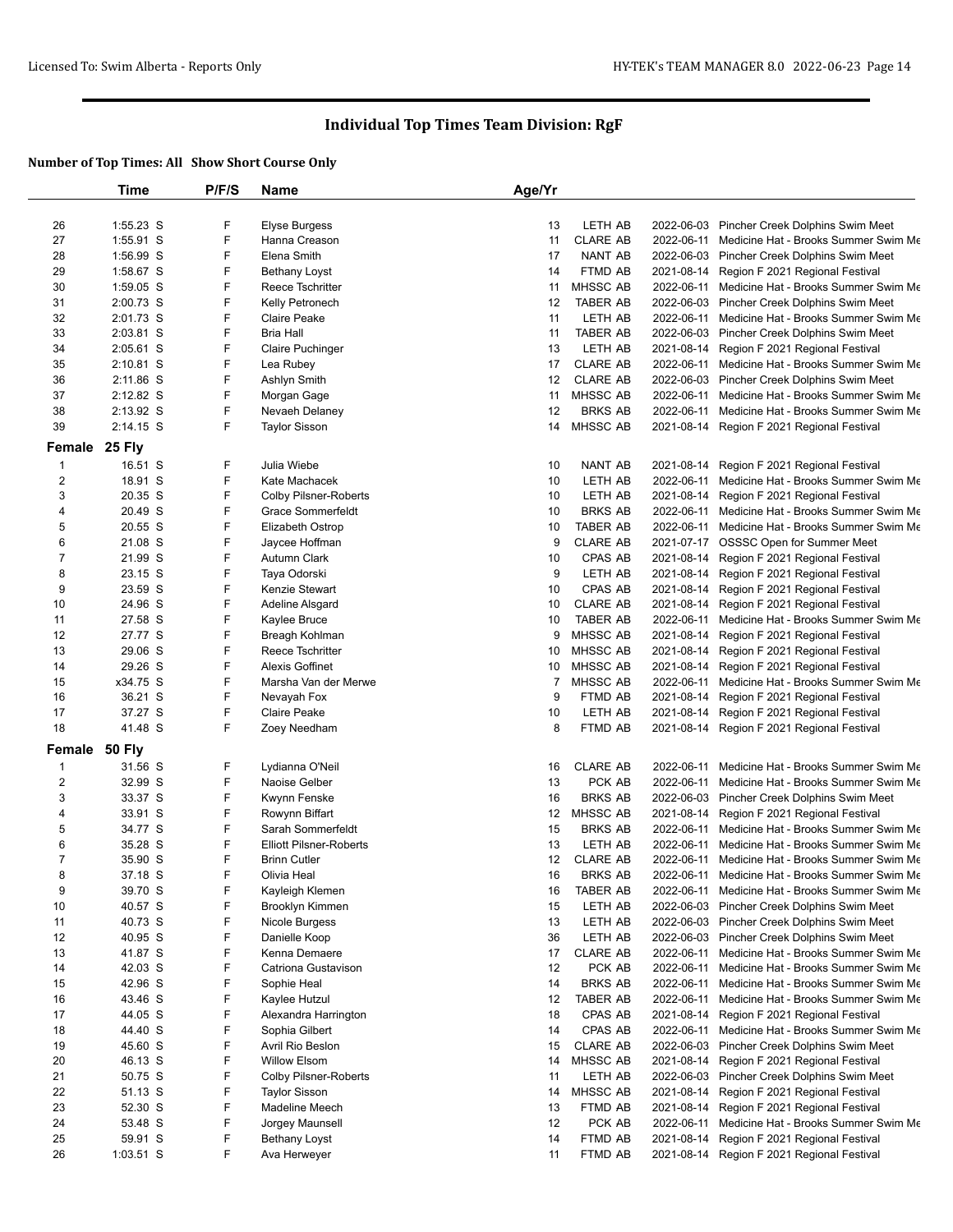|                | Time                     | P/F/S  | Name                             | Age/Yr   |                            |                                                                                                    |
|----------------|--------------------------|--------|----------------------------------|----------|----------------------------|----------------------------------------------------------------------------------------------------|
| 27             | $1:05.43$ S              | F      | <b>Alexis Goffinet</b>           | 11       | MHSSC AB                   | 2022-06-11 Medicine Hat - Brooks Summer Swim Me                                                    |
| 28             | 1:11.74 S                | F      | Kayla Pearce                     | 15       | NANT AB                    | 2021-08-14 Region F 2021 Regional Festival                                                         |
|                |                          |        |                                  |          |                            |                                                                                                    |
| Female         | <b>100 Fly</b>           |        |                                  |          |                            |                                                                                                    |
| $\mathbf{1}$   | $1:12.54$ S              | F<br>F | Cassidy Coolen                   | 18       | LETH AB                    | 2022-06-11 Medicine Hat - Brooks Summer Swim Me                                                    |
| 2              | $1:14.69$ S              |        | Lydianna O'Neil                  | 16       | <b>CLARE AB</b>            | 2022-06-11 Medicine Hat - Brooks Summer Swim Me                                                    |
| Female         | 100 IM                   |        |                                  |          |                            |                                                                                                    |
| 1              | 1:17.81 S                | F      | Naoise Gelber                    | 13       | PCK AB                     | 2022-06-11 Medicine Hat - Brooks Summer Swim Me                                                    |
| $\overline{2}$ | $1:18.26$ S              | F      | Cassidy Coolen                   | 18       | LETH AB                    | 2022-06-03 Pincher Creek Dolphins Swim Meet                                                        |
| 3              | $1:22.12$ S              | F      | <b>Rylie Craddock</b>            | 14       | LETH AB                    | 2022-06-11 Medicine Hat - Brooks Summer Swim Me                                                    |
| 4              | 1:23.85 S                | F      | Madison Grandoni                 | 14       | PCK AB                     | 2022-06-03 Pincher Creek Dolphins Swim Meet                                                        |
| 5              | 1:25.39 S                | F      | Kwynn Fenske                     | 16       | <b>BRKS AB</b>             | 2022-06-11 Medicine Hat - Brooks Summer Swim Me                                                    |
| 6              | 1:26.32 S                | F      | <b>Brinn Cutler</b>              | 11       | <b>CLARE AB</b>            | 2021-07-17 OSSSC Open for Summer Meet                                                              |
| 7              | 1:27.41 S                | F<br>F | Aspen Fetch                      | 15       | MHSSC AB                   | 2022-06-11 Medicine Hat - Brooks Summer Swim Me                                                    |
| 8<br>9         | 1:27.78 S                | F      | <b>Elliott Pilsner-Roberts</b>   | 13       | LETH AB                    | 2022-06-03 Pincher Creek Dolphins Swim Meet                                                        |
| 10             | 1:28.48 S<br>1:28.99 S   | F      | Morgan Bruce<br>Brooklyn Kimmen  | 12<br>15 | <b>TABER AB</b><br>LETH AB | 2022-06-11 Medicine Hat - Brooks Summer Swim Me<br>2022-06-11 Medicine Hat - Brooks Summer Swim Me |
| 11             | 1:29.00 S                | F      | <b>Adison Hutzul</b>             | 14       | TABER AB                   | 2022-06-11 Medicine Hat - Brooks Summer Swim Me                                                    |
| 12             | 1:29.13 S                | F      | Emma Fenske                      | 13       | <b>BRKS AB</b>             | 2022-06-11 Medicine Hat - Brooks Summer Swim Me                                                    |
| 13             | 1:29.14 S                | F      | Jaylyn Wilson                    | 13       | <b>CLARE AB</b>            | 2021-07-17 OSSSC Open for Summer Meet                                                              |
| 14             | 1:29.48 S                | F      | Ruby Jamieson                    | 12       | CPAS AB                    | 2021-08-14 Region F 2021 Regional Festival                                                         |
| 15             | 1:29.50 S                | F      | Julia Wiebe                      | 11       | NANT AB                    | 2022-06-03 Pincher Creek Dolphins Swim Meet                                                        |
| 16             | 1:30.29 S                | F      | Rebecca Carver                   | 15       | TABER AB                   | 2022-06-11 Medicine Hat - Brooks Summer Swim Me                                                    |
| 17             | 1:30.51 S                | F      | Saiya Miklos                     | 13       | CPAS AB                    | 2022-06-11 Medicine Hat - Brooks Summer Swim Me                                                    |
| 18             | 1:31.28 S                | F      | Catherine Yagos                  | 15       | PCK AB                     | 2022-06-03 Pincher Creek Dolphins Swim Meet                                                        |
| 19             | 1:32.29 S                | F      | Emma Harington                   | 16       | CPAS AB                    | 2022-06-11 Medicine Hat - Brooks Summer Swim Me                                                    |
| 20             | 1:32.92 S                | F      | Emma Harrington                  | 15       | CPAS AB                    | 2021-08-14 Region F 2021 Regional Festival                                                         |
| 21             | 1:33.64 S                | F      | Kenna Demaere                    | 17       | <b>CLARE AB</b>            | 2022-06-11 Medicine Hat - Brooks Summer Swim Me                                                    |
| 22             | $1:34.05$ S              | F      | Makenzie Dozeman                 | 13       | <b>CLARE AB</b>            | 2021-07-17 OSSSC Open for Summer Meet                                                              |
| 23             | 1:34.36 S                | F      | <b>Taylor Hutzul</b>             | 16       | <b>TABER AB</b>            | 2022-06-11 Medicine Hat - Brooks Summer Swim Me                                                    |
| 24             | 1:34.52 S                | F      | <b>Madison Dozeman</b>           | 19       | <b>CLARE AB</b>            | 2021-08-14 Region F 2021 Regional Festival                                                         |
| 25             | 1:35.52 S                | F      | Jessica White                    | 17       | <b>CLARE AB</b>            | 2022-06-11 Medicine Hat - Brooks Summer Swim Me                                                    |
| 26             | 1:35.65 S                | F      | Adeline Alsgard                  | 11       | <b>CLARE AB</b>            | 2022-06-11 Medicine Hat - Brooks Summer Swim Me                                                    |
| 27             | 1:36.96 S                | F      | Peyton Hammer                    | 14       | CPAS AB                    | 2022-06-03 Pincher Creek Dolphins Swim Meet                                                        |
| 28<br>29       | 1:37.94 S<br>1:38.40 S   | F<br>F | Laney Hoffman<br>Sara Woofenden  | 13<br>26 | <b>CLARE AB</b><br>NANT AB | 2022-06-03 Pincher Creek Dolphins Swim Meet<br>2021-08-14 Region F 2021 Regional Festival          |
| 30             | 1:38.51 S                | F      | <b>Ainsley Duell</b>             | 16       | <b>TABER AB</b>            | 2022-06-11 Medicine Hat - Brooks Summer Swim Me                                                    |
| 31             | 1:39.02 S                | F      | Grace Sommerfeldt                | 10       | <b>BRKS AB</b>             | 2022-06-03 Pincher Creek Dolphins Swim Meet                                                        |
| 32             | 1:39.49 S                | F      | Neleta Crombie                   | 13       | CPAS AB                    | 2022-06-11 Medicine Hat - Brooks Summer Swim Me                                                    |
| 33             | 1:39.89 S                | F      | Amelia Van Bussel                | 13       | PCK AB                     | 2022-06-03 Pincher Creek Dolphins Swim Meet                                                        |
| 34             | $1:40.25$ S              | F      | Avril Rio Beslon                 | 15       | <b>CLARE AB</b>            | 2022-06-11 Medicine Hat - Brooks Summer Swim Me                                                    |
| 35             | 1:40.49 S                | F      | Kora Kurpjuweit                  | 12       | MHSSC AB                   | 2021-08-14 Region F 2021 Regional Festival                                                         |
| 36             | 1:41.78 S                | F      | Ashley Thompson                  | 21       | <b>MHSSC AB</b>            | 2022-06-11 Medicine Hat - Brooks Summer Swim Me                                                    |
| 37             | 1:42.01 S                | F      | Catriona Gustavison              | 11       | PCK AB                     | 2021-08-14 Region F 2021 Regional Festival                                                         |
| 38             | 1:42.29 S                | F      | Sophia Gilbert                   | 14       | CPAS AB                    | 2022-06-11 Medicine Hat - Brooks Summer Swim Me                                                    |
| 39             | 1:42.34 S                | F      | Kaylee Hutzul                    | 12       | <b>TABER AB</b>            | 2022-06-03 Pincher Creek Dolphins Swim Meet                                                        |
| 40             | 1:42.53 S                | F      | <b>Elyse Burgess</b>             | 13       | LETH AB                    | 2022-06-11 Medicine Hat - Brooks Summer Swim Me                                                    |
| 41             | 1:43.92 S                | F      | Naomi Jersch                     | 18       | NANT AB                    | 2021-08-14 Region F 2021 Regional Festival                                                         |
| 42             | 1:44.09 S                | F      | Kate Machacek                    | 10       | LETH AB                    | 2022-06-03 Pincher Creek Dolphins Swim Meet                                                        |
| 43             | $1:46.15$ S              | F      | Natalie Kilkenny                 | 12       | PCK AB                     | 2021-08-14 Region F 2021 Regional Festival                                                         |
| 44             | 1:46.79 S                | F      | Elizabeth Ostrop                 | 10       | TABER AB                   | 2022-06-11 Medicine Hat - Brooks Summer Swim Me                                                    |
| 45             | 1:48.59 S                | F      | Autumn Clark                     | 11       | CPAS AB                    | 2022-06-11 Medicine Hat - Brooks Summer Swim Me                                                    |
| 46             | 1:49.24 S                | F      | Jaycee Hoffman                   | 9        | <b>CLARE AB</b>            | 2021-07-17 OSSSC Open for Summer Meet                                                              |
| 47             | 1:49.38 S                | F      | Jorgey Maunsell                  | 12       | PCK AB                     | 2022-06-11 Medicine Hat - Brooks Summer Swim Me                                                    |
| 48             | $1:50.30$ S              | F      | Elena Smith                      | 16       | NANT AB                    | 2021-08-14 Region F 2021 Regional Festival                                                         |
| 49             | $1:50.40$ S              | F      | Madeline Meech                   | 13       | FTMD AB                    | 2021-08-14 Region F 2021 Regional Festival                                                         |
| 50             | $1:51.40$ S              | F      | Zada Mclean-Borggard             | 10       | LETH AB                    | 2021-08-14 Region F 2021 Regional Festival                                                         |
|                | 1:52.92 S                | F      | Hayden Lester                    | 12       | <b>BRKS AB</b>             | 2022-06-11 Medicine Hat - Brooks Summer Swim Me                                                    |
| 51             |                          |        |                                  |          |                            |                                                                                                    |
| 52<br>53       | $1:53.82$ S<br>2:06.47 S | F<br>F | <b>Bria Hall</b><br>Ava Herweyer | 10<br>11 | TABER AB<br>FTMD AB        | 2021-08-14 Region F 2021 Regional Festival<br>2021-08-14 Region F 2021 Regional Festival           |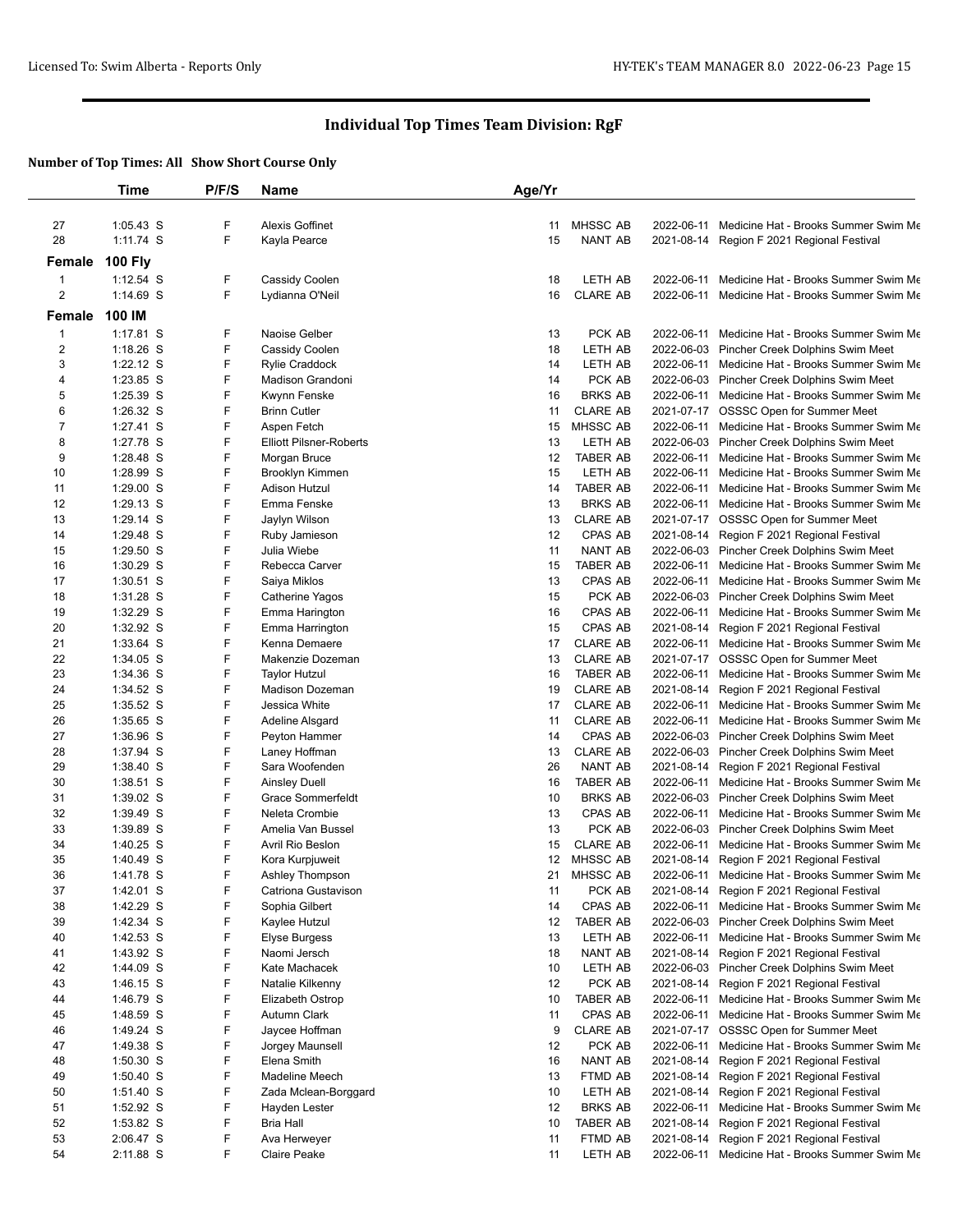|                         | Time               | P/F/S  | Name                                    | Age/Yr         |                                  |            |                                                                                            |
|-------------------------|--------------------|--------|-----------------------------------------|----------------|----------------------------------|------------|--------------------------------------------------------------------------------------------|
|                         |                    |        |                                         |                |                                  |            |                                                                                            |
| 55                      | 2:12.35 S          | F      | Reegan Folkerts                         | 18             | <b>BRKS AB</b>                   |            | 2022-06-11 Medicine Hat - Brooks Summer Swim Me                                            |
| 56                      | 2:14.08 S          | F      | Kaylee Bruce                            | 10             | TABER AB                         | 2022-06-11 | Medicine Hat - Brooks Summer Swim Me                                                       |
| 57                      | 2:26.14 S          | F      | Adelynn Van Herk                        | 10             | FTMD AB                          |            | 2021-08-14 Region F 2021 Regional Festival                                                 |
| Female                  | 200 IM             |        |                                         |                |                                  |            |                                                                                            |
| $\mathbf{1}$            | 2:44.09 S          | F      | Cassidy Coolen                          | 18             | LETH AB                          |            | 2022-06-11 Medicine Hat - Brooks Summer Swim Me                                            |
| $\overline{c}$          | 2:52.51 S          | F      | Lydianna O'Neil                         | 16             | CLARE AB                         |            | 2022-06-11 Medicine Hat - Brooks Summer Swim Me                                            |
| 3                       | 3:03.59 S          | F      | <b>Brinn Cutler</b>                     | 12             | <b>CLARE AB</b>                  |            | 2022-06-11 Medicine Hat - Brooks Summer Swim Me                                            |
| 4                       | $3:11.50$ S        | F      | Charlotte Vanden Elzen                  | 18             | LETH AB                          |            | 2021-08-14 Region F 2021 Regional Festival                                                 |
| 5                       | $3:12.41$ S        | F      | Nicole Burgess                          | 13             | LETH AB                          |            | 2022-06-11 Medicine Hat - Brooks Summer Swim Me                                            |
| 6                       | $3:15.06$ S        | F      | Jaylyn Fogtmann                         | 14             | LETH AB                          |            | 2022-06-03 Pincher Creek Dolphins Swim Meet                                                |
| $\overline{7}$          | $3:15.36$ S        | F      | Morgan Bruce                            | 11             | TABER AB                         |            | 2021-08-14 Region F 2021 Regional Festival                                                 |
| 8                       | 3:27.70 S          | F      | Emma Harrington                         | 15             | CPAS AB                          |            | 2021-08-14 Region F 2021 Regional Festival                                                 |
| 9                       | 3:36.86 S          | F<br>F | Kenna Demaere                           | 16             | <b>CLARE AB</b><br>LETH AB       |            | 2021-07-17 OSSSC Open for Summer Meet                                                      |
| 10                      | 3:50.51 S          |        | Zada Mclean-Borggard                    | 11             |                                  |            | 2022-06-11 Medicine Hat - Brooks Summer Swim Me                                            |
| Male                    | 25 Free            |        |                                         |                |                                  |            |                                                                                            |
| $\mathbf{1}$            | 12.08 S            | F      | Joah Randall                            | 16             | PCK AB                           |            | 2022-06-03 Pincher Creek Dolphins Swim Meet                                                |
| $\overline{\mathbf{c}}$ | 12.20 S            | F      | <b>Tyler Sommerfeldt</b>                | 17             | <b>BRKS AB</b>                   |            | 2022-06-03 Pincher Creek Dolphins Swim Meet                                                |
| 3                       | 12.47 S            | F<br>F | <b>Bradley Palmer</b>                   | 18             | FTMD AB                          |            | 2022-06-03 Pincher Creek Dolphins Swim Meet                                                |
| 4                       | 13.25 S            | F      | Frederick Van Der Linde                 | 16             | <b>BRKS AB</b>                   |            | 2022-06-03 Pincher Creek Dolphins Swim Meet                                                |
| 5                       | 13.62 S            | F      | Lincoln Sommerfeldt                     | 14             | <b>BRKS AB</b>                   |            | 2022-06-03 Pincher Creek Dolphins Swim Meet                                                |
| 6                       | 13.78 S            | F      | Owen Sommerfeldt                        | 12             | <b>BRKS AB</b><br><b>BRKS AB</b> |            | 2022-06-03 Pincher Creek Dolphins Swim Meet                                                |
| 7                       | 15.01 S            | F      | Johnny Gilborn                          | 14             |                                  |            | 2022-06-03 Pincher Creek Dolphins Swim Meet                                                |
| 8<br>9                  | 15.50 S<br>16.05 S | F      | Kade Haslam                             | 12<br>11       | TABER AB<br>LETH AB              |            | 2022-06-03 Pincher Creek Dolphins Swim Meet<br>2022-06-03 Pincher Creek Dolphins Swim Meet |
|                         | 16.83 S            | F      | <b>Bentley Togo</b><br>Lincoln Grandoni | 12             | PCK AB                           |            | 2022-06-03 Pincher Creek Dolphins Swim Meet                                                |
| 10<br>11                | 17.77 S            | F      | <b>Bennett Hughes</b>                   | 11             | <b>TABER AB</b>                  |            | 2022-06-03 Pincher Creek Dolphins Swim Meet                                                |
| 12                      | 18.63 S            | F      | <b>Fahd Mohamed</b>                     | 14             | MHSSC AB                         |            | 2022-06-03 Pincher Creek Dolphins Swim Meet                                                |
| 13                      | 18.80 S            | F      | <b>Mason Winters</b>                    | 12             | LETH AB                          |            | 2022-06-03 Pincher Creek Dolphins Swim Meet                                                |
| 14                      | 18.91 S            | F      | Don Velarde                             | 13             | TABER AB                         |            | 2022-06-03 Pincher Creek Dolphins Swim Meet                                                |
| 15                      | 19.17 S            | F      | <b>Beckham Flitton</b>                  | 9              | <b>CLARE AB</b>                  |            | 2021-07-17 OSSSC Open for Summer Meet                                                      |
| 16                      | 19.63 S            | F      | <b>Colton Cutler</b>                    | 10             | <b>CLARE AB</b>                  |            | 2022-06-03 Pincher Creek Dolphins Swim Meet                                                |
| 17                      | 19.77 S            | F      | Dominic Loewen                          | 13             | <b>TABER AB</b>                  |            | 2022-06-03 Pincher Creek Dolphins Swim Meet                                                |
| 18                      | 20.12 S            | F      | Peter Van Bussel                        | 16             | PCK AB                           |            | 2022-06-03 Pincher Creek Dolphins Swim Meet                                                |
| 19                      | 20.43 S            | F      | Anders Fenske                           | 11             | <b>BRKS AB</b>                   |            | 2022-06-03 Pincher Creek Dolphins Swim Meet                                                |
| 20                      | 20.44 S            | F      | Kiefer Peloquin                         | 10             | NANT AB                          |            | 2022-06-03 Pincher Creek Dolphins Swim Meet                                                |
| $21*$                   | 20.88 S            | F      | Ben Van Der Linde                       | 11             | <b>BRKS AB</b>                   |            | 2022-06-03 Pincher Creek Dolphins Swim Meet                                                |
| $21*$                   | 20.88 S            | F      | Cole Bevan                              | 10             | FTMD AB                          |            | 2022-06-03 Pincher Creek Dolphins Swim Meet                                                |
| 23                      | 21.51 S            | F      | Dexter Leishman                         | 8              | <b>TABER AB</b>                  |            | 2022-06-03 Pincher Creek Dolphins Swim Meet                                                |
| 24                      | 22.20 S            | F      | Carter Grose                            | 11             | PCK AB                           |            | 2022-06-03 Pincher Creek Dolphins Swim Meet                                                |
| 25                      | x22.29 S           | F      | Caleb Martin                            | 7              | MHSSC AB                         |            | 2022-06-11 Medicine Hat - Brooks Summer Swim Me                                            |
| 26                      | 22.60 S            | F      | Matsen Haslam                           | 10             | <b>TABER AB</b>                  |            | 2022-06-03 Pincher Creek Dolphins Swim Meet                                                |
| 27                      | 22.68 S            | F      | Ali Souid                               | 12             | LETH AB                          |            | 2022-06-03 Pincher Creek Dolphins Swim Meet                                                |
| 28                      | x23.19 S           | F      | <b>Rixtonn Biffart</b>                  | 7              | MHSSC AB                         |            | 2022-06-11 Medicine Hat - Brooks Summer Swim Me                                            |
| 29                      | 23.96 S            | F      | <b>Reid Pinder</b>                      | 8              | LETH AB                          |            | 2021-08-14 Region F 2021 Regional Festival                                                 |
| 30                      | 24.56 S            | F      | Ezra Brown                              | 7              | <b>BRKS AB</b>                   |            | 2022-06-11 Medicine Hat - Brooks Summer Swim Me                                            |
| 31                      | 24.71 S            | F      | Caid Kallen                             | 9              | TABER AB                         |            | 2022-06-03 Pincher Creek Dolphins Swim Meet                                                |
| 32                      | 24.98 S            | F      | Wyatt Hooke                             | 7              | MHSSC AB                         |            | 2022-06-03 Pincher Creek Dolphins Swim Meet                                                |
| 33                      | 25.44 S            | F      | J.a Saaiman                             | 10             | PCK AB                           |            | 2022-06-03 Pincher Creek Dolphins Swim Meet                                                |
| 34                      | 25.79 S            | F      | Logan Anderson                          | 10             | NANT AB                          |            | 2022-06-03 Pincher Creek Dolphins Swim Meet                                                |
| 35                      | 26.28 S            | F      | Cache Gimber                            | 9              | <b>CLARE AB</b>                  |            | 2022-06-03 Pincher Creek Dolphins Swim Meet                                                |
| 36                      | 26.67 S            | F      | Carter Koop                             | 8              | LETH AB                          |            | 2022-06-11 Medicine Hat - Brooks Summer Swim Me                                            |
| 37                      | 27.11 S            | F      | <b>Brandon Boras</b>                    | 8              | LETH AB                          |            | 2021-08-14 Region F 2021 Regional Festival                                                 |
| 38                      | 27.35 S            | F      | Rhys Van Bussel                         | 9              | PCK AB                           |            | 2022-06-03 Pincher Creek Dolphins Swim Meet                                                |
| 39                      | 27.46 S            | F      | Rhys Pinder                             | $\overline{7}$ | LETH AB                          |            | 2022-06-11 Medicine Hat - Brooks Summer Swim Me                                            |
| 40                      | 27.78 S            | F      | Dane Gilstorf                           | 12             | NANT AB                          |            | 2022-06-03 Pincher Creek Dolphins Swim Meet                                                |
| 41                      | x30.80 S           | F      | Ryes Pattison                           | 8              | MHSSC AB                         |            | 2022-06-11 Medicine Hat - Brooks Summer Swim Me                                            |
| 42                      | 32.42 S            | F      | Brayden Koch                            | 9              | NANT AB                          |            | 2022-06-03 Pincher Creek Dolphins Swim Meet                                                |
| 43                      | 32.53 S            | F      | Zachary Koop                            | 6              | LETH AB                          |            | 2022-06-03 Pincher Creek Dolphins Swim Meet                                                |
| 44                      | 33.06 S            | F      | Nolan Van Bussel                        | 9              | PCK AB                           |            | 2022-06-03 Pincher Creek Dolphins Swim Meet                                                |
| 45                      | 33.67 S            | F.     | Eli Hooke                               | 8              | <b>MHSSC AB</b>                  |            | 2021-08-14 Region F 2021 Regional Festival                                                 |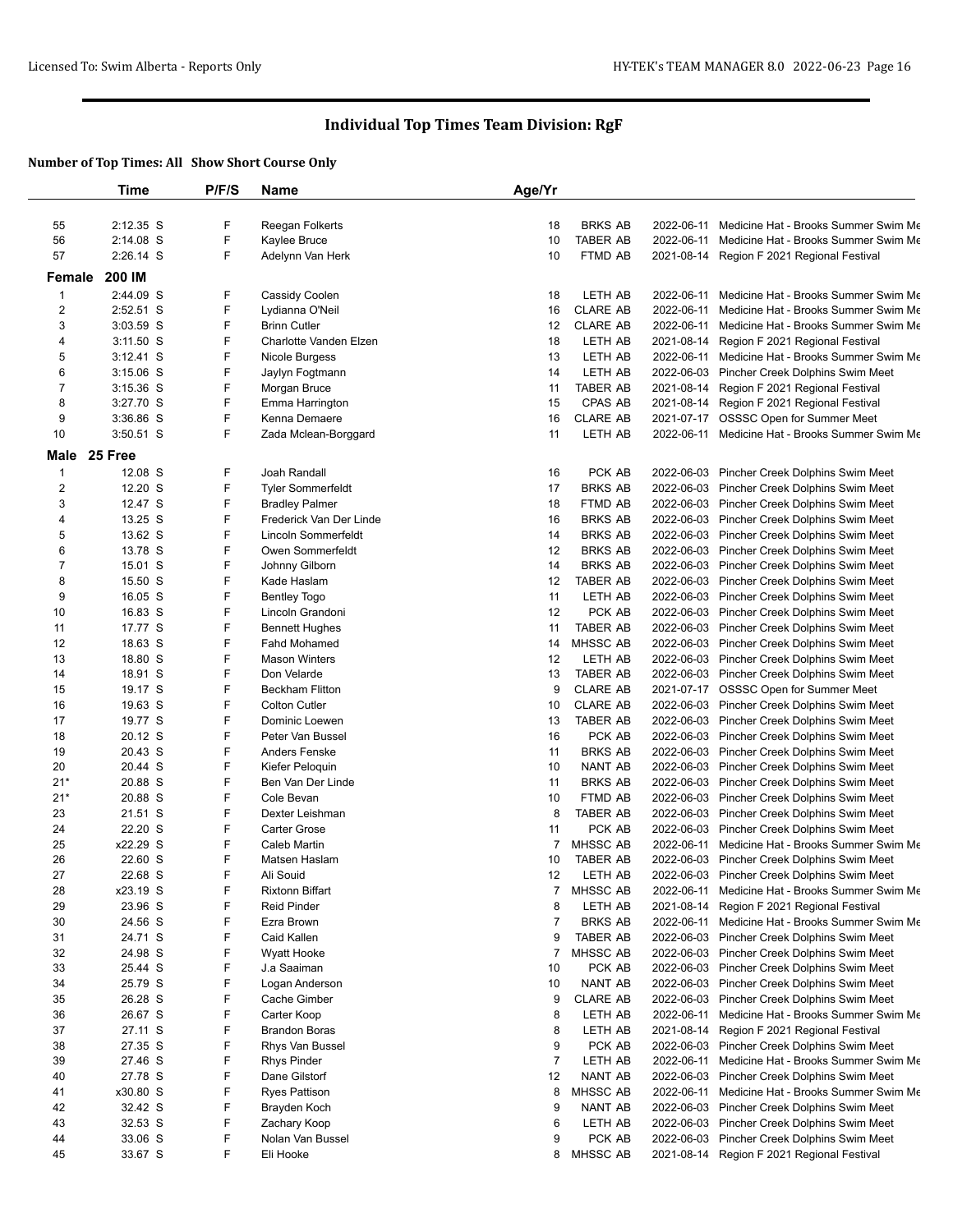|                | Time    | P/F/S | Name                     | Age/Yr         |                 |            |                                                 |
|----------------|---------|-------|--------------------------|----------------|-----------------|------------|-------------------------------------------------|
|                |         |       |                          |                |                 |            |                                                 |
| 46             | 34.00 S | F     | Jack Boldt               | 9              | NANT AB         |            | 2022-06-03 Pincher Creek Dolphins Swim Meet     |
| 47             | 34.90 S | F     | <b>Austin Boras</b>      | $\overline{7}$ | LETH AB         |            | 2022-06-03 Pincher Creek Dolphins Swim Meet     |
| 48             | 36.88 S | F     | Elijah Brown             | 9              | <b>BRKS AB</b>  |            | 2022-06-03 Pincher Creek Dolphins Swim Meet     |
| 49             | 39.67 S | F     | Ry Fawcett               | 8              | NANT AB         | 2021-08-14 | Region F 2021 Regional Festival                 |
| 50             | 40.70 S | F     | <b>Oliver Tweten</b>     | 6              | MHSSC AB        |            | 2022-06-03 Pincher Creek Dolphins Swim Meet     |
| 51             | 42.62 S | F     | Cruze Sznerch            | 6              | LETH AB         | 2022-06-11 | Medicine Hat - Brooks Summer Swim Me            |
| 52             | 43.29 S | F     | Hadi Souid               | $\overline{7}$ | LETH AB         |            | 2022-06-03 Pincher Creek Dolphins Swim Meet     |
| 53             | 44.67 S | F     | <b>Chantz Gimber</b>     | 6              | <b>CLARE AB</b> |            | 2022-06-03 Pincher Creek Dolphins Swim Meet     |
| 54             | 44.76 S | F     | Connor Machacek          | 8              | <b>LETH AB</b>  | 2022-06-11 | Medicine Hat - Brooks Summer Swim Me            |
| 55             | 46.45 S | F     | <b>Jack Lester</b>       | $\overline{7}$ | <b>BRKS AB</b>  |            | 2022-06-03 Pincher Creek Dolphins Swim Meet     |
| Male           | 50 Free |       |                          |                |                 |            |                                                 |
| $\mathbf{1}$   | 26.30 S | F     | Joah Randall             | 16             | PCK AB          |            | 2022-06-11 Medicine Hat - Brooks Summer Swim Me |
| 2              | 26.35 S | F     | <b>Tyler Sommerfeldt</b> | 17             | <b>BRKS AB</b>  | 2022-06-03 | Pincher Creek Dolphins Swim Meet                |
| 3              | 27.18 S | F     | Evan Klemen              | 15             | TABER AB        | 2022-06-11 | Medicine Hat - Brooks Summer Swim Me            |
| 4              | 27.53 S | F     | <b>Bradley Palmer</b>    | 17             | FTMD AB         | 2021-08-14 | Region F 2021 Regional Festival                 |
| 5              | 27.98 S | F     | <b>Ryan Plante</b>       | 22             | CPAS AB         | 2021-08-14 | Region F 2021 Regional Festival                 |
| 6              | 28.94 S | F     | <b>River Clark</b>       | 13             | <b>CPAS AB</b>  | 2022-06-11 | Medicine Hat - Brooks Summer Swim Me            |
| $\overline{7}$ | 29.02 S | F     | Frederick Van Der Linde  | 16             | <b>BRKS AB</b>  | 2022-06-03 | Pincher Creek Dolphins Swim Meet                |
| 8              | 29.19 S | F     | Lincoln Sommerfeldt      | 14             | <b>BRKS AB</b>  |            | 2022-06-11 Medicine Hat - Brooks Summer Swim Me |
| 9              | 29.38 S | F     | Quinn Douglas            | 14             | CPAS AB         | 2021-08-14 | Region F 2021 Regional Festival                 |
| 10             | 29.67 S | F     | <b>Travis Loyst</b>      | 14             | FTMD AB         | 2021-08-14 | Region F 2021 Regional Festival                 |
| 11             | 31.37 S | F     | Don Velarde              | 12             | <b>TABER AB</b> | 2021-08-14 | Region F 2021 Regional Festival                 |
| 12             | 31.65 S | F     | Arlo Heal                | 12             | <b>BRKS AB</b>  | 2022-06-11 | Medicine Hat - Brooks Summer Swim Me            |
| 13             | 32.85 S | F     | Owen Sommerfeldt         | 11             | <b>BRKS AB</b>  | 2021-08-14 | Region F 2021 Regional Festival                 |
| 14             | 33.35 S | F     | Kade Haslam              | 12             | <b>TABER AB</b> | 2022-06-11 | Medicine Hat - Brooks Summer Swim Me            |
| 15             | 34.17 S | F     | Spencer Taggart          | 12             | CPAS AB         | 2021-08-14 | Region F 2021 Regional Festival                 |
| 16             | 34.40 S | F     | Peter Van Bussel         | 16             | PCK AB          |            | 2022-06-03 Pincher Creek Dolphins Swim Meet     |
| 17             | 34.45 S | F     | <b>Bentley Togo</b>      | 11             | LETH AB         |            | 2022-06-03 Pincher Creek Dolphins Swim Meet     |
| 18             | 35.03 S | F     | <b>William Miller</b>    | 12             | <b>MHSSC AB</b> |            | 2021-08-14 Region F 2021 Regional Festival      |
| 19             | 35.64 S | F     | Kaden Goffinet           | 12             | MHSSC AB        | 2021-08-14 | Region F 2021 Regional Festival                 |
| 20             | 36.22 S | F     | Jace Flitton             | 12             | <b>CLARE AB</b> | 2021-08-14 | Region F 2021 Regional Festival                 |
| 21             | 36.61 S | F     | Alex Yagos               | 13             | PCK AB          |            | 2022-06-03 Pincher Creek Dolphins Swim Meet     |
| 22             | 36.69 S | F     | Lincoln Grandoni         | 12             | PCK AB          |            | 2022-06-03 Pincher Creek Dolphins Swim Meet     |
| 23             | 37.15 S | F     | Seth Ohlheiser           | 13             | <b>CLARE AB</b> | 2021-08-14 | Region F 2021 Regional Festival                 |
| 24             | 37.86 S | F     | <b>Matthew Daley</b>     | 14             | MHSSC AB        |            | 2022-06-11 Medicine Hat - Brooks Summer Swim Me |
| 25             | 38.49 S | F     | Chase Egeland            | 12             | <b>TABER AB</b> |            | 2022-06-03 Pincher Creek Dolphins Swim Meet     |
| 26             | 40.50 S | F     | <b>Carter Grose</b>      | 11             | PCK AB          |            | 2022-06-03 Pincher Creek Dolphins Swim Meet     |
| 27             | 40.55 S | F     | <b>Bennett Hughes</b>    | 11             | <b>TABER AB</b> |            | 2022-06-11 Medicine Hat - Brooks Summer Swim Me |
| 28             | 40.72 S | F     | Masao Mori               | 10             | MHSSC AB        |            | 2022-06-03 Pincher Creek Dolphins Swim Meet     |
| 29             | 40.77 S | F     | <b>Fahd Mohamed</b>      | 14             | MHSSC AB        |            | 2022-06-03 Pincher Creek Dolphins Swim Meet     |
| 30             | 40.91 S | F     | Ryder Unrau              | 11             | <b>TABER AB</b> | 2021-08-14 | Region F 2021 Regional Festival                 |
| 31             | 40.95 S | F     | Jacob Koop               | 11             | LETH AB         |            | 2022-06-11 Medicine Hat - Brooks Summer Swim Me |
| 32             | 42.06 S | F     | <b>Wyatt Gage</b>        |                | 13 MHSSC AB     |            | 2022-06-11 Medicine Hat - Brooks Summer Swim Me |
| 33             | 42.15 S | F     | Colton Cutler            | 10             | <b>CLARE AB</b> |            | 2022-06-11 Medicine Hat - Brooks Summer Swim Me |
| 34             | 42.28 S | F     | <b>Mason Winters</b>     | 12             | LETH AB         | 2022-06-11 | Medicine Hat - Brooks Summer Swim Me            |
| 35             | 42.48 S | F     | Landen Smith             | 14             | NANT AB         | 2021-08-14 | Region F 2021 Regional Festival                 |
| 36             | 42.89 S | F     | Brayden Baird            | 11             | FTMD AB         |            | 2021-08-14 Region F 2021 Regional Festival      |
| 37             | 42.98 S | F     | Luke Pinder              | 10             | LETH AB         |            | 2021-08-14 Region F 2021 Regional Festival      |
| 38             | 43.64 S | F     | <b>Brody Elsom</b>       | 13             | MHSSC AB        | 2021-08-14 | Region F 2021 Regional Festival                 |
| 39             | 43.78 S | F     | Jaiven Pedersen          | 11             | CPAS AB         |            | 2021-08-14 Region F 2021 Regional Festival      |
| 40             | 43.89 S | F     | Matsen Haslam            | 10             | <b>TABER AB</b> |            | 2022-06-03 Pincher Creek Dolphins Swim Meet     |
| 41             | 44.35 S | F     | Anders Fenske            | 11             | <b>BRKS AB</b>  |            | 2022-06-03 Pincher Creek Dolphins Swim Meet     |
| 42             | 44.50 S | F     | Grayden Tschritter       | 15             | MHSSC AB        |            | 2022-06-11 Medicine Hat - Brooks Summer Swim Me |
| 43             | 46.19 S | F     | Ben Van Der Linde        | 11             | <b>BRKS AB</b>  |            | 2022-06-03 Pincher Creek Dolphins Swim Meet     |
| 44             | 47.23 S | F     | Arthur Tetzlaff          | 12             | PCK AB          |            | 2022-06-03 Pincher Creek Dolphins Swim Meet     |
| 45             | 47.26 S | F     | Korbin Demaere           | 10             | <b>CLARE AB</b> |            | 2021-07-17 OSSSC Open for Summer Meet           |
| 46             | 48.06 S | F     | <b>Beckham Flitton</b>   | 9              | <b>CLARE AB</b> |            | 2021-08-14 Region F 2021 Regional Festival      |
| 47             | 48.36 S | F     | Kiefer Peloquin          | 9              | NANT AB         | 2021-08-14 | Region F 2021 Regional Festival                 |
| 48             | 48.52 S | F     | Ali Souid                | 12             | LETH AB         |            | 2022-06-03 Pincher Creek Dolphins Swim Meet     |
| 49             | 48.75 S | F     | Jonathan Miller          | 10             | MHSSC AB        | 2021-08-14 | Region F 2021 Regional Festival                 |
| 50             | 50.52 S | F     | Dominic Loewen           | 13             | <b>TABER AB</b> |            | 2022-06-03 Pincher Creek Dolphins Swim Meet     |
|                |         |       |                          |                |                 |            |                                                 |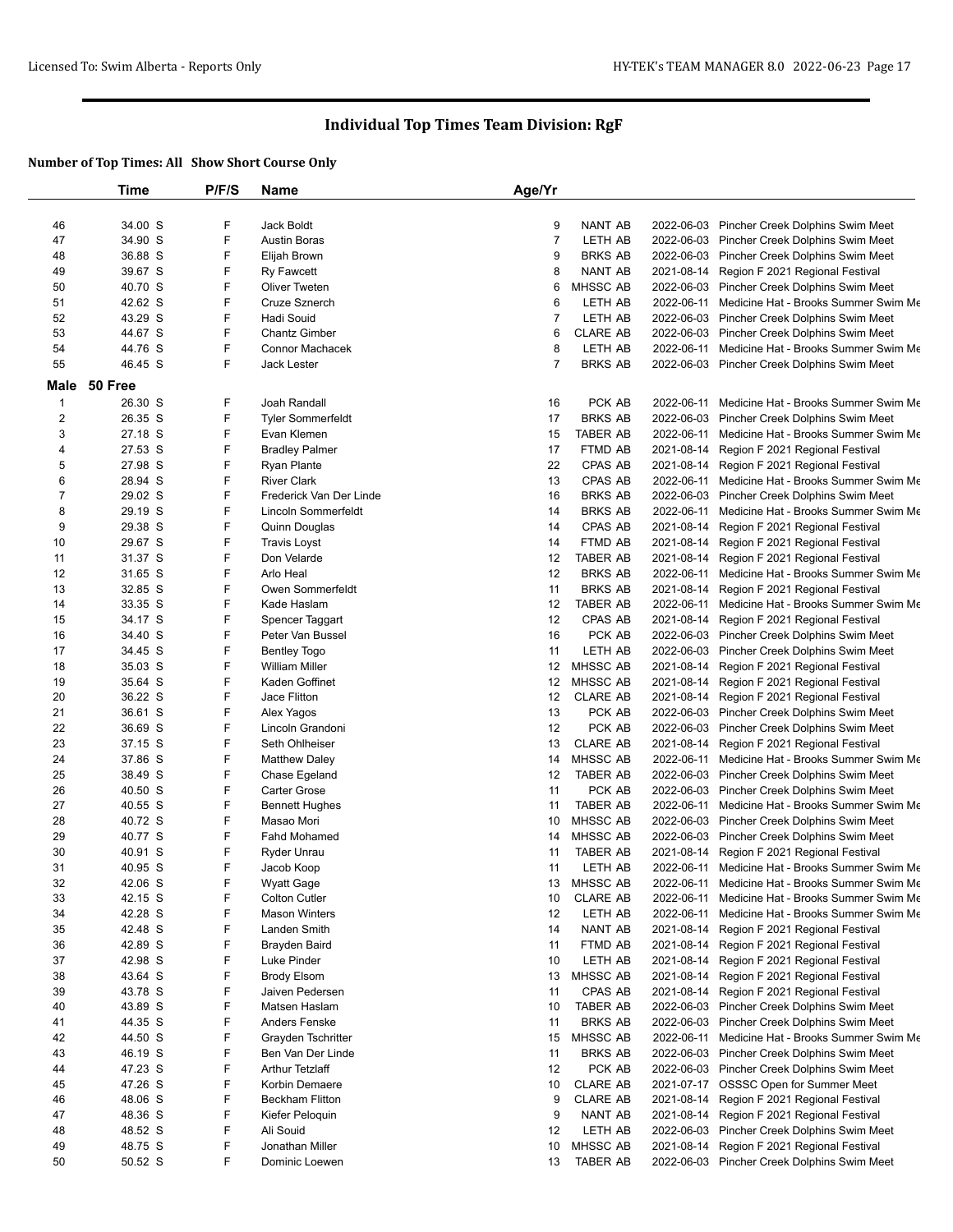|                | Time            | P/F/S | Name                   | Age/Yr         |                 |                                                 |
|----------------|-----------------|-------|------------------------|----------------|-----------------|-------------------------------------------------|
|                |                 |       |                        |                |                 |                                                 |
| 51             | 52.01 S         | F     | <b>Thomas Baird</b>    | 9              | FTMD AB         | 2021-08-14 Region F 2021 Regional Festival      |
| 52             | 52.17 S         | F     | Caleb Martin           | $\overline{7}$ | <b>MHSSC AB</b> | 2022-06-03 Pincher Creek Dolphins Swim Meet     |
| 53             | 53.33 S         | F     | Dane Gilstorf          | 12             | <b>NANT AB</b>  | 2022-06-03 Pincher Creek Dolphins Swim Meet     |
| 54             | 53.70 S         | F     | <b>Tyne Cameron</b>    | 9              | NANT AB         | 2021-08-14 Region F 2021 Regional Festival      |
| 55             | 54.13 S         | F     | Dexter Leishman        | 8              | <b>TABER AB</b> | 2022-06-03 Pincher Creek Dolphins Swim Meet     |
| 56             | 54.29 S         | F     | Cache Gimber           | 9              | <b>CLARE AB</b> | 2022-06-03 Pincher Creek Dolphins Swim Meet     |
| 57             | 54.77 S         | F     | <b>Wyatt Hooke</b>     | 7              | MHSSC AB        | 2022-06-03 Pincher Creek Dolphins Swim Meet     |
| 58             | 55.56 S         | F     | <b>Russell Pinder</b>  | 10             | LETH AB         | 2022-06-11 Medicine Hat - Brooks Summer Swim Me |
| 59             | 56.47 S         | F     | Logan Anderson         | 10             | NANT AB         | 2022-06-11 Medicine Hat - Brooks Summer Swim Me |
| 60             | 56.57 S         | F     | <b>Brandon Boras</b>   | 9              | LETH AB         | 2022-06-03 Pincher Creek Dolphins Swim Meet     |
| 61             | 56.64 S         | F     | Owen Gracie            | 11             | <b>MHSSC AB</b> | 2022-06-11 Medicine Hat - Brooks Summer Swim Me |
| 62             | 57.67 S         | F     | <b>Ashton Winters</b>  | 10             | LETH AB         | 2022-06-03 Pincher Creek Dolphins Swim Meet     |
| 63             | 58.67 S         | F     | <b>Reid Pinder</b>     | 8              | LETH AB         | 2021-08-14 Region F 2021 Regional Festival      |
| 64             | 59.95 S         | F     | <b>Chance Cameron</b>  | 9              | <b>NANT AB</b>  | 2021-08-14 Region F 2021 Regional Festival      |
| 65             | $1:00.02$ S     | F     | Cole Bevan             | 10             | FTMD AB         | 2022-06-03 Pincher Creek Dolphins Swim Meet     |
| 66             | 1:00.31 S       | F     | Eli Hooke              | 8              | MHSSC AB        | 2021-08-14 Region F 2021 Regional Festival      |
| 67             | 1:01.83 S       | F     | Rhys Van Bussel        | 9              | PCK AB          | 2022-06-03 Pincher Creek Dolphins Swim Meet     |
| 68             | 1:03.31 S       | F     | Connor Tweten          | 9              | MHSSC AB        | 2022-06-03 Pincher Creek Dolphins Swim Meet     |
| 69             | $1:03.41$ S     | F     | Caid Kallen            | 9              | <b>TABER AB</b> | 2022-06-03 Pincher Creek Dolphins Swim Meet     |
| 70             | 1:03.59 S       | F     | Ezra Brown             | $\overline{7}$ | <b>BRKS AB</b>  | 2022-06-11 Medicine Hat - Brooks Summer Swim Me |
| 71             | $1:05.13$ S     | F     | Carter Koop            | 8              | LETH AB         | 2022-06-11 Medicine Hat - Brooks Summer Swim Me |
| 72             | $1:05.18$ S     | F     | <b>Rixtonn Biffart</b> | 6              | MHSSC AB        | 2021-08-14 Region F 2021 Regional Festival      |
| 73             | $1:06.28$ S     | F     | Brayden Koch           | 9              | <b>NANT AB</b>  | 2022-06-03 Pincher Creek Dolphins Swim Meet     |
| 74             | 1:08.11 S       | F     | Nolan Van Bussel       | 9              | PCK AB          | 2022-06-03 Pincher Creek Dolphins Swim Meet     |
| 75             | 1:09.12 S       | F     | <b>Rhys Pinder</b>     | $\overline{7}$ | LETH AB         | 2022-06-11 Medicine Hat - Brooks Summer Swim Me |
| 76             | $1:11.57$ S     | F     | Elijah Brown           | 9              | <b>BRKS AB</b>  | 2022-06-03 Pincher Creek Dolphins Swim Meet     |
| 77             | $1:12.30$ S     | F     | Owen Hughes            | 9              | MHSSC AB        | 2021-08-14 Region F 2021 Regional Festival      |
| 78             | x1:13.11 S      | F     | <b>Ryes Pattison</b>   | 8              | <b>MHSSC AB</b> | 2022-06-11 Medicine Hat - Brooks Summer Swim Me |
| 79             | $1:13.20$ S     | F     | Jack Boldt             | 9              | NANT AB         | 2022-06-03 Pincher Creek Dolphins Swim Meet     |
| 80             | $1:20.41$ S     | F     | Cruz Skanderup         | 9              | <b>BRKS AB</b>  | 2022-06-11 Medicine Hat - Brooks Summer Swim Me |
| 81             | 1:30.11 S       | F     | <b>Austin Boras</b>    | 7              | LETH AB         | 2022-06-11 Medicine Hat - Brooks Summer Swim Me |
| 82             | 1:40.30 S       | F     | <b>Oliver Tweten</b>   | 6              | <b>MHSSC AB</b> | 2022-06-03 Pincher Creek Dolphins Swim Meet     |
| Male           | <b>100 Free</b> |       |                        |                |                 |                                                 |
| $\mathbf{1}$   | 59.95 S         | F     | Joah Randall           | 16             | PCK AB          | 2022-06-11 Medicine Hat - Brooks Summer Swim Me |
| $\overline{2}$ | 1:01.97 S       | F     | Evan Klemen            | 15             | <b>TABER AB</b> | 2022-06-11 Medicine Hat - Brooks Summer Swim Me |
| 3              | 1:07.35 S       | F     | Lincoln Sommerfeldt    | 14             | <b>BRKS AB</b>  | 2022-06-11 Medicine Hat - Brooks Summer Swim Me |
| 4              | $1:15.69$ S     | F     | Arlo Heal              | 12             | <b>BRKS AB</b>  | 2022-06-11 Medicine Hat - Brooks Summer Swim Me |
| 5              | 1:16.39 S       | F     | Owen Sommerfeldt       | 11             | <b>BRKS AB</b>  | 2021-08-14 Region F 2021 Regional Festival      |
| 6              | $1:16.84$ S     | F     | Spencer Taggart        | 12             | CPAS AB         | 2021-08-14 Region F 2021 Regional Festival      |
| $\overline{7}$ | $1:19.40$ S     | F     | <b>William Miller</b>  | 12             | MHSSC AB        | 2021-08-14 Region F 2021 Regional Festival      |
| 8              | $1:21.44$ S     | F     | Kade Haslam            | 12             | <b>TABER AB</b> | 2022-06-11 Medicine Hat - Brooks Summer Swim Me |
| 9              | 1:22.82 S       | F     | Kaden Goffinet         |                | 12 MHSSC AB     | 2021-08-14 Region F 2021 Regional Festival      |
| 10             | 1:25.43 S       | F     | Jace Flitton           |                | 12 CLARE AB     | 2021-07-17 OSSSC Open for Summer Meet           |
| 11             | 1:26.64 S       | F     | Lincoln Grandoni       | 12             | PCK AB          | 2022-06-03 Pincher Creek Dolphins Swim Meet     |
| 12             | 1:31.38 S       | F     | Jacob Koop             | 11             | LETH AB         | 2022-06-11 Medicine Hat - Brooks Summer Swim Me |
| 13             | $1:31.61$ S     | F     | Masao Mori             | 10             | MHSSC AB        | 2022-06-11 Medicine Hat - Brooks Summer Swim Me |
| 14             | 1:36.89 S       | F     | Carter Grose           | 11             | PCK AB          | 2022-06-11 Medicine Hat - Brooks Summer Swim Me |
| 15             | 1:37.17 S       | F     | <b>Matthew Daley</b>   | 14             | MHSSC AB        | 2022-06-11 Medicine Hat - Brooks Summer Swim Me |
| 16             | 1:37.52 S       | F     | <b>Bennett Hughes</b>  | 10             | <b>TABER AB</b> | 2021-08-14 Region F 2021 Regional Festival      |
| 17             | $1:39.51$ S     | F     | <b>Mason Winters</b>   | 12             | LETH AB         | 2022-06-11 Medicine Hat - Brooks Summer Swim Me |
| 18             | 1:39.67 S       | F     | <b>Colton Cutler</b>   | 10             | <b>CLARE AB</b> | 2022-06-03 Pincher Creek Dolphins Swim Meet     |
| 19             | 1:41.55 S       | F     | Chase Egeland          | 12             | <b>TABER AB</b> | 2022-06-11 Medicine Hat - Brooks Summer Swim Me |
| 20             | 1:47.48 S       | F     | Korbin Demaere         | 10             | <b>CLARE AB</b> | 2021-07-17 OSSSC Open for Summer Meet           |
| 21             | 1:49.96 S       | F     | Landen Smith           | 14             | NANT AB         | 2021-08-14 Region F 2021 Regional Festival      |
| 22             | 1:52.82 S       | F     | Ali Souid              | 12             | LETH AB         | 2022-06-03 Pincher Creek Dolphins Swim Meet     |
| 23             | 1:59.87 S       | F     | <b>Wyatt Gage</b>      | 12             | MHSSC AB        | 2021-08-14 Region F 2021 Regional Festival      |
| 24             | 2:01.11 S       | F     | Kiefer Peloquin        | 9              | NANT AB         | 2021-08-14 Region F 2021 Regional Festival      |
| 25             | 2:01.77 S       | F     | Dominic Loewen         | 13             | <b>TABER AB</b> | 2022-06-03 Pincher Creek Dolphins Swim Meet     |
| 26             | 2:02.39 S       | F     | Grayden Tschritter     | 15             | MHSSC AB        | 2022-06-11 Medicine Hat - Brooks Summer Swim Me |
| 27             | 2:04.64 S       | F     | Russell Pinder         | 10             | LETH AB         | 2022-06-11 Medicine Hat - Brooks Summer Swim Me |
| 28             | 2:05.18 S       | F     | Dane Gilstorf          | 12             | NANT AB         | 2022-06-03 Pincher Creek Dolphins Swim Meet     |
|                |                 |       |                        |                |                 |                                                 |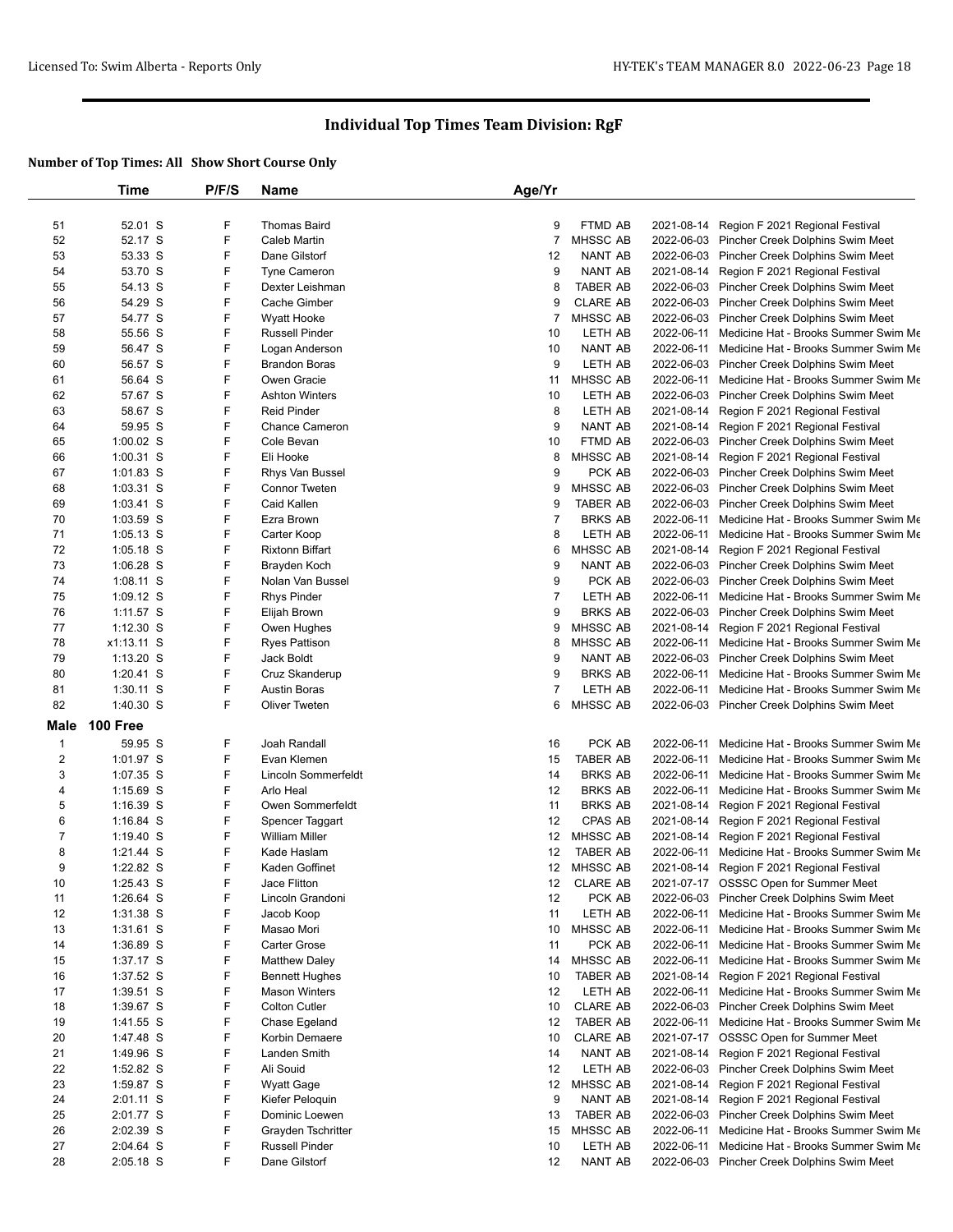|                         | Time            | P/F/S | Name                   | Age/Yr         |                 |            |                                                 |
|-------------------------|-----------------|-------|------------------------|----------------|-----------------|------------|-------------------------------------------------|
|                         |                 |       |                        |                |                 |            |                                                 |
| 29                      | 2:05.36 S       | F     | <b>Ashton Winters</b>  | 10             | LETH AB         | 2022-06-11 | Medicine Hat - Brooks Summer Swim Me            |
| 30                      | 2:06.93 S       | F     | <b>Chance Cameron</b>  | 9              | <b>NANT AB</b>  | 2021-08-14 | Region F 2021 Regional Festival                 |
| 31                      | 2:09.13 S       | F     | Logan Anderson         | 10             | <b>NANT AB</b>  | 2022-06-11 | Medicine Hat - Brooks Summer Swim Me            |
| 32                      | 2:22.65 S       | F     | Tyne Cameron           | 9              | <b>NANT AB</b>  | 2021-08-14 | Region F 2021 Regional Festival                 |
| 33                      | 2:28.61 S       | F     | Cache Gimber           | 9              | <b>CLARE AB</b> | 2022-06-11 | Medicine Hat - Brooks Summer Swim Me            |
| 34                      | 2:32.93 S       | F     | Brayden Koch           | 9              | <b>NANT AB</b>  |            | 2022-06-03 Pincher Creek Dolphins Swim Meet     |
| 35                      | 2:36.27 S       | F     | Owen Hughes            | 10             | MHSSC AB        | 2022-06-11 | Medicine Hat - Brooks Summer Swim Me            |
| 36                      | 2:53.90 S       | F.    | Cole Bevan             | 9              | FTMD AB         |            | 2021-08-14 Region F 2021 Regional Festival      |
| Male                    | 200 Free        |       |                        |                |                 |            |                                                 |
| $\mathbf{1}$            | 2:28.30 S       | F     | Evan Klemen            | 15             | <b>TABER AB</b> | 2022-06-11 | Medicine Hat - Brooks Summer Swim Me            |
| $\overline{\mathbf{c}}$ | 2:34.19 S       | F     | Owen Sommerfeldt       | 12             | <b>BRKS AB</b>  | 2022-06-03 | Pincher Creek Dolphins Swim Meet                |
| 3                       | 2:43.65 S       | F     | Lincoln Sommerfeldt    | 13             | <b>BRKS AB</b>  | 2021-08-14 | Region F 2021 Regional Festival                 |
| 4                       | 2:43.67 S       | F     | <b>Travis Loyst</b>    | 14             | FTMD AB         |            | 2021-08-14 Region F 2021 Regional Festival      |
| 5                       | 2:46.68 S       | F     | Ryan Plante            | 23             | CPAS AB         | 2022-06-03 | Pincher Creek Dolphins Swim Meet                |
| 6                       | $3:02.28$ S     | F     | Spencer Taggart        | 12             | CPAS AB         | 2021-08-14 | Region F 2021 Regional Festival                 |
| 7                       | 3:07.42 S       | F     | <b>Bentley Togo</b>    | 11             | LETH AB         |            | 2022-06-03 Pincher Creek Dolphins Swim Meet     |
| 8                       | $3:11.44$ S     | F     | Seth Ohlheiser         | 13             | <b>CLARE AB</b> |            | 2021-07-17 OSSSC Open for Summer Meet           |
| 9                       | $3:23.61$ S     | F     | Waylon Hollingshead    | 12             | PCK AB          |            | 2022-06-03 Pincher Creek Dolphins Swim Meet     |
|                         |                 |       |                        |                |                 |            |                                                 |
| Male                    | <b>400 Free</b> |       |                        |                |                 |            |                                                 |
| $\mathbf{1}$            | 7:37.12 S       | F     | Spencer Taggart        | 13             | <b>CPAS AB</b>  |            | 2022-06-03 Pincher Creek Dolphins Swim Meet     |
| Male                    | <b>800 Free</b> |       |                        |                |                 |            |                                                 |
| 1                       | 13:57.94 S      | F     | Johnny Gilborn         | 14             | <b>BRKS AB</b>  |            | 2022-06-03 Pincher Creek Dolphins Swim Meet     |
|                         |                 |       |                        |                |                 |            |                                                 |
| Male                    | 25 Back         |       |                        |                |                 |            |                                                 |
| $\mathbf{1}$            | 20.69 S         | F     | <b>Bennett Hughes</b>  | 10             | <b>TABER AB</b> | 2021-08-14 | Region F 2021 Regional Festival                 |
| $\overline{\mathbf{c}}$ | 21.54 S         | F     | Masao Mori             | 10             | MHSSC AB        | 2022-06-11 | Medicine Hat - Brooks Summer Swim Me            |
| 3                       | 23.12 S         | F     | Luke Pinder            | 10             | LETH AB         | 2021-08-14 | Region F 2021 Regional Festival                 |
| 4                       | 24.94 S         | F     | <b>Colton Cutler</b>   | 9              | <b>CLARE AB</b> |            | 2021-08-14 Region F 2021 Regional Festival      |
| 5                       | 25.24 S         | F     | Matsen Haslam          | 10             | <b>TABER AB</b> |            | 2022-06-03 Pincher Creek Dolphins Swim Meet     |
| 6                       | 25.71 S         | F     | <b>Reid Pinder</b>     | 8              | LETH AB         | 2021-08-14 | Region F 2021 Regional Festival                 |
| $\boldsymbol{7}$        | 26.32 S         | F     | <b>Brandon Boras</b>   | 9              | LETH AB         |            | 2022-06-03 Pincher Creek Dolphins Swim Meet     |
| 8                       | 26.57 S         | F     | Cole Bevan             | 10             | FTMD AB         |            | 2022-06-11 Medicine Hat - Brooks Summer Swim Me |
| 9                       | 26.71 S         | F     | Nelson Grandoni        | 10             | PCK AB          |            | 2022-06-03 Pincher Creek Dolphins Swim Meet     |
| 10                      | 26.85 S         | F     | Kiefer Peloquin        | 10             | <b>NANT AB</b>  |            | 2022-06-03 Pincher Creek Dolphins Swim Meet     |
| 11                      | 26.90 S         | F     | Rhys Van Bussel        | 9              | PCK AB          |            | 2022-06-03 Pincher Creek Dolphins Swim Meet     |
| 12                      | 27.51 S         | F     | <b>Thomas Baird</b>    | 9              | FTMD AB         | 2021-08-14 | Region F 2021 Regional Festival                 |
| 13                      | 27.79 S         | F     | Dexter Leishman        | 8              | <b>TABER AB</b> | 2022-06-11 | Medicine Hat - Brooks Summer Swim Me            |
| 14                      | 28.22 S         | F     | Wyatt Hooke            | $\overline{7}$ | MHSSC AB        |            | 2022-06-03 Pincher Creek Dolphins Swim Meet     |
| 15                      | 28.58 S         | F     | <b>Russell Pinder</b>  | 10             | LETH AB         |            | 2022-06-03 Pincher Creek Dolphins Swim Meet     |
| 16                      | x28.97 S        | F     | <b>Rixtonn Biffart</b> | 7              | MHSSC AB        | 2022-06-11 | Medicine Hat - Brooks Summer Swim Me            |
| 17                      | 29.04 S         | F     | <b>Ashton Winters</b>  | 10             | LETH AB         |            | 2022-06-11 Medicine Hat - Brooks Summer Swim Me |
| 18                      | 29.88 S         | F     | Tyne Cameron           | 9              | NANT AB         |            | 2021-08-14 Region F 2021 Regional Festival      |
| 19                      | 30.49 S         | F     | Jack Boldt             | 9              | NANT AB         | 2022-06-11 | Medicine Hat - Brooks Summer Swim Me            |
| 20                      | 30.57 S         | F     | Logan Anderson         | 10             | NANT AB         | 2022-06-11 | Medicine Hat - Brooks Summer Swim Me            |
| 21                      | 30.86 S         | F     | Owen Hughes            | 10             | MHSSC AB        | 2022-06-11 | Medicine Hat - Brooks Summer Swim Me            |
| 22                      | 31.17 S         | F     | Caid Kallen            | 9              | <b>TABER AB</b> | 2022-06-03 | Pincher Creek Dolphins Swim Meet                |
| 23                      | x31.19 S        | F     | <b>Ryes Pattison</b>   | 8              | MHSSC AB        |            | 2022-06-11 Medicine Hat - Brooks Summer Swim Me |
| 24                      | 31.42 S         | F     | Ezra Brown             | 7              | <b>BRKS AB</b>  | 2022-06-11 | Medicine Hat - Brooks Summer Swim Me            |
| 25                      | 31.43 S         | F     | <b>Chance Cameron</b>  | 9              | NANT AB         | 2021-08-14 | Region F 2021 Regional Festival                 |
| 26                      | 32.16 S         | F     | <b>Rhys Pinder</b>     | $\overline{7}$ | LETH AB         | 2022-06-11 | Medicine Hat - Brooks Summer Swim Me            |
| 27                      | 32.50 S         | F     | <b>Connor Tweten</b>   | 9              | MHSSC AB        | 2022-06-03 | Pincher Creek Dolphins Swim Meet                |
| 28                      | 32.68 S         | F     | <b>Oliver Fredette</b> | 10             | PCK AB          | 2022-06-03 | Pincher Creek Dolphins Swim Meet                |
| 29                      | 32.84 S         | F     | Spencer Hope           | 10             | LETH AB         | 2021-08-14 | Region F 2021 Regional Festival                 |
| 30                      | 33.47 S         | F     | J.a Saaiman            | 10             | PCK AB          | 2022-06-03 | Pincher Creek Dolphins Swim Meet                |
| 31                      | 33.53 S         | F     | Elijah Brown           | 9              | <b>BRKS AB</b>  | 2022-06-11 | Medicine Hat - Brooks Summer Swim Me            |
| 32                      | 34.00 S         | F     | Caleb Martin           | 7              | MHSSC AB        |            | 2022-06-03 Pincher Creek Dolphins Swim Meet     |
| 33                      | 34.14 S         | F     | Nolan Van Bussel       | 9              | PCK AB          |            | 2022-06-03 Pincher Creek Dolphins Swim Meet     |
| 34                      | 34.36 S         | F     | Carter Koop            | 8              | LETH AB         | 2022-06-11 | Medicine Hat - Brooks Summer Swim Me            |
| 35                      | 34.74 S         | F     | <b>Chantz Gimber</b>   | 6              | <b>CLARE AB</b> | 2022-06-03 | Pincher Creek Dolphins Swim Meet                |
| 36                      | 35.07 S         | F     | <b>Austin Boras</b>    | $\overline{7}$ | LETH AB         |            | 2022-06-11 Medicine Hat - Brooks Summer Swim Me |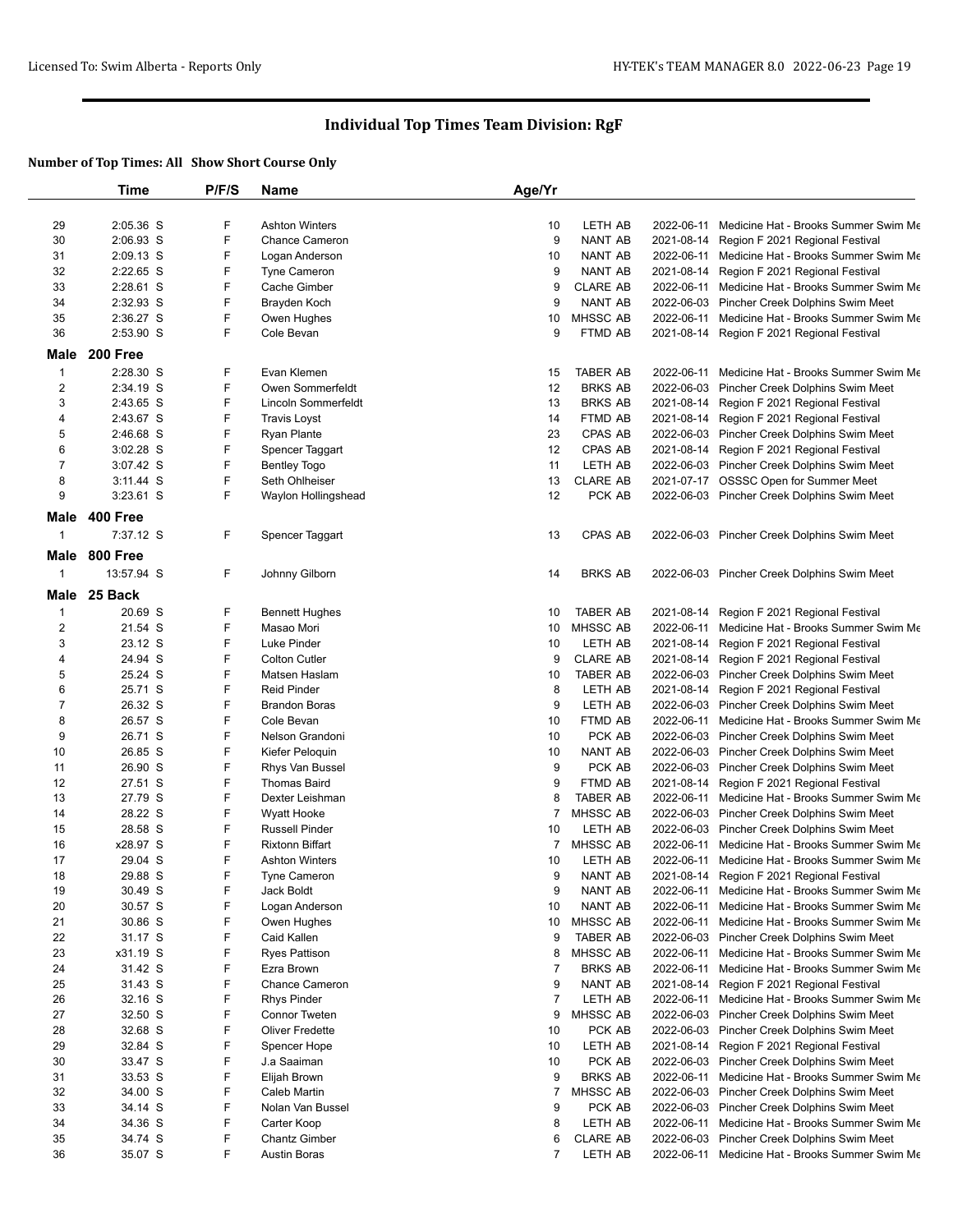|                         | Time        | P/F/S | Name                  | Age/Yr         |                 |            |                                                 |
|-------------------------|-------------|-------|-----------------------|----------------|-----------------|------------|-------------------------------------------------|
|                         |             |       |                       |                |                 |            |                                                 |
| 37                      | 35.56 S     | F     | Eli Hooke             | 8              | <b>MHSSC AB</b> | 2021-08-14 | Region F 2021 Regional Festival                 |
| 38                      | 35.87 S     | F     | Cache Gimber          | 9              | <b>CLARE AB</b> |            | 2022-06-03 Pincher Creek Dolphins Swim Meet     |
| 39                      | 36.71 S     | F     | Brayden Koch          | 9              | <b>NANT AB</b>  |            | 2022-06-03 Pincher Creek Dolphins Swim Meet     |
| 40                      | 39.10 S     | F     | Cruz Skanderup        | 9              | <b>BRKS AB</b>  |            | 2022-06-11 Medicine Hat - Brooks Summer Swim Me |
| 41                      | 40.16 S     | F     | Connor Machacek       | 8              | LETH AB         | 2022-06-11 | Medicine Hat - Brooks Summer Swim Me            |
| 42                      | 40.58 S     | F     | Zachary Koop          | 6              | LETH AB         |            | 2022-06-03 Pincher Creek Dolphins Swim Meet     |
| 43                      | 41.69 S     | F     | Cruze Sznerch         | 6              | LETH AB         | 2022-06-11 | Medicine Hat - Brooks Summer Swim Me            |
| 44                      | 41.71 S     | F     | <b>Ry Fawcett</b>     | 8              | <b>NANT AB</b>  | 2021-08-14 | Region F 2021 Regional Festival                 |
| 45                      | 43.51 S     | F     | Ethan Vaari           | 9              | MHSSC AB        | 2022-06-11 | Medicine Hat - Brooks Summer Swim Me            |
| 46                      | x49.04 S    | F     | <b>Oliver Tweten</b>  | 7              | MHSSC AB        | 2022-06-11 | Medicine Hat - Brooks Summer Swim Me            |
| 47                      | 50.33 S     | F     | Jack Lester           | 7              | <b>BRKS AB</b>  | 2022-06-11 | Medicine Hat - Brooks Summer Swim Me            |
| Male                    | 50 Back     |       |                       |                |                 |            |                                                 |
| $\mathbf{1}$            | 33.07 S     | F     | <b>Bradley Palmer</b> | 18             | FTMD AB         |            | 2022-06-03 Pincher Creek Dolphins Swim Meet     |
| $\overline{\mathbf{c}}$ | 33.38 S     | F     | Joah Randall          | 16             | PCK AB          | 2022-06-11 | Medicine Hat - Brooks Summer Swim Me            |
| 3                       | 36.67 S     | F     | Quinn Douglas         | 14             | <b>CPAS AB</b>  | 2021-08-14 | Region F 2021 Regional Festival                 |
| 4                       | 37.63 S     | F     | Don Velarde           | 13             | <b>TABER AB</b> |            | 2022-06-03 Pincher Creek Dolphins Swim Meet     |
| 5                       | 41.02 S     | F     | <b>William Miller</b> | 12             | MHSSC AB        | 2021-08-14 | Region F 2021 Regional Festival                 |
| 6                       | 41.46 S     | F     | Kade Haslam           | 12             | <b>TABER AB</b> | 2022-06-11 | Medicine Hat - Brooks Summer Swim Me            |
| $\boldsymbol{7}$        | 44.32 S     | F     | <b>Bentley Togo</b>   | 11             | LETH AB         |            | 2022-06-11 Medicine Hat - Brooks Summer Swim Me |
| 8                       | x45.11 S    | F     | Kaden Goffinet        | 12             | MHSSC AB        | 2021-08-14 | Region F 2021 Regional Festival                 |
| 9                       | 45.14 S     | F     | Spencer Taggart       | 12             | CPAS AB         | 2021-08-14 | Region F 2021 Regional Festival                 |
| 10                      | 45.47 S     | F     | <b>Landen Smith</b>   | 14             | <b>NANT AB</b>  | 2021-08-14 | Region F 2021 Regional Festival                 |
| 11                      | 46.29 S     | F     | <b>Bennett Hughes</b> | 11             | <b>TABER AB</b> | 2022-06-11 | Medicine Hat - Brooks Summer Swim Me            |
| 12                      | 48.79 S     | F     | Wyatt Gage            | 13             | MHSSC AB        | 2022-06-11 | Medicine Hat - Brooks Summer Swim Me            |
| 13                      | 49.11 S     | F     | Lincoln Grandoni      | 12             | PCK AB          | 2022-06-11 | Medicine Hat - Brooks Summer Swim Me            |
| 14                      | 50.92 S     | F     | Chase Egeland         | 12             | <b>TABER AB</b> |            | 2022-06-03 Pincher Creek Dolphins Swim Meet     |
| 15                      | 51.03 S     | F     | <b>Carter Grose</b>   | 11             | PCK AB          |            | 2022-06-03 Pincher Creek Dolphins Swim Meet     |
| 16                      | 51.23 S     | F     | <b>Colton Cutler</b>  | 10             | <b>CLARE AB</b> |            | 2022-06-03 Pincher Creek Dolphins Swim Meet     |
| 17                      | 52.24 S     | F     | Alex Yagos            | 13             | PCK AB          |            | 2022-06-03 Pincher Creek Dolphins Swim Meet     |
|                         |             | F     |                       | 10             |                 |            |                                                 |
| 18                      | 53.28 S     | F     | Korbin Demaere        |                | <b>CLARE AB</b> |            | 2021-07-17 OSSSC Open for Summer Meet           |
| $19*$                   | 55.12 S     | F     | Anders Fenske         | 11             | <b>BRKS AB</b>  | 2022-06-11 | Medicine Hat - Brooks Summer Swim Me            |
| $19*$                   | 55.12 S     | F     | Jacob Koop            | 11             | LETH AB         |            | 2022-06-11 Medicine Hat - Brooks Summer Swim Me |
| 21                      | 56.05 S     |       | Waylon Hollingshead   | 12             | PCK AB          |            | 2022-06-03 Pincher Creek Dolphins Swim Meet     |
| 22                      | 56.81 S     | F     | <b>Mason Winters</b>  | 12             | LETH AB         |            | 2022-06-03 Pincher Creek Dolphins Swim Meet     |
| 23                      | 56.88 S     | F     | <b>Fahd Mohamed</b>   | 14             | MHSSC AB        | 2022-06-11 | Medicine Hat - Brooks Summer Swim Me            |
| 24                      | 57.83 S     | F     | <b>Reid Pinder</b>    | 8              | LETH AB         | 2021-08-14 | Region F 2021 Regional Festival                 |
| 25                      | 58.05 S     | F     | Brayden Baird         | 11             | FTMD AB         |            | 2021-08-14 Region F 2021 Regional Festival      |
| 26                      | 58.22 S     | F     | Spencer Hope          | 11             | LETH AB         |            | 2022-06-11 Medicine Hat - Brooks Summer Swim Me |
| 27                      | 58.82 S     | F     | Dexter Leishman       | 8              | <b>TABER AB</b> | 2022-06-11 | Medicine Hat - Brooks Summer Swim Me            |
| 28                      | 59.30 S     | F     | Matsen Haslam         | 10             | <b>TABER AB</b> |            | 2022-06-03 Pincher Creek Dolphins Swim Meet     |
| 29                      | 59.99 S     | F     | <b>Thomas Baird</b>   | 9              | FTMD AB         | 2021-08-14 | Region F 2021 Regional Festival                 |
| 30                      | $1:00.72$ S | F     | Jaiven Pedersen       | 11             | CPAS AB         |            | 2021-08-14 Region F 2021 Regional Festival      |
| 31                      | 1:01.17 S   | F     | Arthur Tetzlaff       | 12             | PCK AB          |            | 2022-06-03 Pincher Creek Dolphins Swim Meet     |
| 32                      | $1:02.65$ S | F     | <b>Brandon Boras</b>  | 8              | LETH AB         |            | 2021-08-14 Region F 2021 Regional Festival      |
| 33                      | 1:03.61 S   | F     | <b>Brody Elsom</b>    | 13             | MHSSC AB        |            | 2021-08-14 Region F 2021 Regional Festival      |
| 34                      | $1:03.63$ S | F     | Kiefer Peloquin       | 9              | NANT AB         |            | 2021-08-14 Region F 2021 Regional Festival      |
| 35                      | 1:04.29 S   | F     | Cole Bevan            | 10             | FTMD AB         |            | 2022-06-11 Medicine Hat - Brooks Summer Swim Me |
| 36                      | $1:04.74$ S | F     | Ali Souid             | 12             | LETH AB         |            | 2022-06-03 Pincher Creek Dolphins Swim Meet     |
| 37                      | $1:05.50$ S | F     | Dominic Loewen        | 13             | <b>TABER AB</b> |            | 2022-06-03 Pincher Creek Dolphins Swim Meet     |
| 38                      | 1:06.47 S   | F     | Ezra Brown            | $\overline{7}$ | <b>BRKS AB</b>  |            | 2022-06-11 Medicine Hat - Brooks Summer Swim Me |
| 39                      | x1:06.69 S  | F     | Connor Tweten         | 9              | MHSSC AB        | 2022-06-11 | Medicine Hat - Brooks Summer Swim Me            |
| 40                      | $1:07.31$ S | F     | <b>Ashton Winters</b> | 10             | LETH AB         | 2022-06-11 | Medicine Hat - Brooks Summer Swim Me            |
| 41                      | 1:08.49 S   | F     | <b>Russell Pinder</b> | 10             | LETH AB         | 2022-06-11 | Medicine Hat - Brooks Summer Swim Me            |
| 42                      | 1:09.28 S   | F     | Owen Hughes           | 10             | MHSSC AB        |            | 2022-06-11 Medicine Hat - Brooks Summer Swim Me |
| 43                      | 1:09.36 S   | F     | <b>Chance Cameron</b> | 9              | NANT AB         | 2021-08-14 | Region F 2021 Regional Festival                 |
| 44                      | 1:09.42 S   | F     | <b>Tyne Cameron</b>   | 9              | NANT AB         |            | 2021-08-14 Region F 2021 Regional Festival      |
| 45                      | $1:09.54$ S | F     | <b>Rhys Pinder</b>    | $\overline{7}$ | LETH AB         | 2022-06-11 | Medicine Hat - Brooks Summer Swim Me            |
| 46                      | $1:12.64$ S | F     | Carter Koop           | 8              | LETH AB         | 2022-06-11 | Medicine Hat - Brooks Summer Swim Me            |
| 47                      | $1:13.09$ S | F     | Elijah Brown          | 9              | <b>BRKS AB</b>  | 2022-06-11 | Medicine Hat - Brooks Summer Swim Me            |
| 48                      | $1:13.47$ S | F     | Logan Anderson        | 10             | NANT AB         | 2022-06-11 | Medicine Hat - Brooks Summer Swim Me            |
| 49                      | 1:17.89 S   | F     | <b>Austin Boras</b>   | $\overline{7}$ | LETH AB         |            | 2022-06-11 Medicine Hat - Brooks Summer Swim Me |
|                         |             |       |                       |                |                 |            |                                                 |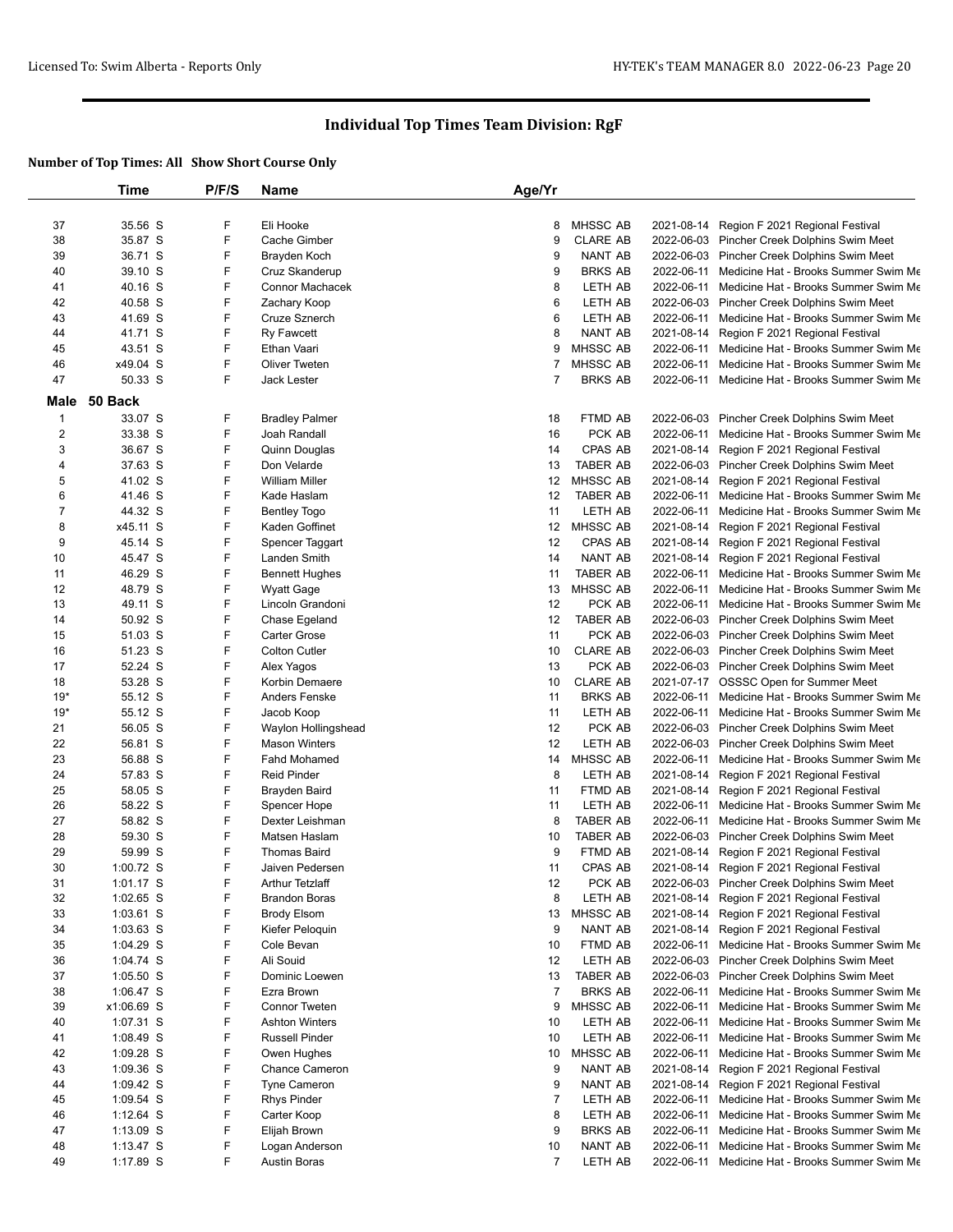|                         | Time        | P/F/S | Name                    | Age/Yr |                 |                                                 |
|-------------------------|-------------|-------|-------------------------|--------|-----------------|-------------------------------------------------|
|                         |             |       |                         |        |                 |                                                 |
| 50                      | 1:18.39 S   | F     | Caid Kallen             | 9      | <b>TABER AB</b> | 2022-06-03 Pincher Creek Dolphins Swim Meet     |
| 51                      | 1:20.59 S   | F     | Brayden Koch            | 9      | NANT AB         | 2022-06-03 Pincher Creek Dolphins Swim Meet     |
| Male                    | 100 Back    |       |                         |        |                 |                                                 |
| $\mathbf{1}$            | $1:15.36$ S | F     | Joah Randall            | 16     | PCK AB          | 2022-06-03 Pincher Creek Dolphins Swim Meet     |
| 2                       | $1:18.90$ S | F     | <b>Bradley Palmer</b>   | 17     | <b>FTMD AB</b>  | 2021-08-14 Region F 2021 Regional Festival      |
| 3                       | 1:20.40 S   | F     | Quinn Douglas           | 14     | CPAS AB         | 2021-08-14 Region F 2021 Regional Festival      |
| 4                       | 1:35.66 S   | F     | Seth Ohlheiser          | 13     | <b>CLARE AB</b> | 2021-07-17 OSSSC Open for Summer Meet           |
| 5                       | 1:38.42 S   | F     | <b>Travis Loyst</b>     | 14     | FTMD AB         | 2021-08-14 Region F 2021 Regional Festival      |
| 6                       | 1:55.96 S   | F     | <b>Anders Fenske</b>    | 11     | <b>BRKS AB</b>  | 2022-06-11 Medicine Hat - Brooks Summer Swim Me |
| 7                       | 1:59.48 S   | F     | <b>Mason Winters</b>    | 12     | LETH AB         | 2022-06-11 Medicine Hat - Brooks Summer Swim Me |
| 8                       | 2:08.03 S   | F     | Ali Souid               | 12     | LETH AB         | 2022-06-03 Pincher Creek Dolphins Swim Meet     |
| 9                       | 2:11.74 S   | F     | Brayden Baird           | 11     | FTMD AB         | 2021-08-14 Region F 2021 Regional Festival      |
| Male                    | 25 Breast   |       |                         |        |                 |                                                 |
| $\mathbf{1}$            | 22.94 S     | F     | Beckham Flitton         | 9      | <b>CLARE AB</b> | 2021-07-17 OSSSC Open for Summer Meet           |
| $\overline{\mathbf{c}}$ | 25.23 S     | F     | Masao Mori              | 10     | MHSSC AB        | 2022-06-11 Medicine Hat - Brooks Summer Swim Me |
| 3                       | 25.69 S     | F     | Luke Pinder             | 10     | LETH AB         | 2021-08-14 Region F 2021 Regional Festival      |
| 4                       | 28.06 S     | F     | Korbin Demaere          | 10     | <b>CLARE AB</b> | 2021-07-17 OSSSC Open for Summer Meet           |
| 5                       | 28.91 S     | F     | <b>Bennett Hughes</b>   | 10     | <b>TABER AB</b> | 2021-08-14 Region F 2021 Regional Festival      |
| 6                       | 30.85 S     | F     | <b>Colton Cutler</b>    | 10     | <b>CLARE AB</b> | 2022-06-11 Medicine Hat - Brooks Summer Swim Me |
| 7                       | 31.69 S     | F     | Spencer Hope            | 10     | LETH AB         | 2021-08-14 Region F 2021 Regional Festival      |
| 8                       | x32.96 S    | F     | <b>Connor Tweten</b>    | 9      | MHSSC AB        | 2022-06-11 Medicine Hat - Brooks Summer Swim Me |
| 9                       | 36.61 S     | F     | <b>Wyatt Hooke</b>      | 7      | MHSSC AB        | 2022-06-03 Pincher Creek Dolphins Swim Meet     |
| 10                      | 37.30 S     | F     | <b>Ryes Pattison</b>    | 8      | <b>MHSSC AB</b> | 2022-06-03 Pincher Creek Dolphins Swim Meet     |
| 11                      | 38.03 S     | F     | Caleb Martin            | 7      | MHSSC AB        | 2022-06-03 Pincher Creek Dolphins Swim Meet     |
| Male                    | 50 Breast   |       |                         |        |                 |                                                 |
| 1                       | 33.25 S     | F     | Frederick Van Der Linde | 16     | <b>BRKS AB</b>  | 2022-06-11 Medicine Hat - Brooks Summer Swim Me |
| 2                       | 35.91 S     | F     | <b>Ryan Plante</b>      | 23     | CPAS AB         | 2022-06-11 Medicine Hat - Brooks Summer Swim Me |
| 3                       | 36.70 S     | F     | <b>River Clark</b>      | 13     | CPAS AB         | 2022-06-11 Medicine Hat - Brooks Summer Swim Me |
| 4                       | 40.34 S     | F     | Johnny Gilborn          | 14     | <b>BRKS AB</b>  | 2022-06-03 Pincher Creek Dolphins Swim Meet     |
| 5                       | 41.82 S     | F     | Don Velarde             | 13     | <b>TABER AB</b> | 2022-06-03 Pincher Creek Dolphins Swim Meet     |
| 6                       | 42.71 S     | F     | Peter Van Bussel        | 16     | PCK AB          | 2022-06-03 Pincher Creek Dolphins Swim Meet     |
| 7                       | 42.98 S     | F     | <b>Bentley Togo</b>     | 11     | LETH AB         | 2022-06-03 Pincher Creek Dolphins Swim Meet     |
| 8                       | 44.20 S     | F     | Arlo Heal               | 12     | <b>BRKS AB</b>  | 2022-06-11 Medicine Hat - Brooks Summer Swim Me |
| 9                       | 45.54 S     | F     | Jace Flitton            | 12     | <b>CLARE AB</b> | 2021-08-14 Region F 2021 Regional Festival      |
| 10                      | 47.27 S     | F     | Alex Yagos              | 13     | PCK AB          | 2022-06-03 Pincher Creek Dolphins Swim Meet     |
| 11                      | 48.18 S     | F     | Kade Haslam             | 12     | <b>TABER AB</b> | 2022-06-11 Medicine Hat - Brooks Summer Swim Me |
| 12                      | 48.84 S     | F     | Lincoln Grandoni        | 12     | PCK AB          | 2022-06-03 Pincher Creek Dolphins Swim Meet     |
| 13                      | 49.85 S     | F     | Spencer Taggart         | 12     | CPAS AB         | 2021-08-14 Region F 2021 Regional Festival      |
| 14                      | 51.85 S     | F     | Ben Van Der Linde       | 11     | <b>BRKS AB</b>  | 2022-06-11 Medicine Hat - Brooks Summer Swim Me |
| 15                      | 51.87 S     | F     | Kaden Goffinet          | 12     | MHSSC AB        | 2021-08-14 Region F 2021 Regional Festival      |
| 16                      | 52.21 S     | F     | Seth Ohlheiser          | 13     | <b>CLARE AB</b> | 2021-08-14 Region F 2021 Regional Festival      |
| 17                      | 53.12 S     | F     | <b>Beckham Flitton</b>  | 9      | <b>CLARE AB</b> | 2021-07-17 OSSSC Open for Summer Meet           |
| 18                      | 53.81 S     | F     | <b>Wesley Cummins</b>   | 12     | LETH AB         | 2021-08-14 Region F 2021 Regional Festival      |
| 19                      | 55.20 S     | F     | Masao Mori              | 10     | MHSSC AB        | 2022-06-03 Pincher Creek Dolphins Swim Meet     |
| 20                      | 55.79 S     | F     | <b>Arthur Tetzlaff</b>  | 12     | PCK AB          | 2022-06-03 Pincher Creek Dolphins Swim Meet     |
| 21                      | 57.13 S     | F     | Fahd Mohamed            | 14     | MHSSC AB        | 2022-06-03 Pincher Creek Dolphins Swim Meet     |
| 22                      | 58.94 S     | F     | Carter Grose            | 11     | PCK AB          | 2022-06-11 Medicine Hat - Brooks Summer Swim Me |
| 23                      | 59.19 S     | F     | Nelson Grandoni         | 10     | PCK AB          | 2022-06-03 Pincher Creek Dolphins Swim Meet     |
| 24                      | 59.97 S     | F     | <b>Brody Elsom</b>      | 13     | MHSSC AB        | 2021-08-14 Region F 2021 Regional Festival      |
| 25                      | $1:00.06$ S | F     | <b>Bennett Hughes</b>   | 11     | TABER AB        | 2022-06-03 Pincher Creek Dolphins Swim Meet     |
| 26                      | 1:00.72 S   | F     | Spencer Hope            | 11     | LETH AB         | 2022-06-11 Medicine Hat - Brooks Summer Swim Me |
| 27                      | 1:00.84 S   | F     | Waylon Hollingshead     | 12     | PCK AB          | 2022-06-03 Pincher Creek Dolphins Swim Meet     |
| $28*$                   | $1:03.17$ S | F     | Korbin Demaere          | 10     | <b>CLARE AB</b> | 2021-07-17 OSSSC Open for Summer Meet           |
| $28*$                   | $1:03.17$ S | F     | Anders Fenske           | 11     | <b>BRKS AB</b>  | 2022-06-11 Medicine Hat - Brooks Summer Swim Me |
| 30                      | 1:09.73 S   | F     | <b>Colton Cutler</b>    | 10     | <b>CLARE AB</b> | 2022-06-03 Pincher Creek Dolphins Swim Meet     |
| 31                      | $1:10.79$ S | F     | Jonathan Miller         | 10     | MHSSC AB        | 2021-08-14 Region F 2021 Regional Festival      |
| 32                      | $1:11.14$ S | F     | <b>Ashton Winters</b>   | 10     | LETH AB         | 2022-06-11 Medicine Hat - Brooks Summer Swim Me |
| 33                      | x1:12.73 S  | F     | <b>Ryes Pattison</b>    | 8      | MHSSC AB        | 2022-06-11 Medicine Hat - Brooks Summer Swim Me |
| 34                      | $1:15.95$ S | F     | <b>Connor Tweten</b>    | 9      | MHSSC AB        | 2022-06-03 Pincher Creek Dolphins Swim Meet     |
| 35                      | 1:17.82 S   | F.    | Chase Egeland           | 11     | <b>TABER AB</b> | 2021-08-14 Region F 2021 Regional Festival      |
|                         |             |       |                         |        |                 |                                                 |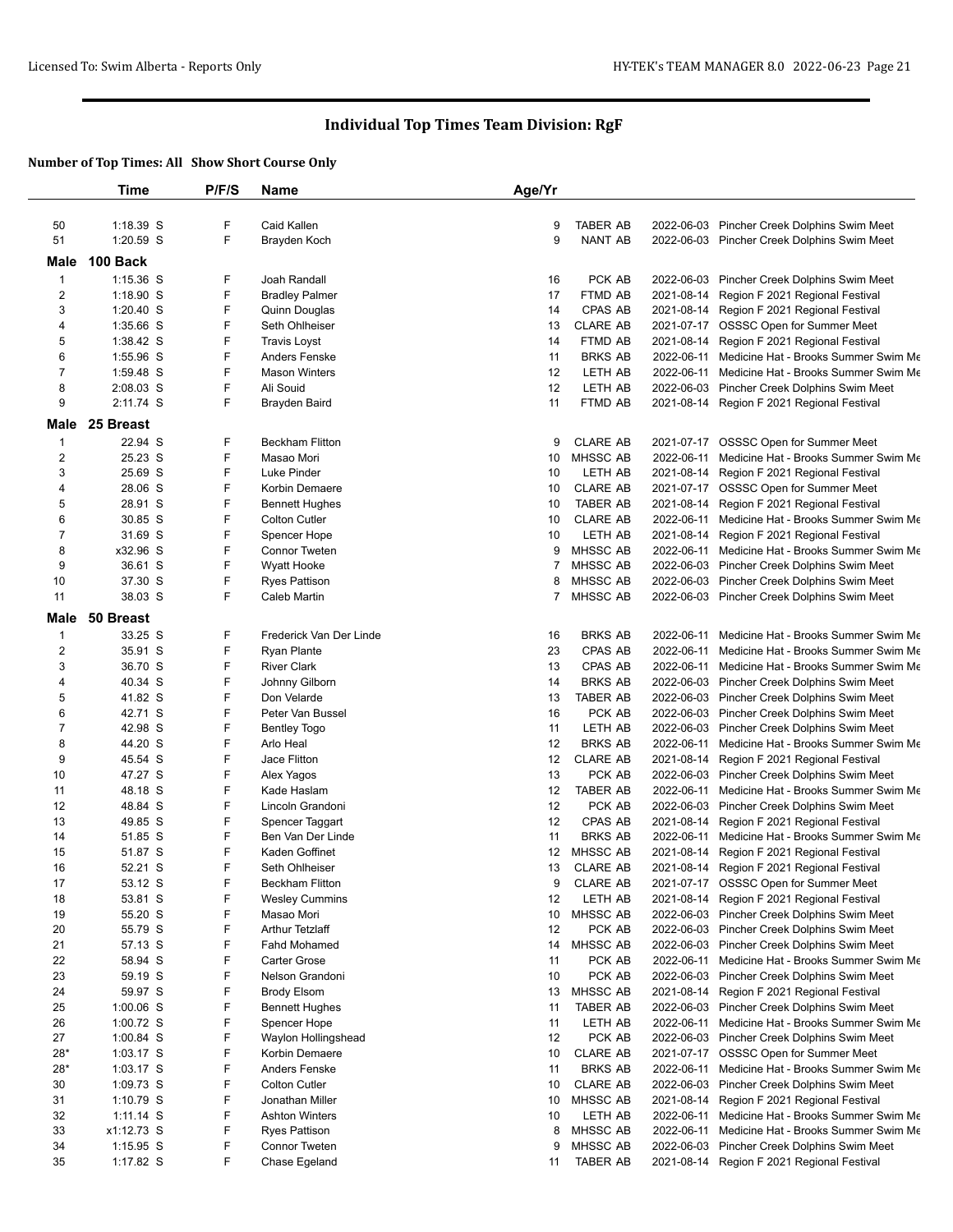|                | <b>Time</b>   | P/F/S | Name                     | Age/Yr          |                 |            |                                                                                      |
|----------------|---------------|-------|--------------------------|-----------------|-----------------|------------|--------------------------------------------------------------------------------------|
|                |               |       |                          |                 |                 |            |                                                                                      |
| Male           | 100 Breast    |       |                          |                 |                 |            |                                                                                      |
| $\mathbf{1}$   | $1:15.16$ S   | F     | Frederick Van Der Linde  | 16              | <b>BRKS AB</b>  | 2022-06-11 | Medicine Hat - Brooks Summer Swim Me                                                 |
| 2              | 1:34.29 S     | F     | Johnny Gilborn           | 14              | <b>BRKS AB</b>  |            | 2022-06-03 Pincher Creek Dolphins Swim Meet                                          |
| 3              | 1:36.37 S     | F     | <b>Bentley Togo</b>      | 11              | LETH AB         |            | 2022-06-11 Medicine Hat - Brooks Summer Swim Me                                      |
| 4              | 1:38.62 S     | F     | Peter Van Bussel         | 16              | PCK AB          |            | 2022-06-03 Pincher Creek Dolphins Swim Meet                                          |
| 5              | 1:40.39 S     | F     | Alex Yagos               | 13              | PCK AB          |            | 2022-06-03 Pincher Creek Dolphins Swim Meet                                          |
| 6              | 1:46.56 S     | F     | Jace Flitton             | 12              | <b>CLARE AB</b> |            | 2021-08-14 Region F 2021 Regional Festival                                           |
| $\overline{7}$ | 1:46.59 S     | F     | Lincoln Grandoni         | 12              | PCK AB          |            | 2022-06-11 Medicine Hat - Brooks Summer Swim Me                                      |
| 8              | 1:49.77 S     | F     | <b>Matthew Daley</b>     | 14              | MHSSC AB        |            | 2022-06-11 Medicine Hat - Brooks Summer Swim Me                                      |
| 9              | 1:57.13 S     | F     | Ben Van Der Linde        | 11              | <b>BRKS AB</b>  |            | 2022-06-11 Medicine Hat - Brooks Summer Swim Me                                      |
| 10             | 2:03.59 S     | F     | <b>Fahd Mohamed</b>      | 14              | <b>MHSSC AB</b> |            | 2022-06-11 Medicine Hat - Brooks Summer Swim Me                                      |
| 11             | 2:03.69 S     | F     | <b>Brody Elsom</b>       | 13              | MHSSC AB        |            | 2021-08-14 Region F 2021 Regional Festival                                           |
| 12             | 2:07.26 S     | F     | <b>Wesley Cummins</b>    | 12              | LETH AB         |            | 2021-08-14 Region F 2021 Regional Festival                                           |
| 13             | 2:26.76 S     | F     | Anders Fenske            | 11              | <b>BRKS AB</b>  |            | 2022-06-03 Pincher Creek Dolphins Swim Meet                                          |
| Male           | <b>25 Fly</b> |       |                          |                 |                 |            |                                                                                      |
| $\mathbf{1}$   | 24.15 S       | F     | Luke Pinder              | 10              | LETH AB         |            | 2021-08-14 Region F 2021 Regional Festival                                           |
| 2              | 24.43 S       | F     | <b>Beckham Flitton</b>   | 9               | <b>CLARE AB</b> |            | 2021-08-14 Region F 2021 Regional Festival                                           |
| 3              | 26.35 S       | F     | <b>Colton Cutler</b>     | 9               | <b>CLARE AB</b> |            | 2021-08-14 Region F 2021 Regional Festival                                           |
| 4              | 27.18 S       | F     | Nelson Grandoni          | 10              | PCK AB          |            | 2022-06-03 Pincher Creek Dolphins Swim Meet                                          |
| 5              | 28.74 S       | F     | <b>Thomas Baird</b>      | 9               | FTMD AB         |            | 2021-08-14 Region F 2021 Regional Festival                                           |
| 6              | 29.45 S       | F     | Matsen Haslam            | 10              | <b>TABER AB</b> |            | 2022-06-03 Pincher Creek Dolphins Swim Meet                                          |
| $\overline{7}$ | 30.32 S       | F     | Cole Bevan               | 10              | FTMD AB         |            | 2022-06-11 Medicine Hat - Brooks Summer Swim Me                                      |
| 8              | x30.50 S      | F     | <b>Rixtonn Biffart</b>   | $\overline{7}$  | <b>MHSSC AB</b> |            | 2022-06-11 Medicine Hat - Brooks Summer Swim Me                                      |
| 9              | 31.86 S       | F     | <b>Brandon Boras</b>     | 9               | LETH AB         |            | 2022-06-03 Pincher Creek Dolphins Swim Meet                                          |
|                |               |       |                          |                 |                 |            |                                                                                      |
| Male           | <b>50 Fly</b> |       |                          |                 |                 |            |                                                                                      |
| $\mathbf{1}$   | 29.75 S       | F     | Frederick Van Der Linde  | 16              | <b>BRKS AB</b>  |            | 2022-06-11 Medicine Hat - Brooks Summer Swim Me                                      |
| 2              | 31.52 S       | F     | <b>Tyler Sommerfeldt</b> | 17              | <b>BRKS AB</b>  |            | 2022-06-03 Pincher Creek Dolphins Swim Meet                                          |
| 3              | 31.90 S       | F     | <b>River Clark</b>       | 13              | CPAS AB         |            | 2022-06-11 Medicine Hat - Brooks Summer Swim Me                                      |
| 4              | 31.96 S       | F     | Evan Klemen              | 15              | <b>TABER AB</b> |            | 2022-06-11 Medicine Hat - Brooks Summer Swim Me                                      |
| 5              | 32.58 S       | F     | Owen Sommerfeldt         | 12              | <b>BRKS AB</b>  |            | 2022-06-11 Medicine Hat - Brooks Summer Swim Me                                      |
| 6              | 33.66 S       | F     | <b>Bradley Palmer</b>    | 17              | FTMD AB         |            | 2021-08-14 Region F 2021 Regional Festival                                           |
| 7              | 35.14 S       | F     | Ryan Plante              | 22              | CPAS AB         |            | 2021-08-14 Region F 2021 Regional Festival                                           |
| 8              | 36.79 S       | F     | Arlo Heal                | 12              | <b>BRKS AB</b>  | 2022-06-11 | Medicine Hat - Brooks Summer Swim Me                                                 |
| 9              | 39.40 S       | F     | Lincoln Sommerfeldt      | 13              | <b>BRKS AB</b>  |            | 2021-08-14 Region F 2021 Regional Festival                                           |
| 10             | 43.08 S       | F     | <b>Matthew Daley</b>     | 14              | MHSSC AB        |            | 2022-06-11 Medicine Hat - Brooks Summer Swim Me                                      |
| 11             | 45.50 S       | F     | Seth Ohlheiser           | 13              | <b>CLARE AB</b> |            | 2021-08-14 Region F 2021 Regional Festival                                           |
| 12             | 45.56 S       | F     | <b>Travis Loyst</b>      | 14              | FTMD AB         |            | 2021-08-14 Region F 2021 Regional Festival                                           |
| 13             | 1:05.38 S     | F     | Jacob Koop               | 11              | LETH AB         |            | 2022-06-11 Medicine Hat - Brooks Summer Swim Me                                      |
| 14             | $1:06.92$ S   | F     | <b>Wesley Cummins</b>    | 12              | LETH AB         |            | 2021-08-14 Region F 2021 Regional Festival                                           |
| 15             | $1:12.82$ S   | F     | Spencer Hope             | 11              | <b>LETH AB</b>  |            | 2022-06-11 Medicine Hat - Brooks Summer Swim Me                                      |
| 16             | $1:18.91$ S   | F     | Brayden Baird            | 11              | FTMD AB         |            | 2021-08-14 Region F 2021 Regional Festival                                           |
| Male           | 100 IM        |       |                          |                 |                 |            |                                                                                      |
| $\mathbf{1}$   | $1:11.62$ S   | F     | Joah Randall             | 16              | PCK AB          |            | 2022-06-11 Medicine Hat - Brooks Summer Swim Me                                      |
| 2              | $1:15.01$ S   | F     | Frederick Van Der Linde  | 16              | <b>BRKS AB</b>  |            | 2022-06-11 Medicine Hat - Brooks Summer Swim Me                                      |
| 3              | $1:16.03$ S   | F     | Ryan Plante              | 23              | CPAS AB         |            | 2022-06-11 Medicine Hat - Brooks Summer Swim Me                                      |
| 4              | $1:16.20$ S   | F     | <b>River Clark</b>       | 13              | CPAS AB         |            | 2022-06-11 Medicine Hat - Brooks Summer Swim Me                                      |
| 5              | $1:18.50$ S   | F     | Owen Sommerfeldt         | 12              | <b>BRKS AB</b>  | 2022-06-11 | Medicine Hat - Brooks Summer Swim Me                                                 |
| 6              | 1:19.69 S     | F     | Lincoln Sommerfeldt      | 14              | <b>BRKS AB</b>  |            | 2022-06-11 Medicine Hat - Brooks Summer Swim Me                                      |
| 7              | 1:20.31 S     | F     | Evan Klemen              | 14              | TABER AB        |            | 2021-08-14 Region F 2021 Regional Festival                                           |
| 8              | 1:20.99 S     | F     | Don Velarde              | 13              | TABER AB        |            | 2022-06-03 Pincher Creek Dolphins Swim Meet                                          |
| 9              | $1:21.25$ S   | F     | <b>Bradley Palmer</b>    | 17              | FTMD AB         |            | 2021-08-14 Region F 2021 Regional Festival                                           |
| 10             | 1:25.41 S     | F     | Quinn Douglas            | 14              | CPAS AB         |            | 2021-08-14 Region F 2021 Regional Festival                                           |
| 11             | 1:30.24 S     | F     | William Miller           | 12 <sub>2</sub> | MHSSC AB        |            | 2021-08-14 Region F 2021 Regional Festival                                           |
| 12             | 1:31.94 S     | F     | <b>Travis Loyst</b>      | 14              | FTMD AB         |            | 2021-08-14 Region F 2021 Regional Festival                                           |
|                |               | F     | Peter Van Bussel         |                 |                 |            |                                                                                      |
| 13             | 1:33.08 S     | F     |                          | 16              | PCK AB          |            | 2022-06-03 Pincher Creek Dolphins Swim Meet<br>2021-07-17 OSSSC Open for Summer Meet |
| 14             | $1:36.21$ S   |       | Seth Ohlheiser           | 13              | <b>CLARE AB</b> |            |                                                                                      |
| 15             | 1:37.03 S     | F     | Jace Flitton             | 12              | <b>CLARE AB</b> |            | 2021-07-17 OSSSC Open for Summer Meet                                                |
| 16             | 1:41.06 S     | F     | Masao Mori               | 10              | MHSSC AB        |            | 2022-06-11 Medicine Hat - Brooks Summer Swim Me                                      |
| 17             | 1:53.35 S     | F     | <b>Bennett Hughes</b>    | 11              | <b>TABER AB</b> |            | 2022-06-11 Medicine Hat - Brooks Summer Swim Me                                      |